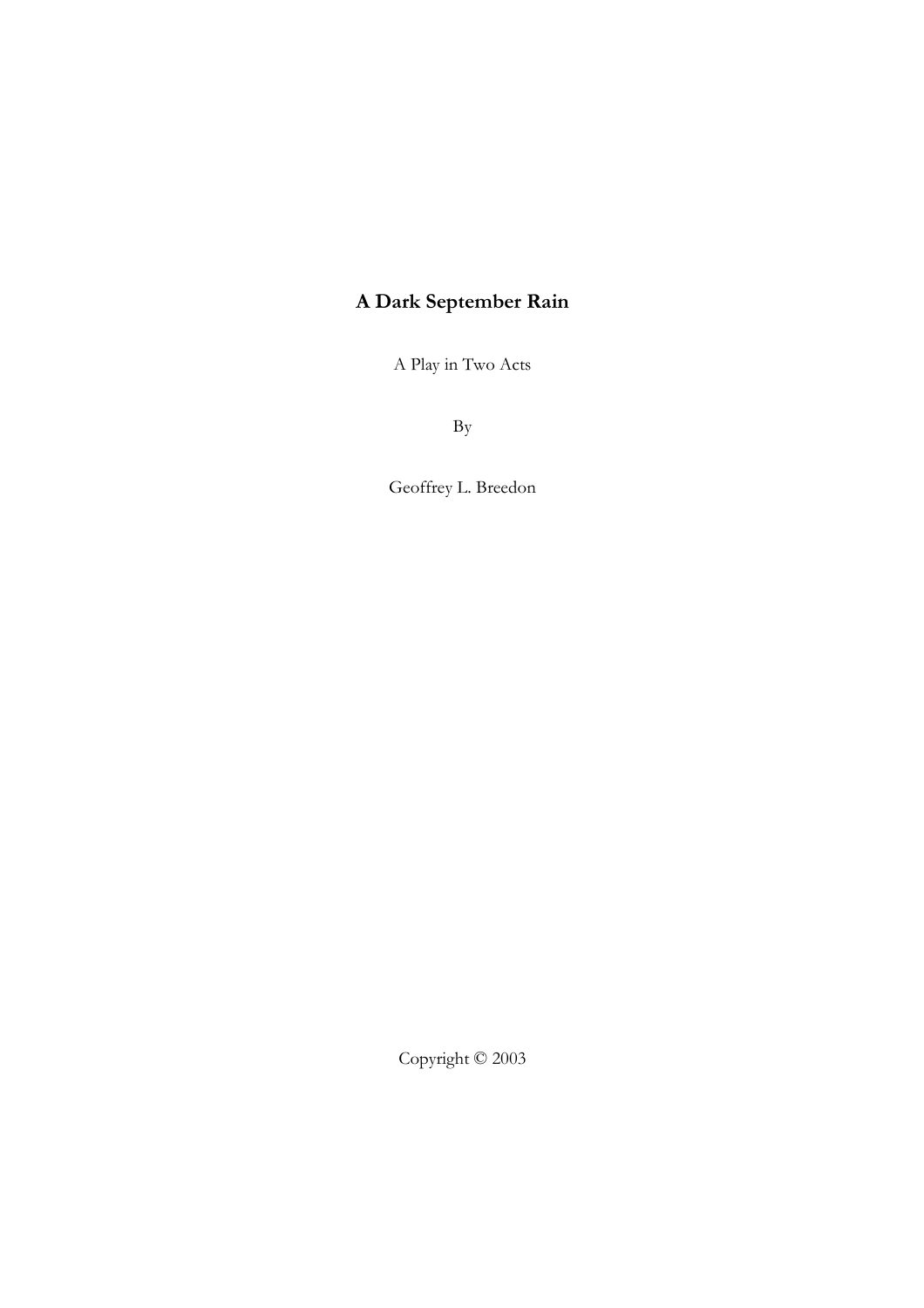Remember me when I am gone away, Gone far away into the silent land; When you can no more hold me by the hand, Nor I half turn to go, yet turning stay. Remember me when no more, day by day, You tell me of our future that you planned: Only remember me; you understand It will be late to counsel then or pray. Yet if you should forget me for a while And afterwards remember, do not grieve. Christina Rossetti (1830-1894)

It is the secret of the world that all things subsist and do not die, but only retire a little from sight and afterwards return again. Nothing is dead; men feign themselves dead, and endure mock funerals and mournful obituaries, and there they stand looking out of the window, sound and well, in some new strange disguise. Jesus is not dead; he is very well alive; nor John, nor Paul, nor Mahomet, nor Aristotle; at times we believe we have seen them all, and could easily tell the names under which they go.

Ralph Waldo Emerson (1803-1882)

Great Zeus, Father of men, you would deliver them all from the evils that oppress them, if you would show them what is the Daimon of whom they make use.

Pythagoras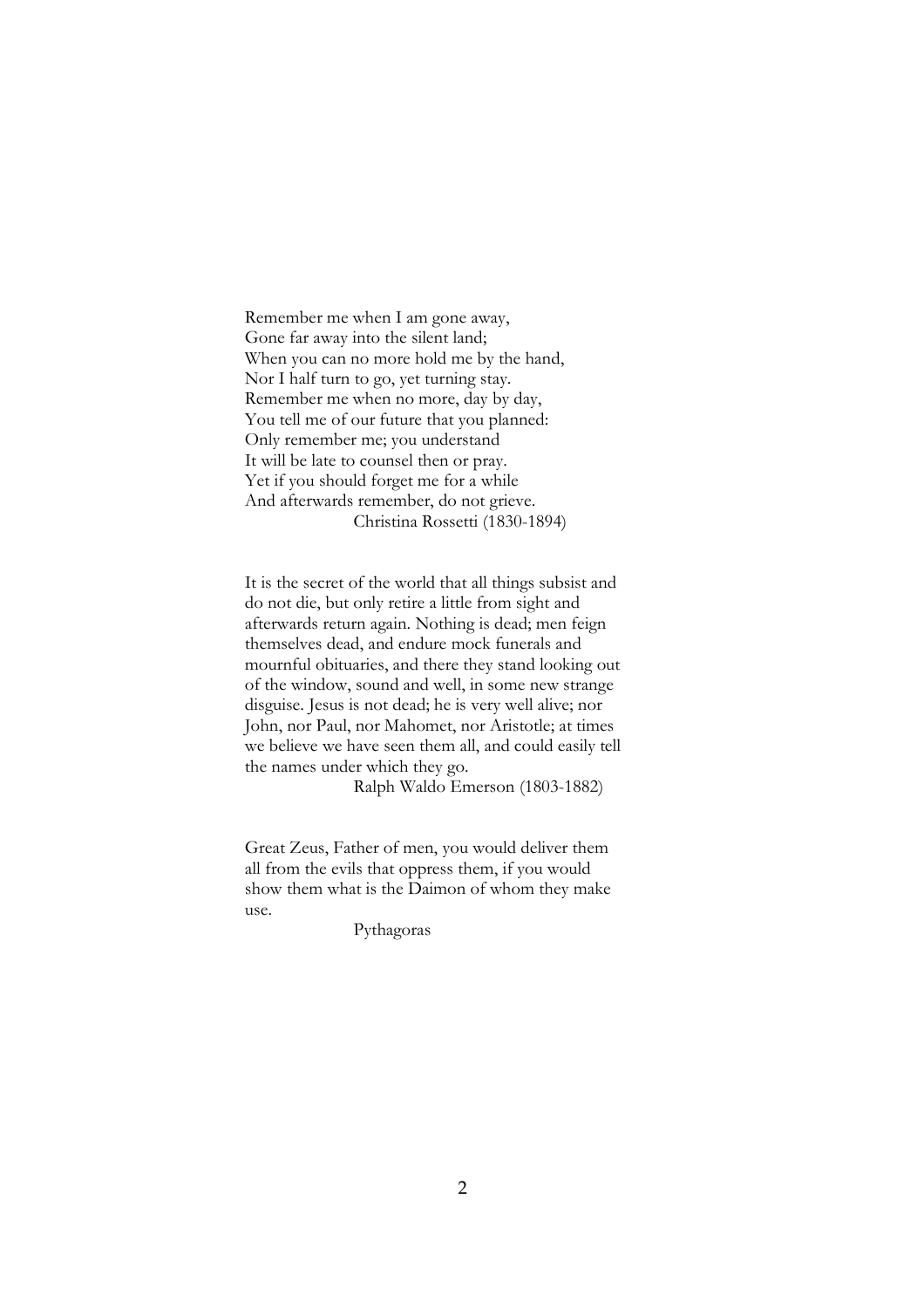Setting: September. A farmhouse in the country.

Characters:

| First Daimon  | A Woman                                                       |
|---------------|---------------------------------------------------------------|
| Second Daimon | A Man                                                         |
| Ben           | Ghostly great grandfather to Gabriel                          |
| Harriet       | Ghostly great grandmother to Gabriel                          |
| Gabriel       | Great grandson of Ben and Harriet and inheritor of their farm |
| Sara          | Gabriel's girlfriend and fellow farmer                        |
| Nick          | Gabriel's best friend and fellow farmer.                      |
| Jean          | Gabriel's friend and fellow farmer.                           |
| Margaret      | Friend of the farmers from the city.                          |
| Harry         | Jean's boyfriend and local writer.                            |

Notes on the Setting: The play is set in no particular time on the day of a tragic event. The specifics of the event are never mentioned and it can be imagined to be something like September 11, 2001, or a day when two nuclear-power countries have declared war, or a day when some feat of human political engineering has failed. The important thing is not the event, but the reactions to it, and what these reactions suggest for our future choices.

Notes on Ideas: The ideas expressed in this play are the result of two years spent researching and writing a book about spirituality and globalization and the intersection between personal and global transformation. The book is titled *The Chrysalis Age: A Handbook for Personal and Global Transformation in the New Millennium* and the majority of it was written in the immediate aftermath of the terrorist attacks of September 11, 2001. This play is an attempt to take the ideas of that book and present them in a dramatic form that indirectly comments on those events and all subsequent events of a similar nature. For this reason the play occasionally lapses into didacticism, but hopefully not at the expense of the story. Those interested in the ideas of the play can find the book online at www.thechrysalisage.com as well as the essays that follow the play.

Notes on the Text: There are a large number of quotations in the text of the play, some of them real (and public domain) and most of them fictional. Because plays in general, and this one in particular, are more likely to be read than seen, the quotations in the text are presented in their entirety for the reader of the play, but it is certainly possible to trim or remove some of them for a performance. This decision and process, along with all other possible excisions, is at the discretion of the director. Feel free to cut the text to suit the needs of your production.

Notes on Sequels: This play returns to the setting and characters of a play and ultra-low budget film I wrote and directed called *Harvest Moon*. Returning to these characters has been an interesting experiment to see not only how they have changed with the passing of a decade, but also how I have changed. Those interested in the antecedents of this play can read the script for *Harvest Moon* at www.thechrysalisage.com in the scripts section.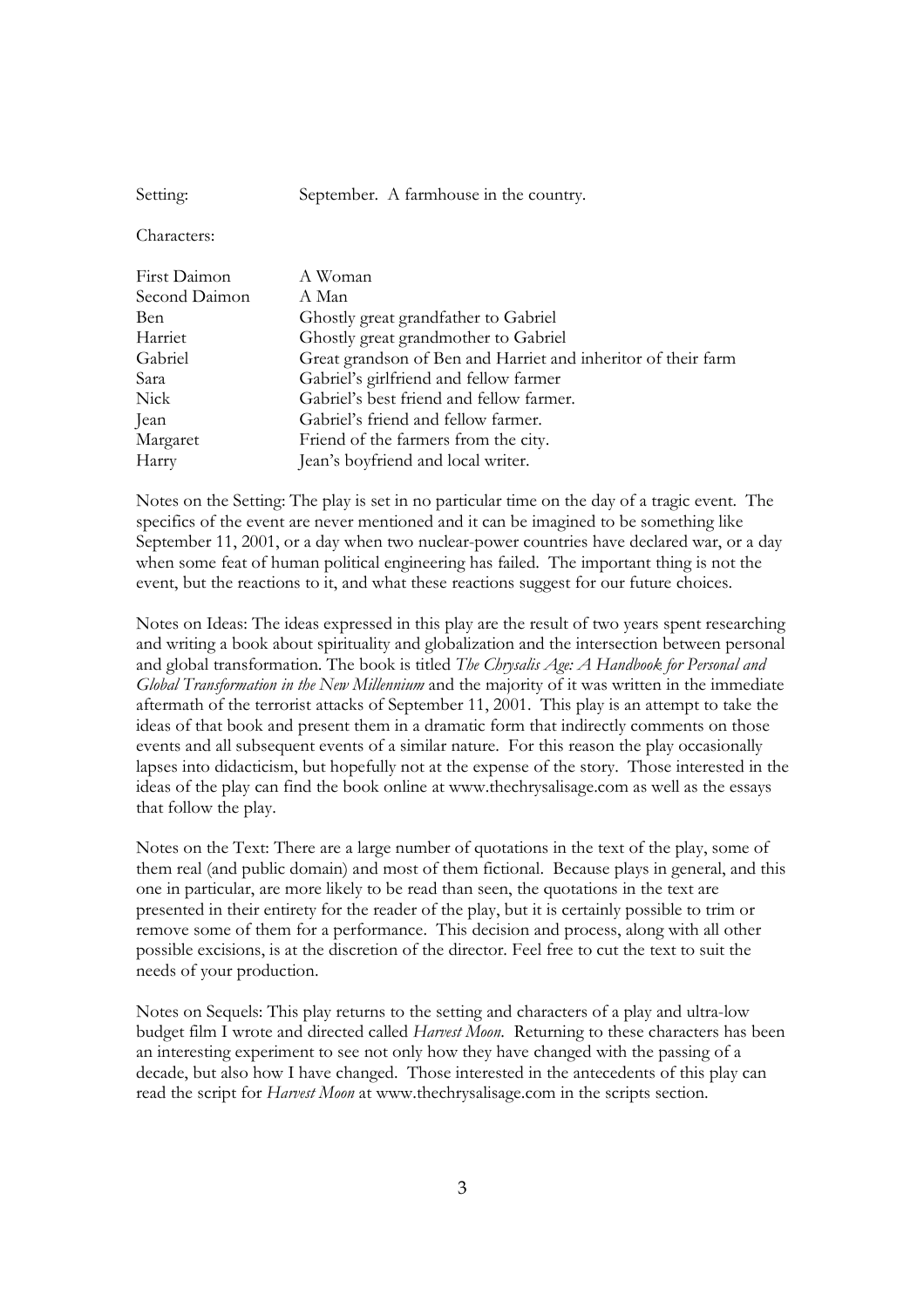## **A Dark September Rain**

# **ACT I**

*The lights come up…*

*On the FIRST DAIMON and the SECOND DAIMON standing center stage. The DAIMONS appear to be male and female, though they may be young or old, of any racial or ethnic background. The First Daimon carries a book that will be read from throughout the play. During the play the Daimons will quietly echo the lines of the other characters as well as subtly imitate their actions on stage. They may also occasionally pick up one another's lines in mid-sentence and continue speaking for each other. They are dressed all in black and their makeup is expressionistic suggesting the woodcuts of William Blake. They appear as through they have just stepped out of an old black and white photograph, or the paintings of Edward Munch. The sounds that follow them are reminiscent of those heard in a forest on a late November afternoon; gray and indistinct. They are always present somewhere on stage. The First Daimon reads from the book.* 

FIRST DAIMON: "The end was predicted long before its arrival and its continued delay led many to believe that their fondest wishes had been fulfilled while their darkest fears had been allayed. But all beginnings come to an end, regardless of how many twists and turns occur in between these two cosmic poles. Alpha and Omega can only be separated for so long. It is their nature to desire union. The door is closing. The lights are dimming. And even the air smells stale and insufficient to sustain the hope that creeps in against the inevitable. The end is no longer coming, no longer on the horizon, no longer at a distance, it has arrived and it is demanding to be admitted. Once we have let it in, into our country, into our homes, into our consciousness, and into our hearts, what hope can there be for us? What comes after the end?" William Halfpence, *Three Days of Autumn Night: A Journey Into the End of Days,* The Oxford Press

> *The lights come up on the rest of the stage and set as the Second Daimon speaks. The farmhouse has many rooms, but the one being lit at the moment would be best described as a gathering room, because it here that the family routinely comes together. The room has two couches and several chairs placed among bookshelves and antique farming implements. In one corner of the room there is an old Franklin stove and at the other end is a small table used for sewing. Although there are a number of candles and oil lamps around the room, at night the room is illuminated by three lamps dating back to the early twenties. At the moment the room is lit by the morning sunlight streaming through the lead laden windowpanes. The only truly modern aspect of the room is an old television set, facing away from the audience.*

*The Second Daimon speaks, but does not read from the book.* 

SECOND DAIMON: The farm is nestled in the bosom of two near-mountain-hills, its fields rolling along the valley bottom, cloaked in spring-planted, spring-fed wheat grown to a pale rust beneath the early Autumn sun. The town is not far away, just over the tree-topped hills and past a small crystal river that runs so swift not even the dead of winter can freeze its course. The wheat runs the length of the valley, racing neck and neck with the sweet-corn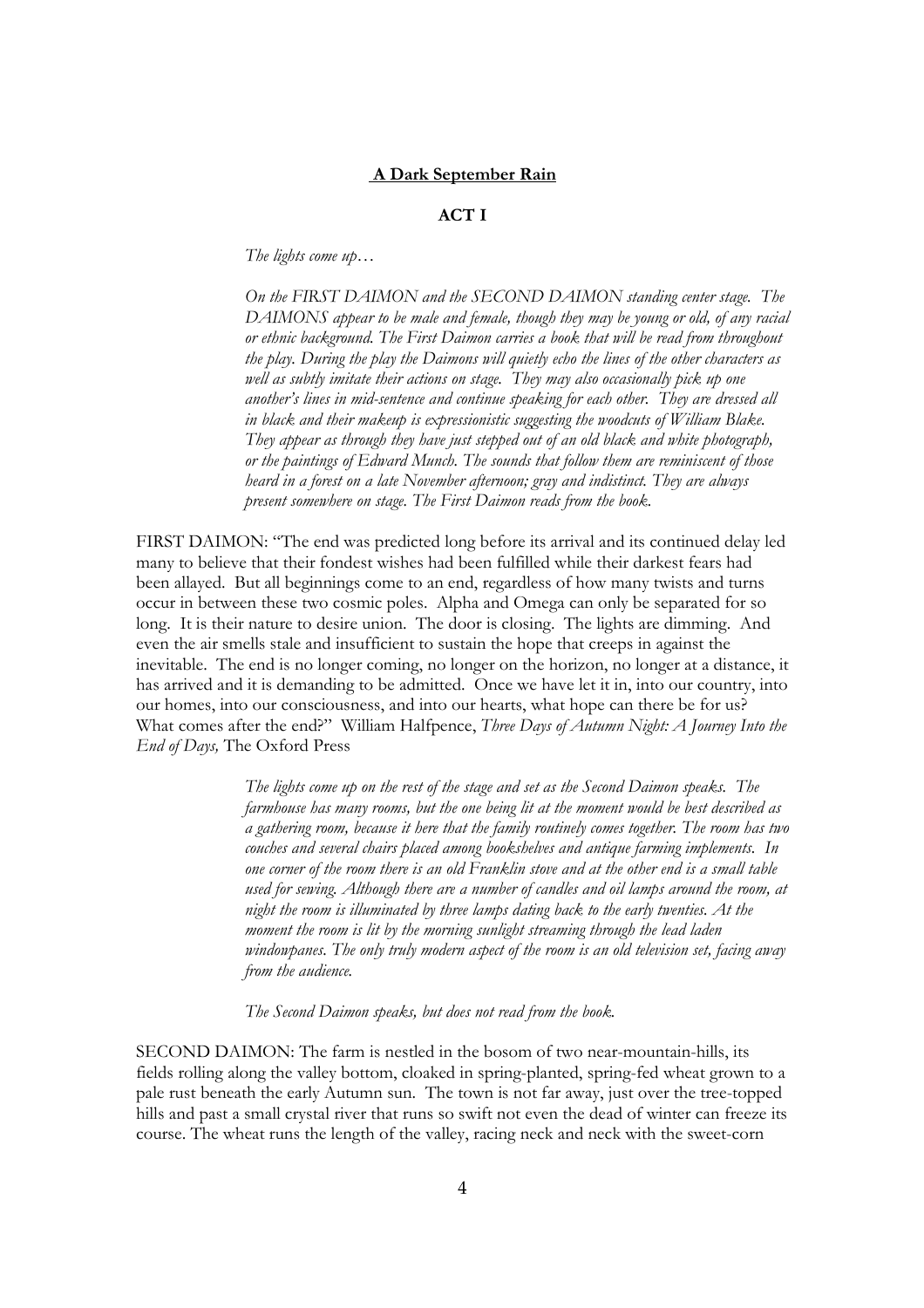and slender barley, collapsing together at the fence that squarely encircles the barn. Behind the fence, behind the chickens and their coop, behind the sows and their wallow, behind even the grazing cow and the garden of green vegetables, sits the house. The farmhouse has stood beneath these lumbering hills since before the birth of the last century, its oaken frame weathered, but not yet bent against the ravages of wind and rain and time and memories of summers gone by. Behind its solid doors, past its slim, sun-warped windows, within its thin, plaster and horsehair walls, upon its cracked marble hearth, lies the heart of every farm and the soul of every farmer. Within the house are all the things one expects to find in a structure that has survived the greatest century still standing upright. There is pain and loss, joy and sorrow, solace and wonderment, faded memories, silent dreams, and time-bleached desires. There is also a family. One not born, but inherited and made, like most families, from tenuous bargains, compromises of will, mutual affection, hard earned respect, and the stain of sweat and love and labor beneath the wide open sky. Those that bequeathed the farm to this new family remember it well. So well that it seems to them like only yesterday they walked its narrow halls, plowed the tender soil, and lived.

> *The lights come up on BEN and HARRIET. They are in their late seventies, dressed in farm clothes; the same clothes they wore year after year while they were alive. They are perfectly at home in the farmhouse, though they no longer live there, or anywhere else for that matter. They inhabit the house, but not in the material sense. They seem weary yet resolved. Their presence evokes images not so much of a shadowed and faded Norman Rockwell painting as of the sepia tones that dominate the photos of Edward Curtis, and this somehow infected with the sorrowful sensibility of Pieter Brueghel's rural paintings such as* A Gloomy Day. *The music and sounds that accompany them possess reminiscent strains of Aaron Copeland sifted through the tones of Hank Williams, Arlo Guthrie, and the rural blues of Robert Johnson and Muddy Waters: The frozen sounds of a lifetime suspended in eternity.*

HARRIET: The day I first set eyes on the house was the day that Ben got out of the Army. The Great War had just ended and I was on my way to the train to greet him. The river had flooded the main road and so my father took the wagon down a path we seldom traveled, running as it did through the valley, and not straight into town. The dirt trail, hardly a road, ran alongside the fields. It was corn I think they had planted. Maybe wheat. It was so long ago. But I do remember the house. It must have been forty years old at the time, and it hadn't seen a coat of paint since the day it was built. The wood looked parched and brittle beneath the high summer sun, but I could tell that the house was sturdy. I knew it would hold up, and I knew it would hold a family.

BEN: I was born the same day the Wright Brothers lifted off the ground at Kitty Hawk. Their first twelve minutes in the air were my first twelve minutes breathing the air. Something about that connection marked me, because I was forever fascinated with flight. It was all I dreamed of as a boy. Riding with the clouds. When we entered the war, I lied to the government about my age and schemed and plotted to get into the air. I never got my wish. I only ever saw the war from the ground. When I came back, Harriet told me about the farm. It was for sale. The woman who owned it had lost her husband and both her sons to the war. We knew we wanted a family, and we knew a farm was a good place to raise one. I had never planned to be a farmer, but I really didn't know anything else. So, I hired a pilot for a biplane ride from a traveling circus and took Harriet up for both of our maiden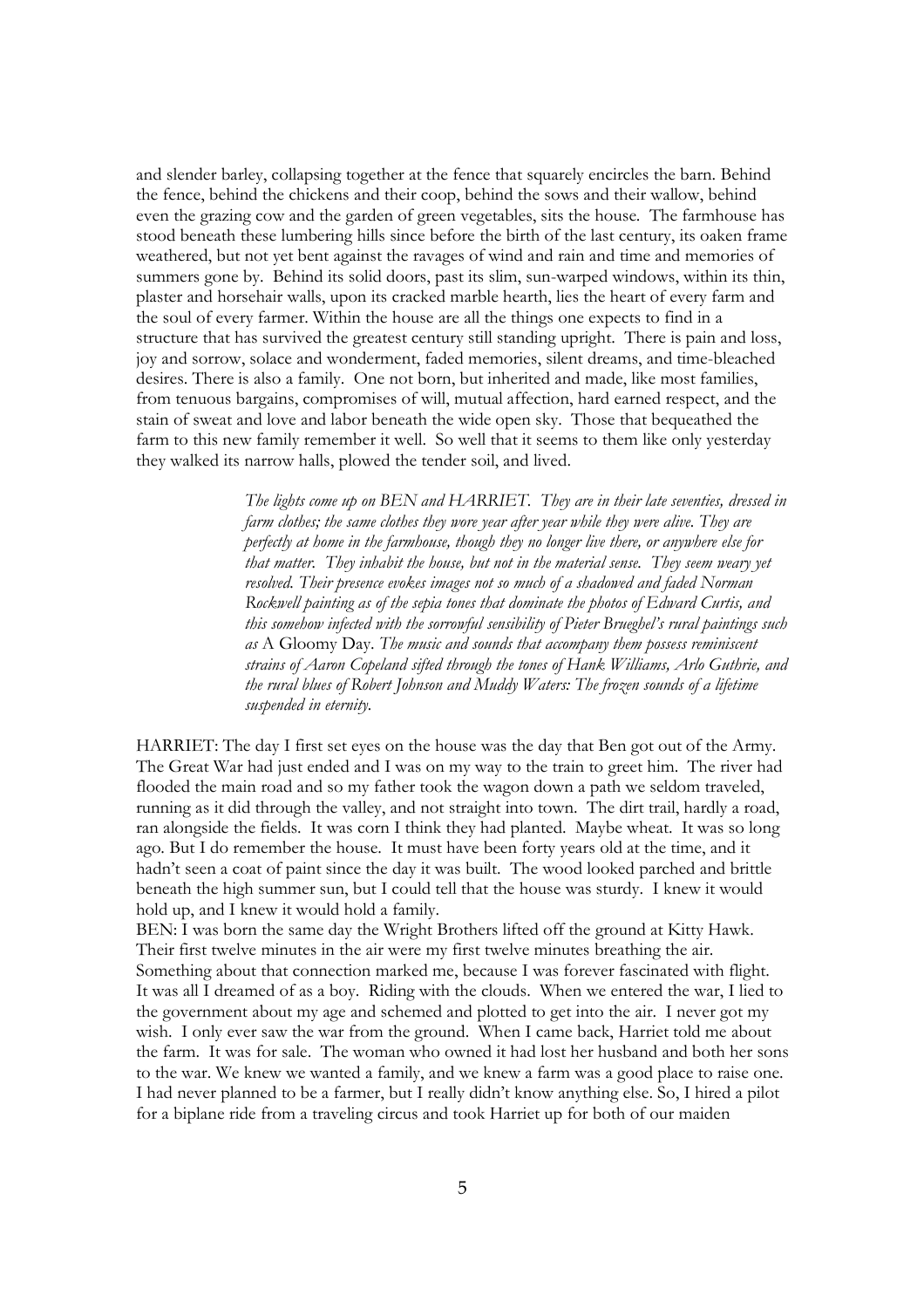voyages aloft. That was the first time I saw the farm: from the air. Even before I landed, I knew I would die in that house.

HARRIET: Living through two world wars and two families makes you appreciate that the end is never what you think it will be.

BEN: Especially when it's your own end.

HARRIET: And the end is never what it seems at its beginning.

*The First Daimon reads from the book. As the First Daimon speaks, GABRIEL, SARA, NICK, and JEAN enter the room and take their places before the television set. They are all dressed in the sort of work clothes one finds on any farm; functional, conformable, and well worn. They are all in their mid-thirties and there is a bond between them that is clear and distinct. Their collective company manifests an impression suggestive of the warm tones of Pierre Renoir pressed against the discordant cubism of Pablo Picasso and the shimmering hues of Gustav Klimt. The auditory gestures that accompany their presence intimate fields of dry wheat swaying in the wind, the creaking of a hundred year old house constantly settling into the ground, the branches of a wooded glade smacking one another in leafless applause, and the call of a crow in the dim light of a late summer sky where storm clouds gather in the distance.* 

FIRST DAIMON: "What we saw that day changed us, changed us all, on some fundamental level. We were suddenly stung in a part of our being that most of us didn't even know existed. If we did know of its existence it was in a vague and hazy way, the way we imagine we know our true natures, the way we envision our souls. If no other good comes of that day, at least we will know this place where we have been lanced, and we will learn to protect and nurture it for the sake of our future." Lawrence Jansen, *The New York Daily Times* 

> *The First Daimon puts down the book. As the Second Daimon speaks the four stare in horror at the images they are witnessing on the TV.*

SECOND DAIMON: "That is all the information we have at this time. As we said, details are sketchy and reports are conflicting. We do not know what the death toll will be, but it is safe to assume the loss of life is extensive. Again, these are the images that tell the story best…"

*The lights fade on the Second Daimon.* 

SARA: Turn it off.

*Nick turns off the television.*

JEAN: I want to see this.

SARA: I can't watch it again. They're showing the same thing over and over. How many times can you see that?

JEAN: What if they show something new?

SARA: They'll show it again. It's all they're going to show. Like last time. Like every time. NICK: Sara's right. We can check again later. GABRIEL: Or we can check on line.

6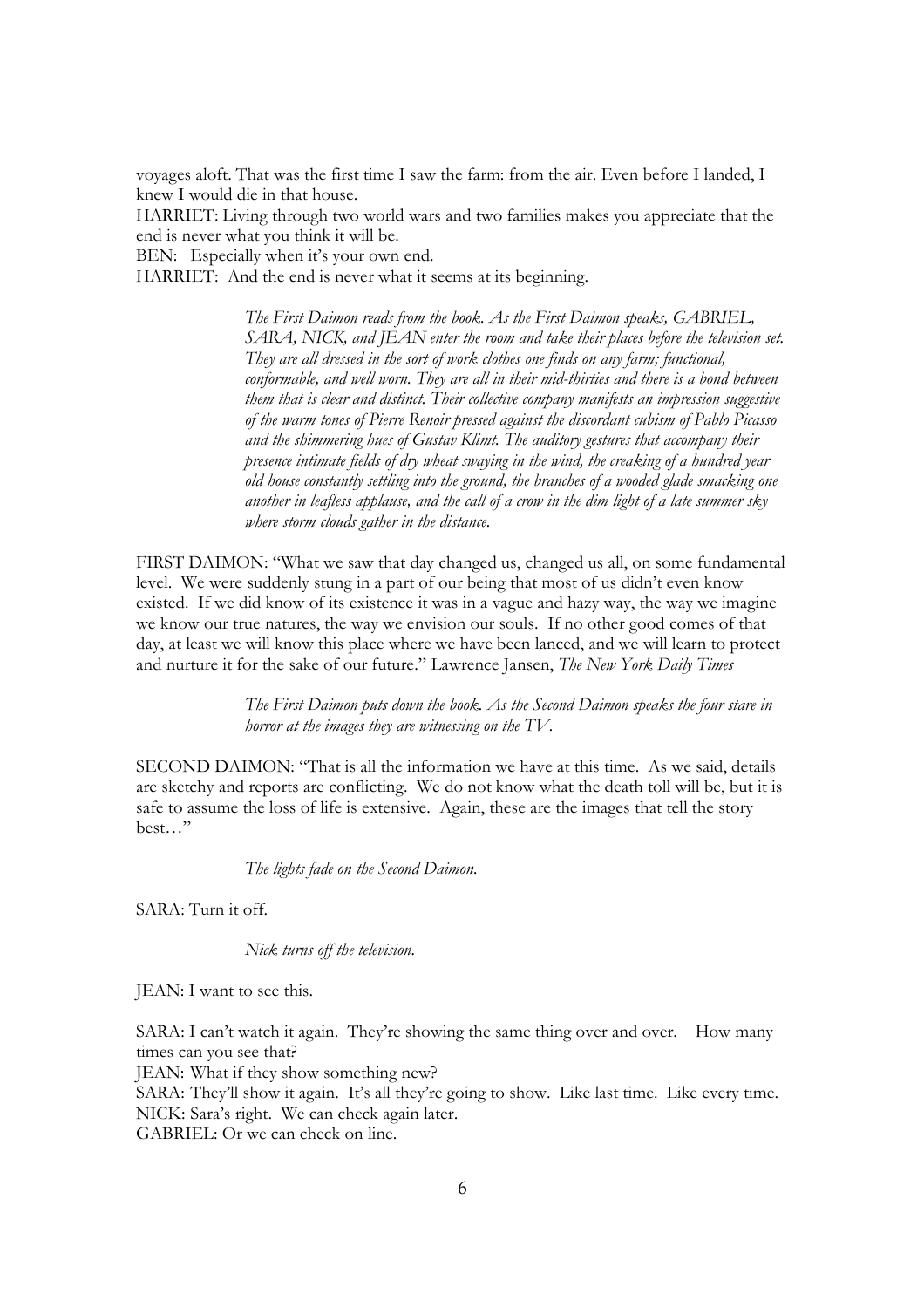JEAN: If you don't want to watch it, why don't you leave the room? SARA: There's a TV upstairs. JEAN: So I'm getting kicked out? GABRIEL: Nobody's kicking you out. NICK: Look, we'll turn it back on in a while. Not all of us can handle watching that again and again. JEAN: Fine. We'll check it in an hour. SARA: Fine.

## *They are all silent for a few moments.*

GABRIEL: I wonder if Margaret is okay? JEAN: We should call her. SARA: I'll call. I want to call my parents anyway.

#### *Sara kisses Gabriel and steps into the kitchen.*

NICK: We should all call our families.

JEAN: Why should I call my parents? They're not going to call me.

GABRIEL: It'd be a nice gesture in a time of crisis.

JEAN: To hell with gestures. It's their turn to make a gesture.

NICK: We should probably get some supplies. This could go on for a few days.

JEAN: I went shopping last night. We've got enough stuff for a month if we need it.

GABRIEL: Do we have toilet paper?

JEAN: Yes, Gabe, we have plenty of toilet paper.

GABRIEL: I was just asking. It's important.

JEAN: The world is going to hell in a hand basket and all you can think about is wiping your ass. Typical.

GABRIEL: The world is going to hell and you want to start a fight. That's typical. NICK: Will the two of you shut up?

*Sara reenters*.

SARA: The lines are all busy. I can't get through to anyone. NICK: Everybody in the whole world is trying to call home. GABRIEL: We should just bomb them into the fucking Stone Age. NICK: Who? GABRIEL: All of them. JEAN: Talk about typical. SARA: He's got a point. We can't just sit on our hands doing nothing. JEAN: We haven't been sitting on our hands doing nothing. We've been doing a lot of things and this is just one reaction to the things we've done. GABRIEL: You've been sleeping with Harry so long you're starting to sound like him. JEAN: Thank God I never sounded like you when we were together. NICK: Did you talk to Harry? JEAN: He called me from the paper this morning, but we haven't talked since. NICK: Do you want drive into town? I mean since the phones don't work. JEAN: He was supposed to come here after work. I'm sure he'll be here soon.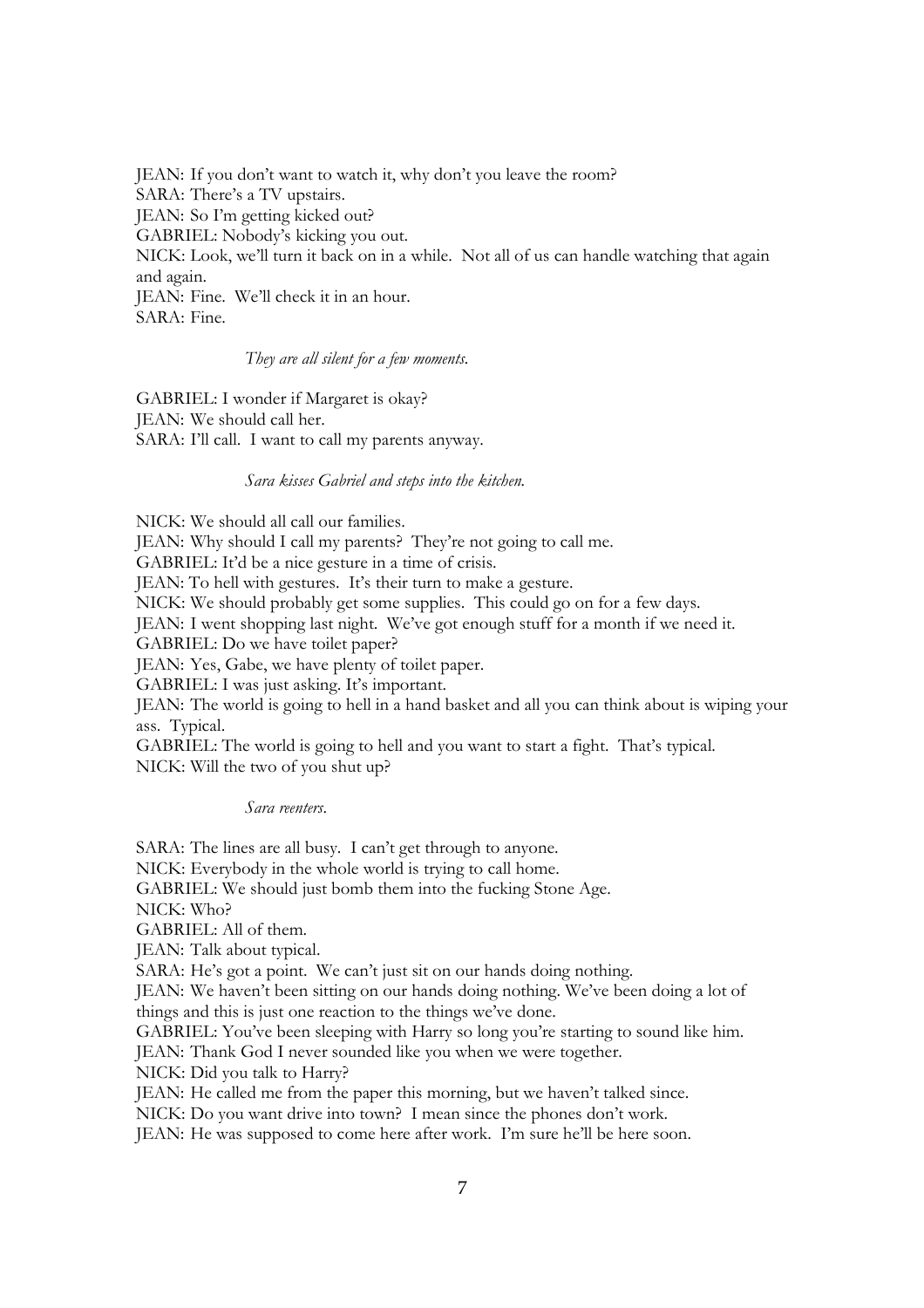# *Silence.*

NICK: I'm gonna finish feeding the animals. SARA: That can wait can't it? NICK: We can't leave them unfed. JEAN: They'll be fine for a few hours. NICK: I need something to do. I can't just sit here and wait to see what happens. GABRIEL: Nick's right. I don't want to sit here either. I should get the hay under the tarp in case it rains. SARA: It's not going to rain. GABRIEL: Maybe. NICK: It's something to do. JEAN: To avoid reality. NICK: To keep busy. JEAN: Aren't you the one always saying we need to be present with reality as it is? NICK: Yeah. JEAN: Well? NICK: I don't know if I have the strength to be that present for something like this. GABRIEL: I know I don't. JEAN: Since when are you present? SARA: Lay off, Jean. GABRIEL: Who needs enemies bent on our destruction when we have each other? JEAN: All I'm saying is that the two of you don't have to run away. GABRIEL: What else is there to do? SARA: Stay here. GABRIEL: And do what? SARA: Be with me.

*Silence.* 

GABRIEL: Okay. JEAN: How about you, Nick? NICK: The animals can wait a while.

*Silence*.

*The lights fade on the four farmers and come up on the First Daimon who reads from the book.* 

FIRST DAIMON: "All humans move through a number of developmental stages from childhood to adolescence to adulthood. Interestingly, and sometimes alarmingly, when a crisis arises for an individual he or she can temporarily regress to the operational perspective of an earlier developmental level. Thus, in a crisis situation, an adult may react from a purely survival motivated perspective dominant at earlier levels. While this is not surprising, in the light of recent events it should be obvious that the consequences of such a regression could be considerable when extended to the population of an entire country." Dr. Heinz Herzog, Ph.D, *The Effects of Catastrophe Upon Individuals and Societies*, Freiburg University Press.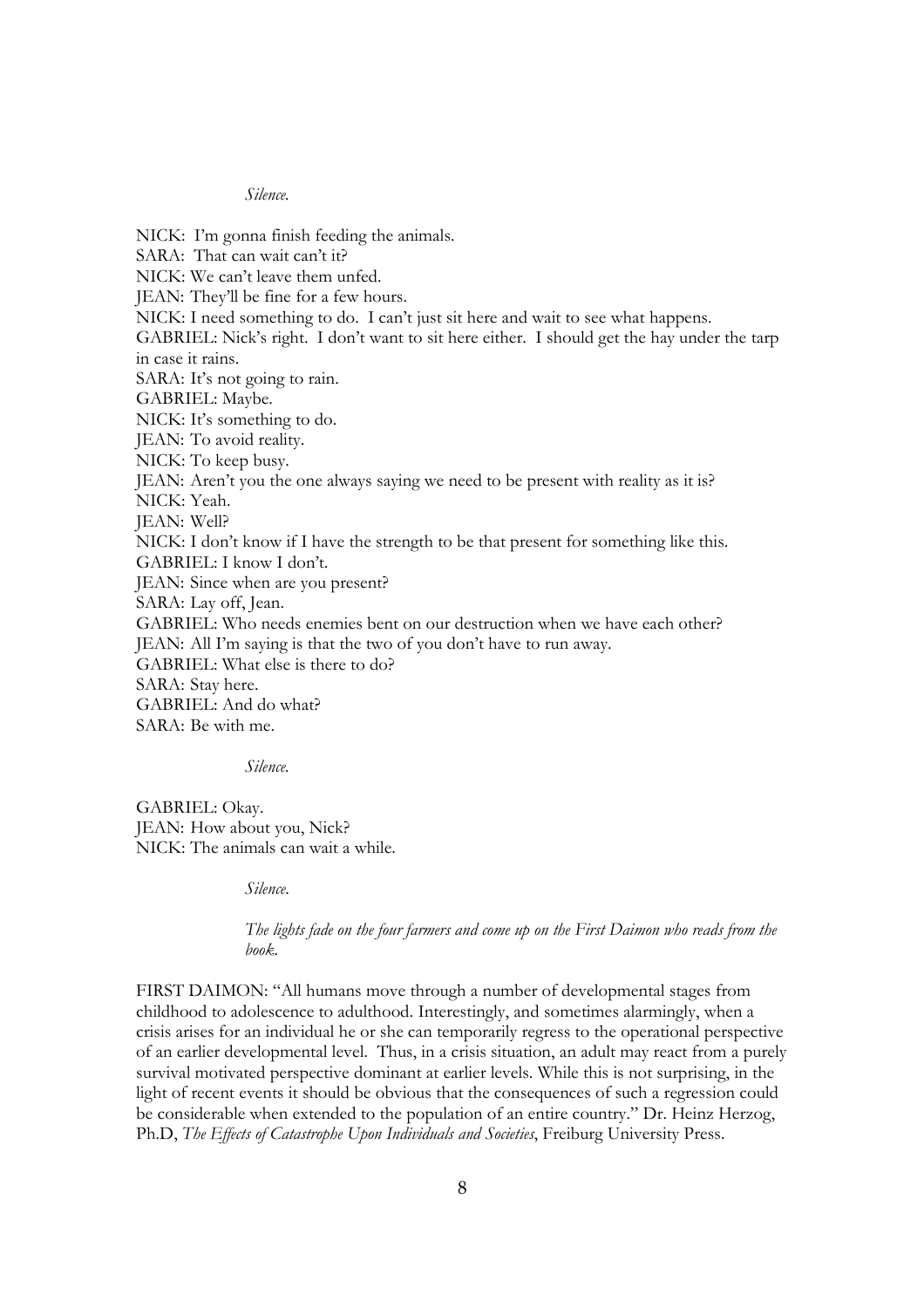## *The lights fade on the First Daimon and come up on Harriet.*

HARRIET: All three of my children were born in this house. Of course at the time it wasn't as though there was an option. There was no hospital nearby. Ben would run into town when my water broke and fetch the doctor and pick up my mother on the way home. This all worked fine for Emily and James, but when little Darien came along everyone showed up just in time to see me wiping the blood from his face. I held him close. Kissed him while he slept in my arms. The smell of him reminded me of fresh tilled earth. I thought he'd make a fine farmer. And he would have. I think Ben was glad Darien was our last child. He was afraid it was getting too easy. But it wasn't really easy. It never is. The pregnancy is the easiest part. When you hold that child in your arms for the first time and feel its breath against your skin, that's when your heart opens up. That's when things get difficult. Not difficult in the sense that you have to raise them. Changing diapers and chasing screaming kids is the simplest thing in the world. No the hard part is letting them go. Letting them out into the world to get knocked down, bruised, and lost. We lost both our sons on the beaches of Normandy. That takes a large heart-- To really let your children go.

## *The lights fade on Harriet as they come up on the Second Daimon reading from the book.*

SECOND DAIMON: "As the twentieth century ended the world was populated with more than six billion people. One third of these terrestrial residents lived in just two countries; China and India. While predictions at the time suggested that many so-called developed nations were undergoing a drop in fertility and were likely to experience a stabilization of their population, if not an actual decline, many of the so-called developing nations would continue to see increasing population numbers. United Nations median estimates indicated that the world population would be seven and a half billion people by the year 2025 and nearly nine billion by the year 2050." Panjit Nair, *The Paradoxes of Population and Power*, The Bangladesh New Press*.* 

# *The lights fade on the Second Daimon as they come up on Sara in the kitchen.*

SARA: It's so hard to understand men sometimes. They have this restless desire to fix everything. Even things that can't be fixed. And if they don't know how to fix it, then they try run away from it. From how it makes them feel. Not that women are any better. Sometimes we get too caught up in our feelings and can't get past them. I know I do sometimes. I keep thinking about this fight that Gabriel and I have every six months. I want to have children. That's the fight. Not that Gabriel doesn't, but that he doesn't know.

## *Gabriel appears in the dim half-light of flashback, trying to physically dodge Sara's words.*

GABRIEL: I'm not ready. SARA: No one is ever ready. GABRIEL: They can be more or less ready, and I'm less ready. SARA: With so many people having children how difficult can it be? GABRIEL: Having them isn't difficult; it's raising them that's difficult. SARA: You'll make a great father.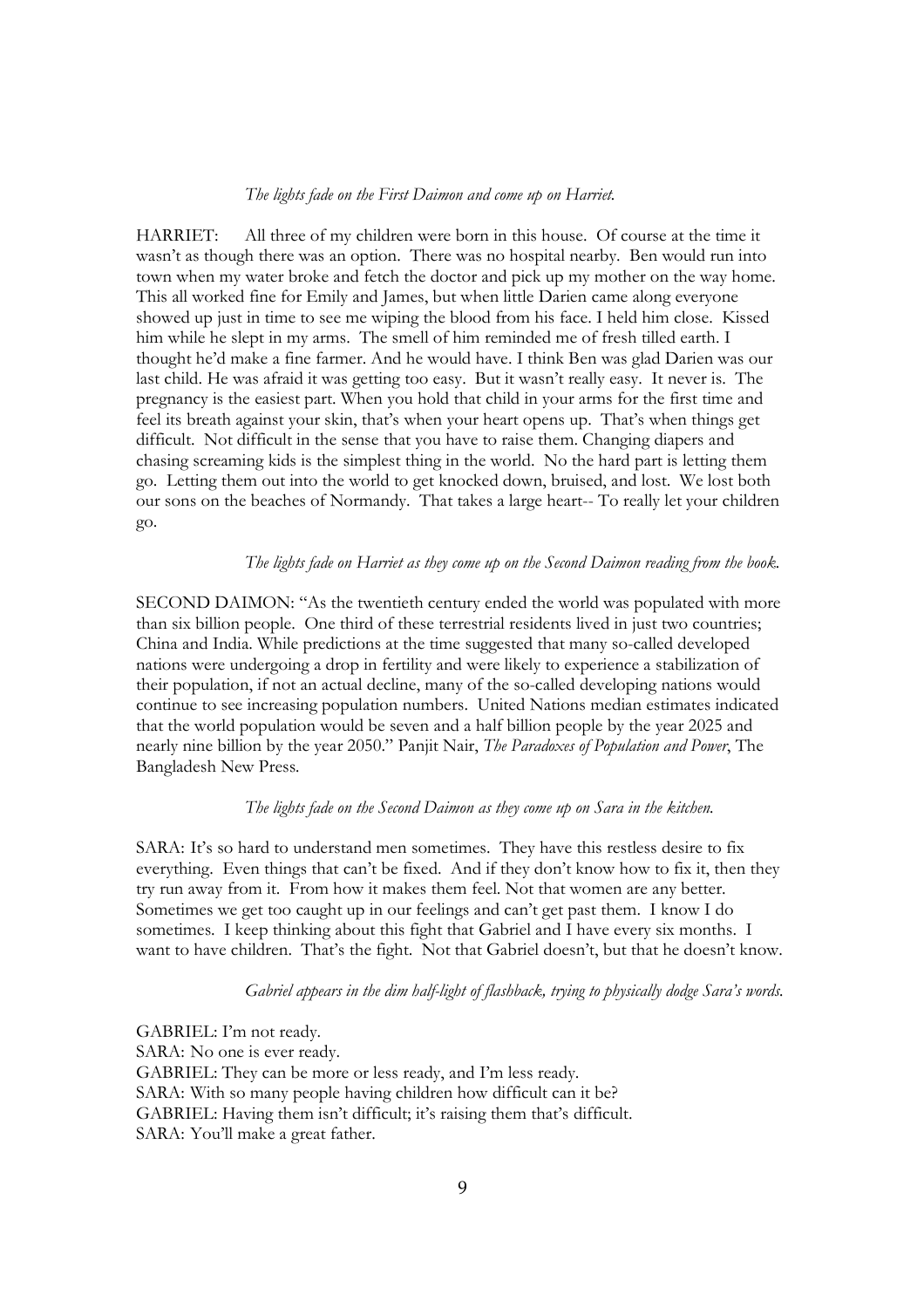GABRIEL: My father thought he was a great father and he was a fool. SARA: You're not your father. GABRIEL: We don't have enough money. SARA: We have more money than we've ever had. GABRIEL: And it's still not enough. SARA: Children don't need money, they need love.

## *Gabriel recedes into darkness and Sara is alone again.*

SARA: So, we fight and then we forget about it for a few months. I remember being about five years old and standing next to my mother in the kitchen while she was washing dishes. I would wrap myself in the folds of her dress and wait for her to finish. She never yelled at me, or tried to push me away, she just kept scrubbing the dishes. Until she was done. And then she would say "towel" and I would run to the refrigerator and grab the towel and bring it to her so she could dry her hands. And then she would kiss me and pick me up in her arms and I know this sounds absurd, but I remember thinking, even then, that one day I would have a daughter to help me with the dishes: To pick up off the floor and kiss and swing through the air as she giggled. But now, this nagging fear is whispering in the back of my mind. This fear of bringing a child into the world, into this miserable, insane, screwed up world. My fear is that maybe I'm beginning to fear this world so much that I may end up afraid to have a child. Because, how do you not be afraid for your child in a world like this?

#### *The lights fade on Sara as they come up on the First Daimon who reads from the book.*

FIRST DAIMON: "At the turn of the third millennium there were six hundred million children living in poverty around the world. Twelve million children under the age of five were dying from preventable diseases each year. Two hundred-fifty million children between the ages of five and fifteen were working in sometimes dangerous and unhealthy conditions instead of attending school. Over half a million children were dying each year in wars. An additional thirteen million children became orphans because of AIDS by the end of the millennium. Even in the United States of America, the wealthiest and most powerful country that has ever existed, 11 million children were living in poverty, without access to proper nutrition or healthcare."

#### *The lights come up on Sara and Jean in the Kitchen.*

SARA: I don't see how you can say that. JEAN: Because it's true. FIRST DAIMON: "One of the most significant questions facing the children of the world as we entered the new millennium was not what sort of world they would create as adults, but whether they would live long enough to see that world." Zola Suleman, *The Pregnant Pause: A Moment of Truth About Our Children*, Johannesburg Free Press Publications."

*The lights fade on the First Daimon.* 

SARA: What about adopting from a Third World country?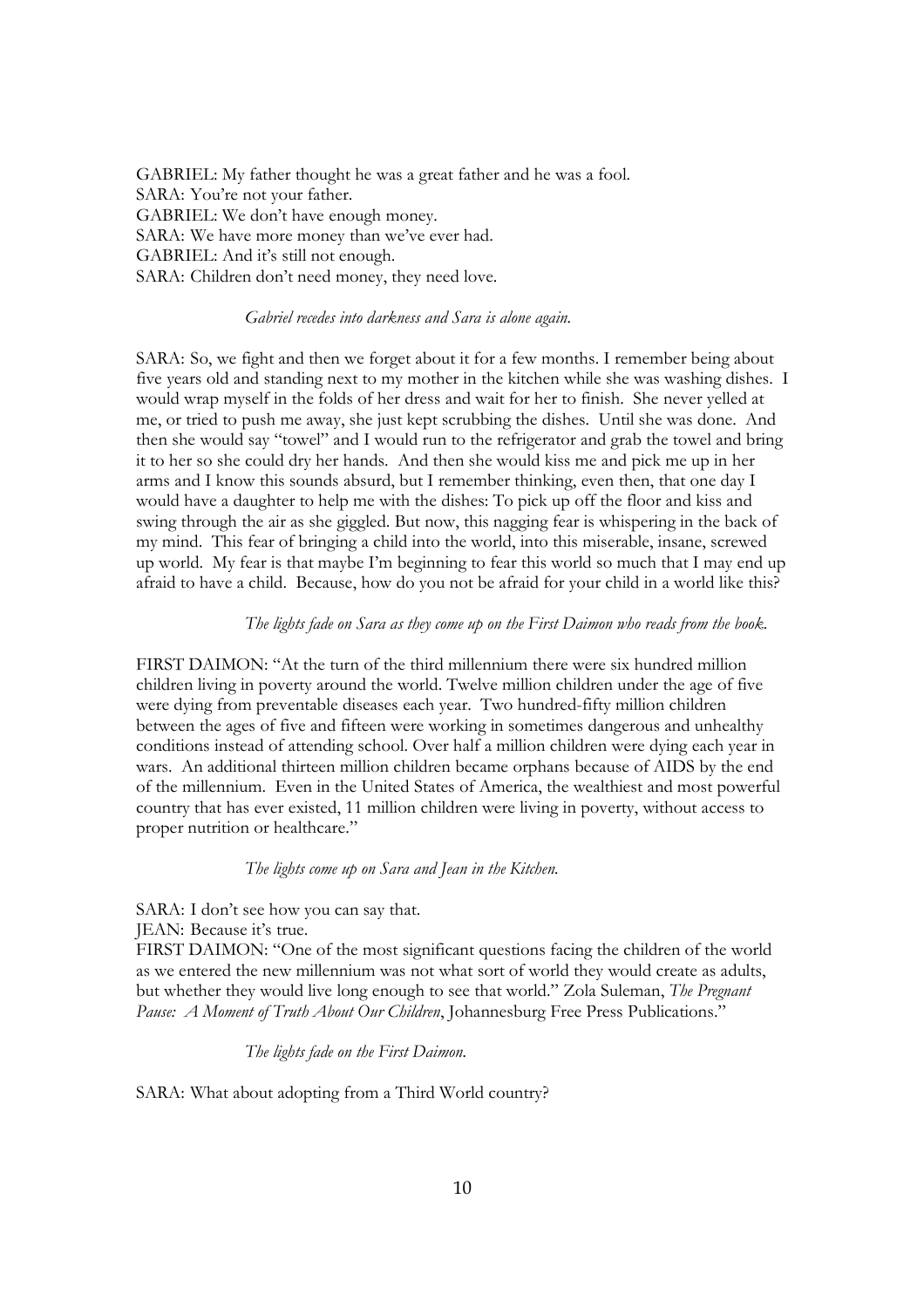JEAN: The last thing a kid in a developing nation needs is to be exposed to the lifestyle of this country.

SARA: What the hell are you talking about, kids are starving all over the world.

JEAN: Better to be a little hungry with a family that cares for you than to be dropped into the last circle of Dante's *Inferno.* Although even Dante wasn't perverse enough to imagine a hell as deadly as twenty-four hour a day shopping networks, MTV, and mega malls. It's no wonder our kids kill each other, we've sterilized their entire lives and turned them into commercial events for consumption.

SARA: God, not this speech again.

JEAN: It's true. Our country has the highest rates of depression, teen suicide, and obesity. What the hell kind of world is that to knowingly bring a kid into.

SARA: But what if the child is already here? Today, just today, because of what's happened, because of what's still happening even as we speak, there are more orphans in this country, more kids without parents. Right here. Today. What do you want to do, leave them on their own? Ship them off to some Third World country where they can find peace and happiness in poverty?

JEAN: That might not be such a bad idea.

SARA: Christ. I just can't talk to you anymore. What the hell has happened to you? You've always been bitter and pissed at the world, but you were never like this.

JEAN: Maybe I just woke up and saw that it's all a sham.

SARA: What's a sham? Life?

JEAN: The way we live it, yes.

SARA: What do you mean the way we live it? We live on a farm? We turn the TV on once a week. We live the crunchy granola life in 3-D Technicolor. What more do you want?

JEAN: I don't know. I just know that the rest of the world is fucked beyond repair and part of the reason it's fucked is because we fucked it. Us. Our great nation. Our shining beacon of wealth, power, and democracy. We fucked it up.

SARA: Yeah, well now it's fucking us.

JEAN: Exactly. It's coming back to haunt us. We're responsible for what befalls us because we've been responsible for what has befallen most of the rest of the world.

SARA: I don't buy that.

JEAN: That's because you won't open you eyes and admit what the world is.

SARA: Fine. Enlighten me. Open my eyes. What is the world?

JEAN: It's a reflection of our own evil.

SARA: Our evil. Today we're evil?

JEAN: Yes. We're consumed with an all-powerful lust for money, and power, and personal gain at any cost. And today is just part of the eventual cost. Part of the payment we've been putting off.

## *The lights come up on the Second Daimon who reads from the book.*

SECOND DAIMON: "At the time of the new century over a billion people lived on a dollar a day, and nearly half of the world's population, just under three billion people, lived on less than two dollars a day."

SARA: So we deserve this? The world deserves this?

JEAN: Yes. The only bitch of it is that the wrong people got killed today, not the ones who really deserve it. Not the ones who benefited from fucking it up.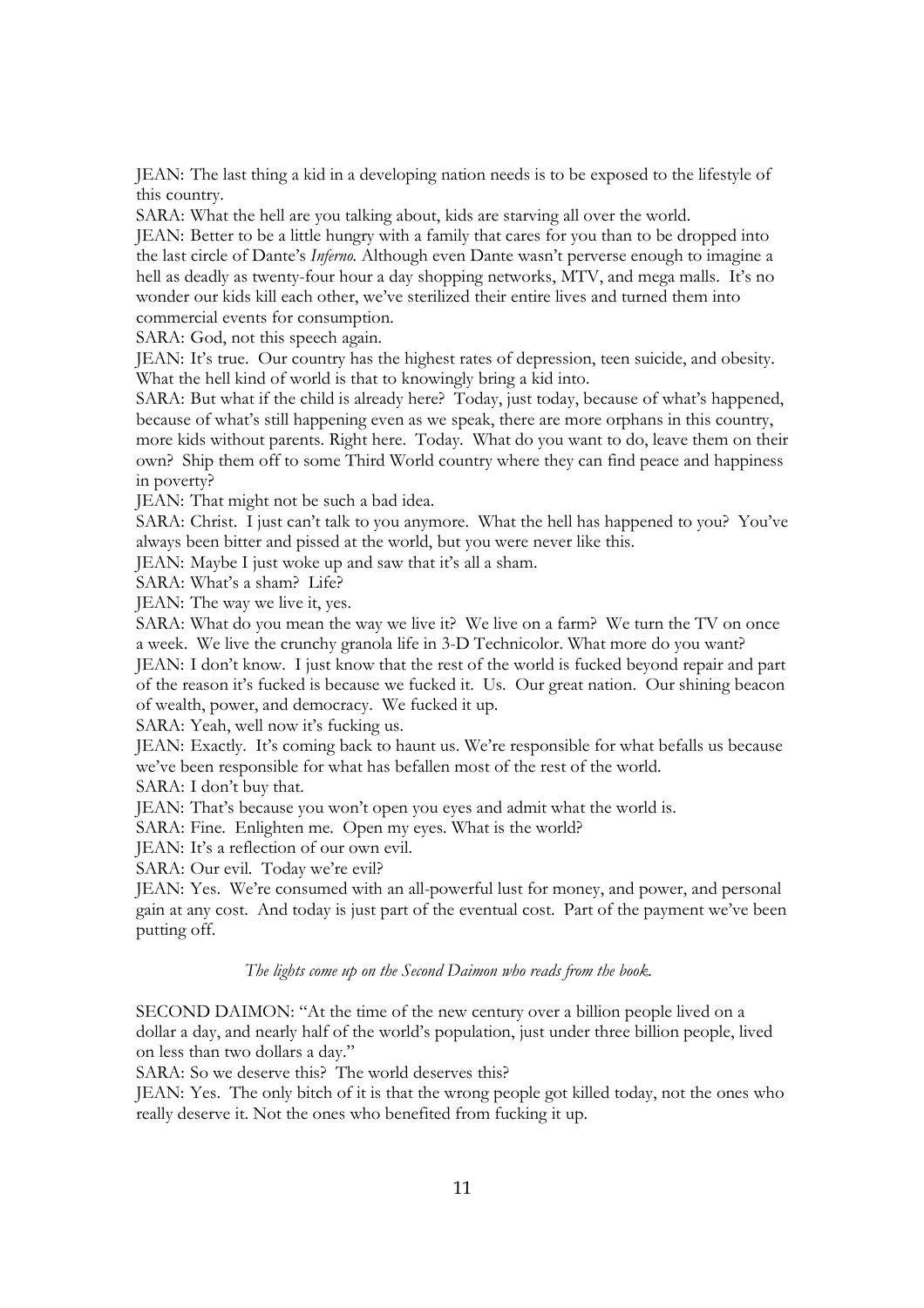SECOND DAIMON: "In contrast, the wealthiest four hundred human beings had a combined wealth equal to slightly more than a third of the population of the entire world." SARA: I can't talk to you about this anymore.

SECOND DAIMON: "Somehow, in spite of the predictions by the few remaining Marxists of the time, this vast inequality of power and wealth between individuals and nations did not inspire a revolution of egalitarian economics." Karla Kristall, *A Short History of Money, Power, and Revolution*, Icarus Press.

JEAN: Suit yourself. But this is the world you bring a child into if you have one. And it's not a world that'll last long. Just turn on the TV. Or look out the window.

> *The lights fade on Sara and Jean as they come up on the First Daimon who reads from the book.*

FIRST DAIMON: "Every gun that is made, every warship launched, every rocket fired signifies, in the final sense, a theft from those who hunger and are not fed, those who are cold and not clothed." Dwight D. Eisenhower, Speech to the American Society of Newspaper Editors, April 16, 1953.

 *The lights come up on Nick on the porch.* 

NICK: How does a pacifist face the violence of the world without feeling like a coward? I've thought about that a great deal since this all began. And today I can't think of anything else. How do you reconcile a spiritual desire to have love and compassion for all living beings with the knowledge that there are people trying to kill you? SECOND DAIMON: "Heroism at command, senseless brutality, deplorable love-ofcountry stance, how violently I hate all this, how despicable and ignoble war is; I would rather be torn to shreds than be a part of so base an action! It is my conviction that killing under the cloak of war is nothing but an act of murder." Albert Einstein

*The lights fade on the Daimons.*

NICK: I mean, I have endless compassion for those who died, for those who are dying, and for those who love them, but I can't find any compassion for those who have caused this death and destruction. I know this great compassion exists within me, exists within all of us, but I don't know how to reach its depths. And that makes me think about the world everyday, not just on days like today when it falls apart. How do you cultivate a spiritual life in a world that is filled with so much pain and suffering?

*The lights come up on the First Daimon who reads from the book.* 

FIRST DAIMON: *"*We have to face the fact that either all of us are going to die together or we are going to learn to live together and if we are to live together we have to talk.*" Eleanor Roosevelt* 

NICK: I witnessed a man dying once. A car ran a red light while we were crossing the street. His lungs were crushed. He couldn't breath. I held his hand while he died.

*The lights come up on the Second Daimon who reads from the book.*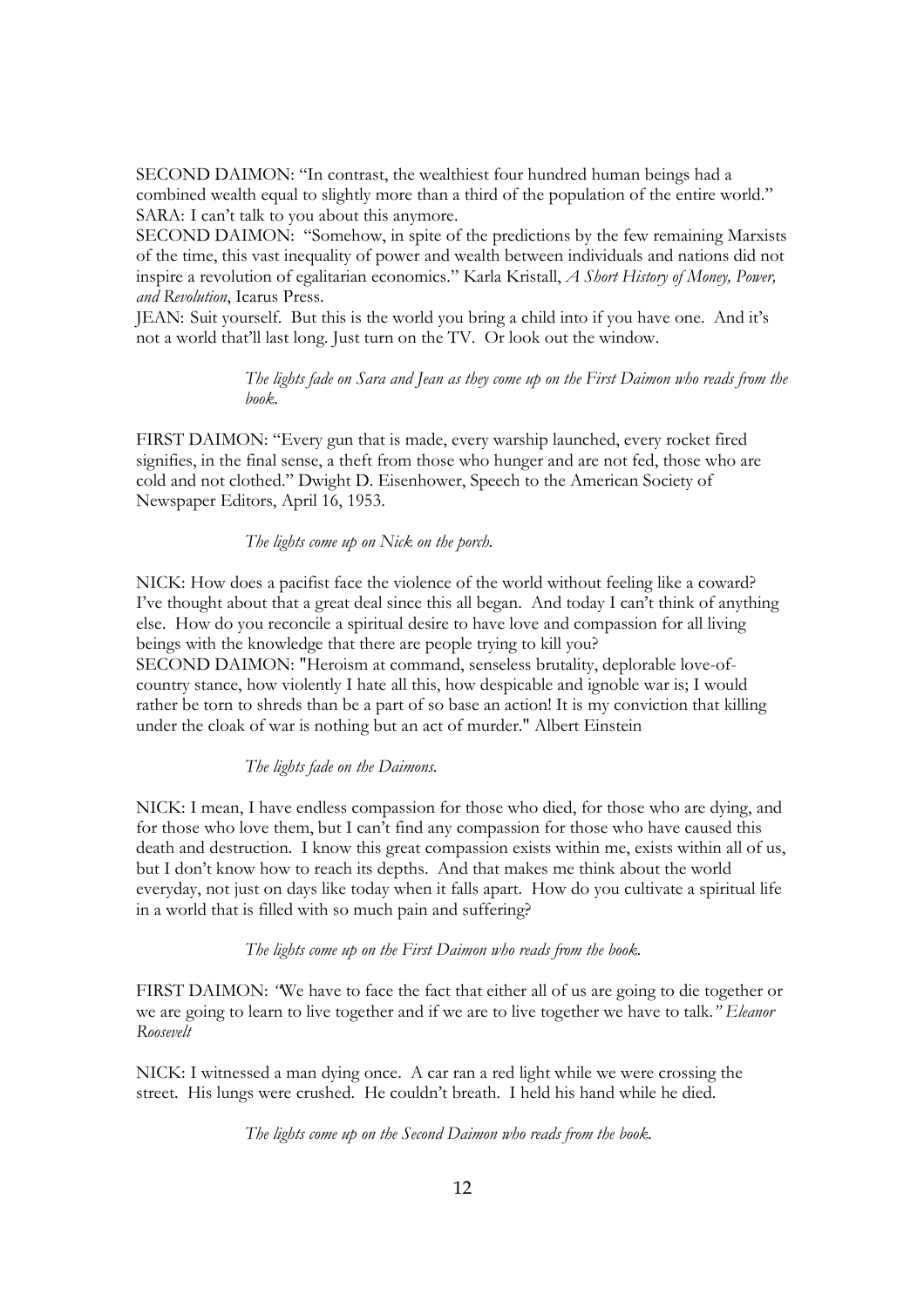SECOND DAIMON: "People sleep peaceably in their beds at night only because rough men stand ready to do violence on their behalf." George Orwell NICK: He was right behind me. Just a half a step. I didn't hear anything until the woman next to me screamed. That's what it's like everyday. People are dying every second, just a half step behind us, but we hardly ever notice.

#### *The lights fade on Nick.*

FIRST DAIMON: "Excepting a small minority of mercenary or sadistic disposition, wars are not fought for personal gain, but out of loyalty and devotion to king, country or cause. Homicide committed for personal reasons is a statistical rarity in all cultures, including our own. Homicide for unselfish reasons, at the risk of one's own life, is the dominant phenomenon of history." Arthur Koestler.

#### *The lights fade on the Daimons and come up on Ben.*

BEN: The war, the Great War, the First World War, was a war that those who fought in it, those who survived it, all assumed would teach the world that the horrors of war were too great to inflict upon humanity, upon ourselves and our children, ever again. When I was in the trenches, I remembered Woodrow Wilson's speech to congress. He said. "Right is more precious than peace. We will fight for the things that we carry nearest our heart. For a universal dominion of rights, by a concert of free people, that is going to bring peace and safety to all this world." I tried to remember these words as I saw my friends and fellow soldiers cut in half by bombs, or their heads shorn away by shrapnel or bullets. I tried to believe in these words when the stench of the dead rose up from the rotting depths of the trenches and overwhelmed me. I tried to believe in them when the fear crept in and infected my mind. When we would go over the top, crawling through the mud, over the dead bodies of those we had abandoned in the days before, over the barbed wire, around the land mines and into the face of death. I tried to remember these words, but it didn't help. I knew that these words would not change the world anymore than the war we were fighting would. It is too much in our nature to kill one another and it is too little in our nature to realize the futility of it until we ourselves are dead.

#### *The lights fade on the Ben as they come up on the Second Daimon.*

SECOND DAIMON: The overwhelming response to the events of the day in cities around the country, and indeed around the world, has been one of panic. In this city the panic has given way to full-blown hysteria. Although the national, state, and local government officials are steadfastly declaring that there is no cause for panic, and that people should remain in their homes, thousands and thousands of citizens of this metropolis are fleeing the city by any means at their disposal. Officials say that this flight may only increase the risk of harm to people as the result of an unplanned and unauthorized evacuation. The Mayor's office is reporting that certain parts of town have experienced looting and vandalism. Stay tuned for more breaking headlines from Lead Line news.

*The lights fade on the Second Daimon as they come up on Nick and Gabriel on the porch.*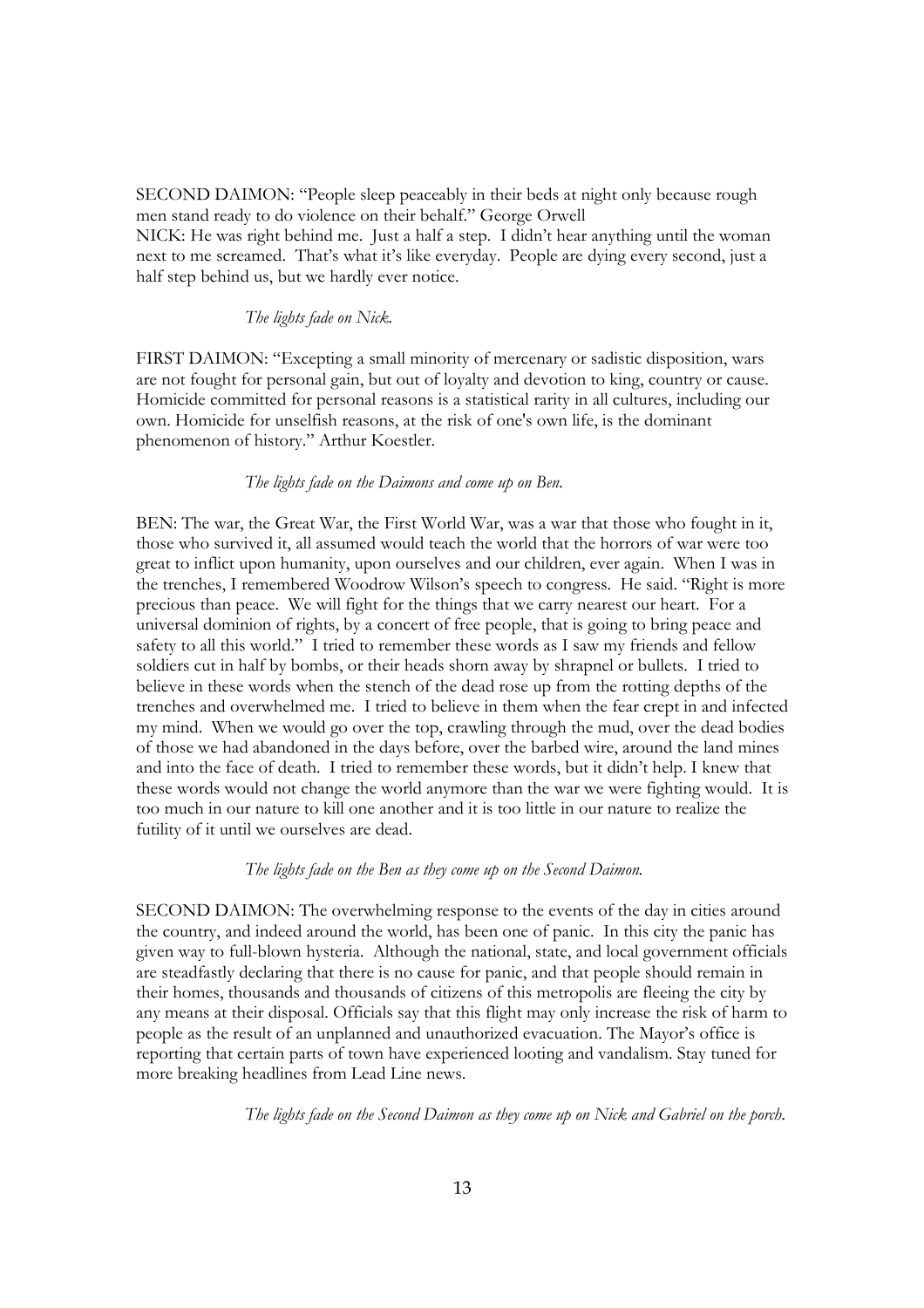GABRIEL: Then what are we talking about?

NICK: I don't know. I'm just trying to come to terms with my ideals in the face of something so horrible I can barely comprehend it.

GABRIEL: Well, you know Jean would say that ideals are only one step from ideology, so get rid of them both.

NICK: Jean's an ideologue.

GABRIEL: You tell her that. And remember to turn the other cheek while she's kicking your ass.

NICK: Yeah, that's the problem. How do you live up to your ideals? Sometimes our ideals are just beyond our ability to accomplish them.

GABRIEL: And yet we're confronted with people who have no trouble living up to their ideals because their ideals tell them to kill us.

NICK: So how to you open our heart and mind to the world in a way that makes you strong enough to live up to your ideals?

GABRIEL: Maybe you need to change your ideals. If you're not happy with the results, change your expectations.

NICK: These are the right ideals.

GABRIEL: But how can you make them work? How can compassion and pacifism stand up to hatred and violence?

NICK: That's what turning the other cheek means. It's saying that the greater strength is to be found within one's self, rather in the fist or the sword. That the weak are the ones who turn to violence, because that path is easy. The truly difficult path is the path of love. GABRIEL: Well, I'll be honest. Right now I don't feel like being compassionate for anyone. I want to be compassionate for the people who are dead, for the ones who are still dying and for their families, but I'm just numb. How can I feel compassion for the people who did this when I can't grasp the level of compassion required for all the people who deserve it? Anger. Now that's another story. When my sister was killed, I lived on anger because that was something that made sense. One minute she's getting in her car and the next minute she's lying dead with a bullet in her chest because she didn't get out of the car fast enough for the guy who was stealing it. How could I have compassion for the man who did that? I couldn't. But I could hate him. And you can't last like that, I know, but for a while at least, it helps. Maybe that's the only way to get through this. Just ride out the anger.

NICK: But what if you act out of that anger. What if you had killed the guy who caused your sister's death? Would that have helped?

GABRIEL: I don't know. But I know it would have made me feel better. I know that. NICK: Look, I understand what you're saying. Hell, I wanted the guy dead too. But I don't think that's the right response. It's difficult. It's so difficult. I want to believe these things, I want to feel them, but I can't quite get there. This morning when we were watching it happen, something occurred to me. I was feeling this wave of compassion, like you said, for all the people dying, for all the people who were losing a loved one. And then it dawned on me that this was happening in one way or another every day. Every minute. That children were dying in pain from starvation and war. That mothers were watching their children die in their arms. That men and women were being driven from their homes or killed in armed conflicts, or were dying of AIDS or malaria or some other disease. But the point was, this was happening every day and I was oblivious to it.

GABRIEL: You're more aware of it than anyone I know.

NICK: Look at whom you know.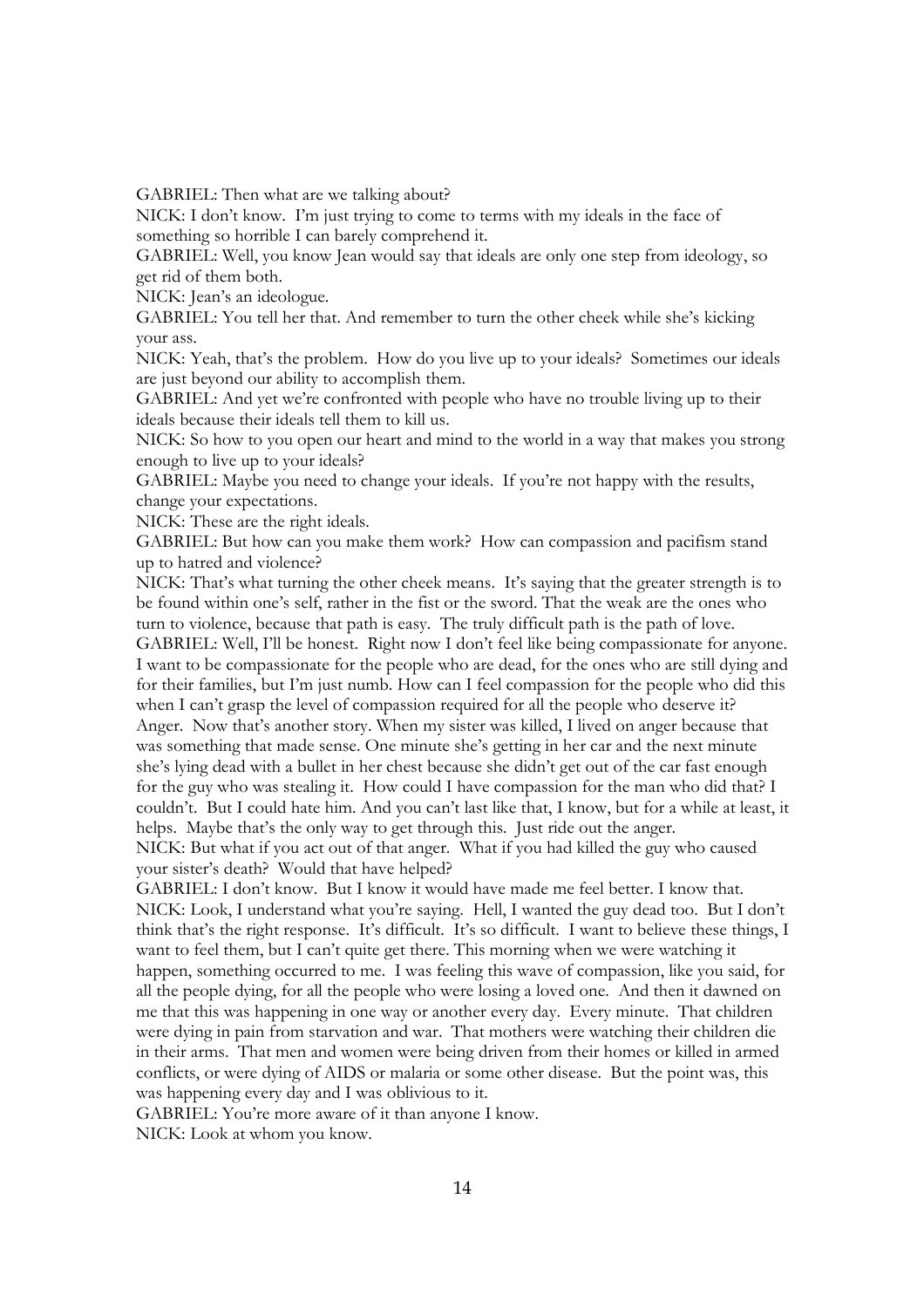GABRIEL: True.

NICK: But it's not so much that I didn't know it was happening, but that I wasn't able to conceive of having compassion for each of these people, each of these precious human lives that were suffering every moment. I'd never made a connection with the compassion that they deserve.

GABRIEL: I can't even envision that much compassion.

NICK: Neither can I. If we could, we wouldn't be able to stand it. We wouldn't be able to let it happen so easily.

> *The lights fade on Nick and Gabriel as they come up on the First Daimon who is reading from the book.*

FIRST DAIMON: "I was born in the silken under-pocket of my mother's dreams, wedged there between her regrets of the past, her fears of the present, and her hopes for the future. It was a nurturing place where both succor and solace could be found in equal measure. But it was not a place where I could remain, where I could rest. There would be no rest, only the endless search for a shelter as safe and embracing as my mother's arms. But there is no such shelter, no house that cannot be blown down, no tree that will not fall, no cave that will not crush us. There are no places for hiding when the world falls apart. There are only pieces to walk among."

> *The lights come up on the kitchen. Gabriel, Sara, Nick and Jean are all present. They are listening intently to HARRY, a man a bit younger than themselves. He is infused with an arrogance that can easily be confused for passion.*

HARRY: It was surreal at first. I can see Main Street out my office window and usually it would have a steady stream of people passing by. But there was no one. It was like a ghost town. Nothing but the trees swaying in the wind. That's how I noticed.

FIRST DAIMON: "The world is only ruins in the making, waiting for entropy to work its endless magic. There is no safe harbor. No truly still water. The world is ever-collapsing like the earth above a subterranean nuclear test. And today the world has fallen at my feet like some mythic beast felled from the heavens by the arrow of time's archer."

HARRY: I had been trying to write an article for this week's paper. A piece on disappearing farmland and urban sprawl. You know, my usual thing: How we're getting fucked by the developers and the government. But then I looked up and glanced out the window and it just struck me. There was nobody there.

FIRST DAIMON: "And looking at it, I see this creature's face resembles my own in more ways than there are stars. And like the stars in their distant fury, I see the truth. There is no shelter beneath this sky." Harry Carson, *Poems of the Fallen Phoenix,* Catskill Community Press*.*

## *The lights fade on the First Daimon.*

HARRY: Everyone was glued to their TV or just in shock, I guess. I was as soon as I turned it on. I wonder how many times it can happen before I won't feel the shock of it. I don't know how much time passed, but I looked out the window and it was like a switch had been turned on for some insane Rube Goldberg experiment. There were people everywhere, running down the street, jamming into stores, buying… everything. Stocking up for the worst. It was bedlam. The streets were so packed, I just decided to walk here. I cut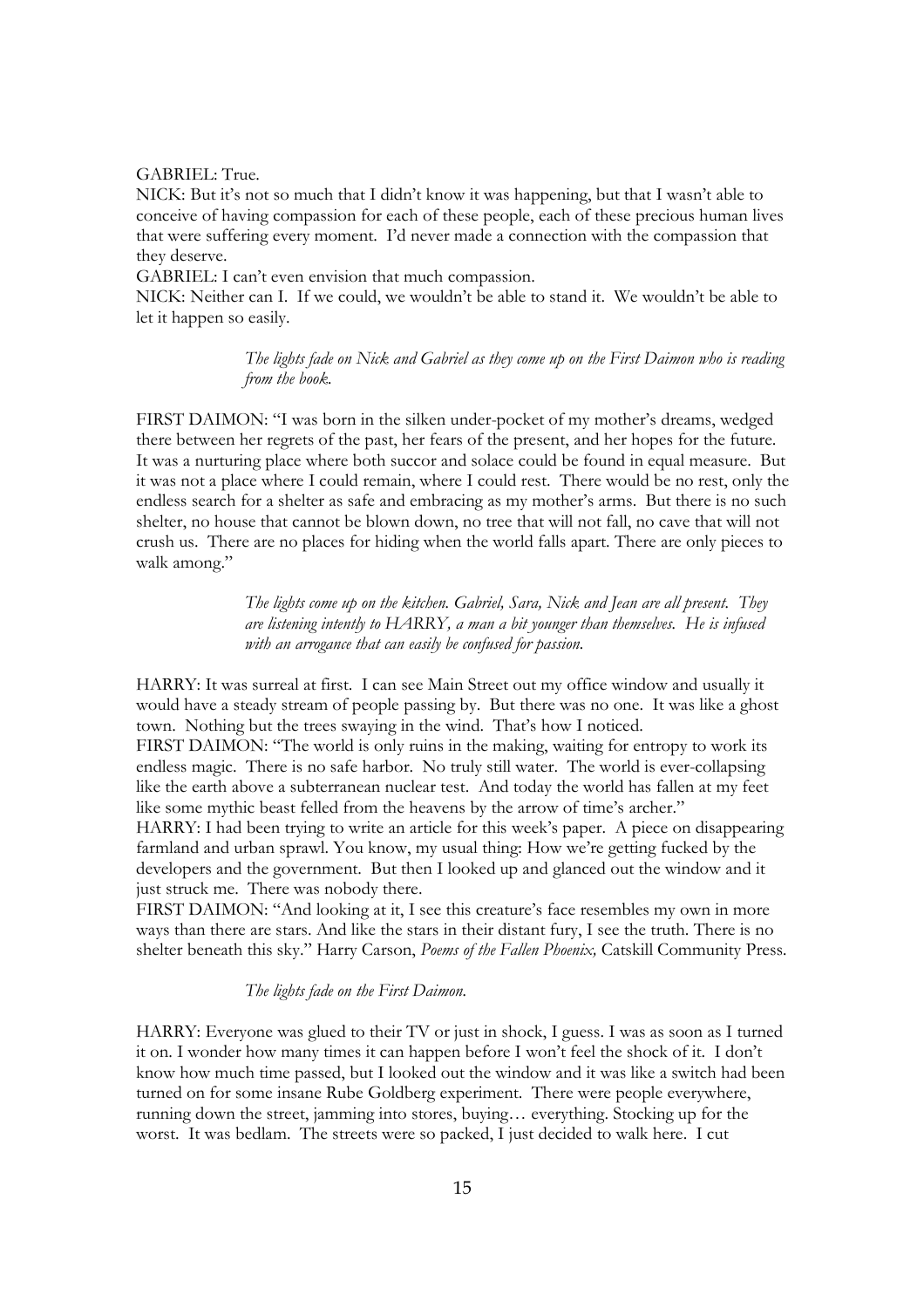through Wilson's farm, and this was the strangest thing, because I've done that a hundred times, but walking through that field, looking up at the sky, I would never have known that anything was wrong, that anything had happened. I felt for a moment that when I got here and opened the door, that I'd discover it was all a mirage, some figment of my imagination. But it's real.

*Jean takes Harry's hand*. *The lights fade out and fade up on the Second Daimon.*

SECOND DAIMON: The devastation is horrible. I can't even begin to put it into words. It was so swift and so sudden that there was literally no time for people to react. The number of dead is far greater than officials first believed, and it seems only likely to rise in the coming days as the aftershocks of today play out. At this point I've only been able to speak to one survivor who was being rushed to the hospital. She just kept asking, why, why? This is the question that is likely to haunt us in the coming weeks and months. We can only hope that at some point there is an answer. For Lead Line news, this is Bob Hardy reporting.

> *The lights fade on the Second Daimon and come up on Nick, Jean, Harry, Gabriel and Sara as they set the kitchen table and prepare for lunch.*

SARA: That's insane. JEAN: No, it's not. SARA: But how can you even say that? HARRY: She's right. It's the truth. GABRIEL: Bullshit. How can you say we deserve this? SARA: How can you say the people who are dying deserve this? HARRY: I don't like it anymore than you, but we do. NICK: Why? Why do we deserve this? Why does anybody deserve this? HARRY: You believe in karma don't you? GABRIEL: Fuck karma, nobody deserves what's happening today HARRY: Yeah, they do. It's cause and effect. NICK: Karma is a little more complicate than cause and effect. JEAN: He means we have been taking actions in the world that have been sowing the seeds of karma, isn't that what you call it? NICK: Individuals sow seeds of karma, not countries. Individuals reap their karma, not whole nations. HARRY: So you say, but today is the proof isn't it. SARA: I don't understand what the hell you're talking about. What have we done to deserve this? JEAN: Toppling legitimate governments to secure our financial interests. HARRY: Supporting illegitimate governments to get what we want. JEAN: Like oil. And oil. And more oil. HARRY: And supporting governments that crush their people so we can make a buck or two. JEAN: Or so that we can have cheap t-shirts. HARRY: And undermining democracy when we claim to support it. JEAN: There are hundreds of reasons.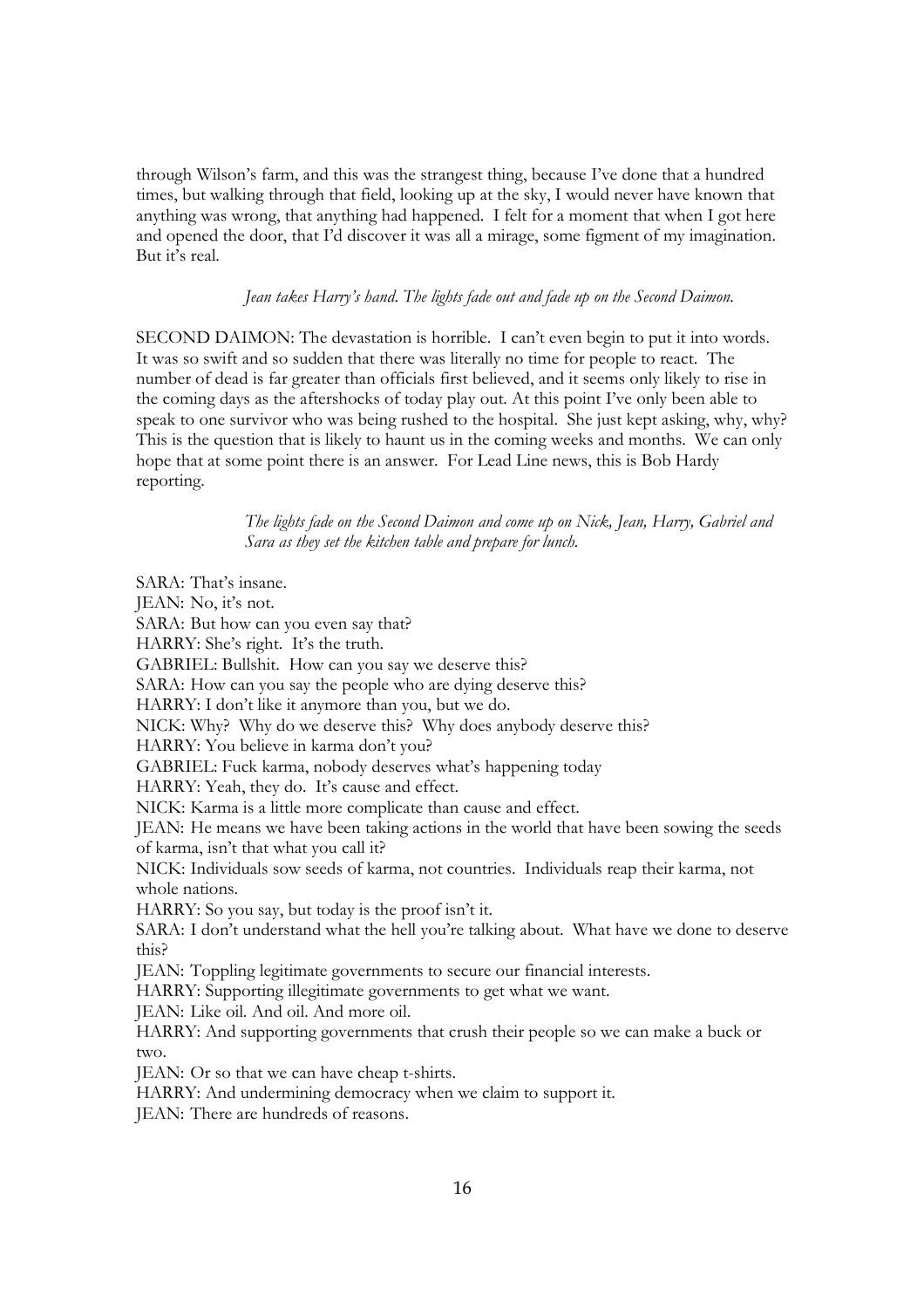HARRY: The surprise is that we haven't seen this more often. The surprise is that we don't suffer the consequences of our actions every day.

SARA: I still don't know what the hell you're talking about.

JEAN: That's because you refuse to open your eyes and really look at the world. You keep your blinders on about what really happens outside the hundred some odd acres of this farm.

GABRIEL: Maybe she just doesn't read the mindless shit that you read.

HARRY: Look, you can't deny that this country has been involved in one act after another that is despicable.

GABRIEL: What country hasn't been? That's an impossible ideal to force on a country.

History is full of countries and leaders that act for their own interest.

JEAN: But that doesn't make it right.

HARRY: What about the common interest?

SARA: I think we have been acting in the common interest.

JEAN: Oh, my God, you are so naive.

SARA: Maybe I am naïve. I'll admit that we've made huge mistakes, that we've done things that I wouldn't possibly defend, but I honestly believe that we have tried to do good in the world.

HARRY: No, don't fool yourself. That is naïve.

GABRIEL: Sara has a point. There is a reason that half of the world is no longer living under communist dictators, and that's because of the things we have done. The actions we have taken.

JEAN: We weren't trying to save the world from communism. We were trying to keep the ruling elite in power.

GABRIEL: So, it's the rich who are to blame. At least I can get behind that.

SARA: So you're saying that because our foreign policy pissed a few people off they have the right to kill us.

HARRY: When they pissed us off, we bomb the hell out of them.

GABRIEL: There I agree with you. That's exactly what we should do. Bomb the hell out them.

JEAN: Back to that again. Bombing people will just make it worse. Just kill more people. SARA: I agree with Gabriel. They brought this on themselves.

HARRY: Then you're making the same point we are.

SARA: How?

HARRY: Because either way, so-called innocent people die.

GABRIEL: So, what, it's okay for them to kill innocent people, but it's not okay for us to kill innocent people?

JEAN: Who says we're innocent? We have the right to vote, to put people in office who do our bidding. The people you want to bomb live in exactly the countries we've worked hard to keep from being democratic.

HARRY: She's right. And I know this sounds harsh, but in some way this is justice. We've been stomping around the planet for the last fifty years like we owned the place, crushing people left and right and now somebody is fighting back.

SARA: So that makes it right?

*Nick, who has been silent, finally speaks up*.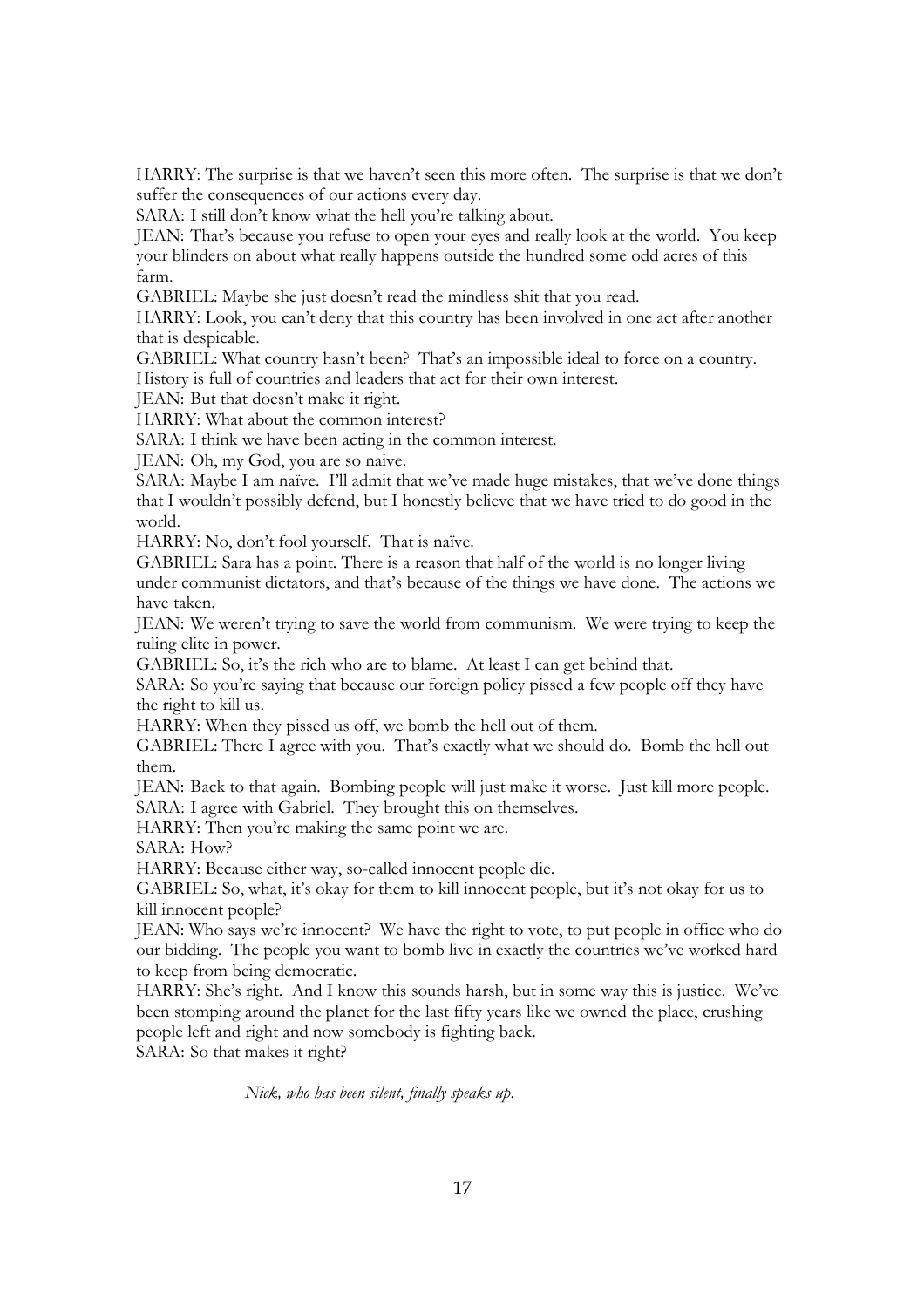NICK: No, it doesn't make it right. I've been thinking about what you said about karma, Harry, and I don't think you're right. Karma is about actions in past lives affecting this life and actions in this life affecting future lives.

HARRY: Spare me the religious mumbo jumbo.

SARA: I don't know if I believe in karma, but I do believe in God, and I don't know how God lets things like this happen.

JEAN: They happen every day. Just not here. Not where we can see them.

SARA: I don't understand that either.

HENRY: That's because you believe in a just and benevolent God, and if there is a God, he's neither just nor benevolent.

NICK: Look, here's what I'm trying to say. Violence is easy to justify, but that doesn't make it right. If it's not in self-defense, it's probably not right. And yes, that means we have taken a lot of actions as a nation that are wrong. Hell, we've taken a lot of actions against our own people that were wrong. But that doesn't mean that violence taken against us is right. And it doesn't mean that the violence we commit in response to what's happened today will be justice. Jean and Harry are right, if we know that the people we put in power are doing bad things, then we have a responsibility to act. If we don't know, then how can we be responsible? Or maybe we are. I don't know. Maybe it doesn't even fucking matter. I mean, if the five of us can't get along what the hell hope does the world have?!

*They are all silent for a moment*.

HARRY: None.

*The lights slowly fade on the five and come up on the First Daimon who reads from the book*.

FIRST DAIMON: "Their life on the farm was far from idyllic. To begin with, they knew nothing about farming. When they first moved into the old farmhouse they understood as much about the cycles of planting, nurturing, and harvesting as they did about nuclear physics and molecular biology, which is to say, less than they really knew about themselves. What would inspire four people in their early twenties to quit their jobs, leave their promising if empty careers, and settle into the life of farmers? Whim and fancy."

> *The lights come up on Gabriel in a small sitting room that acts as an office. As the First Daimon reads, Gabriel slowly takes over and finishes the passage.*

FIRST DAIMON and GABRIEL: "Tom had inherited the farm from his great grandparents, because, apparently they felt he needed some responsibility in his life to give him direction. And they weren't so mistaken in this. He knew he needed direction. His life was not so much directionless as motionless."

GABRIEL: "And his friends faired little better. Outwardly they seemed upwardly mobile, but inwardly they felt as stagnate and listless as he did. Surprisingly the challenge of tilling the earth to put food on their plates would change some of that."

FIRST DAIMON: From the novel *Harvest Moon*, by Gabriel Masters.

*The lights fade on the First Daimon.*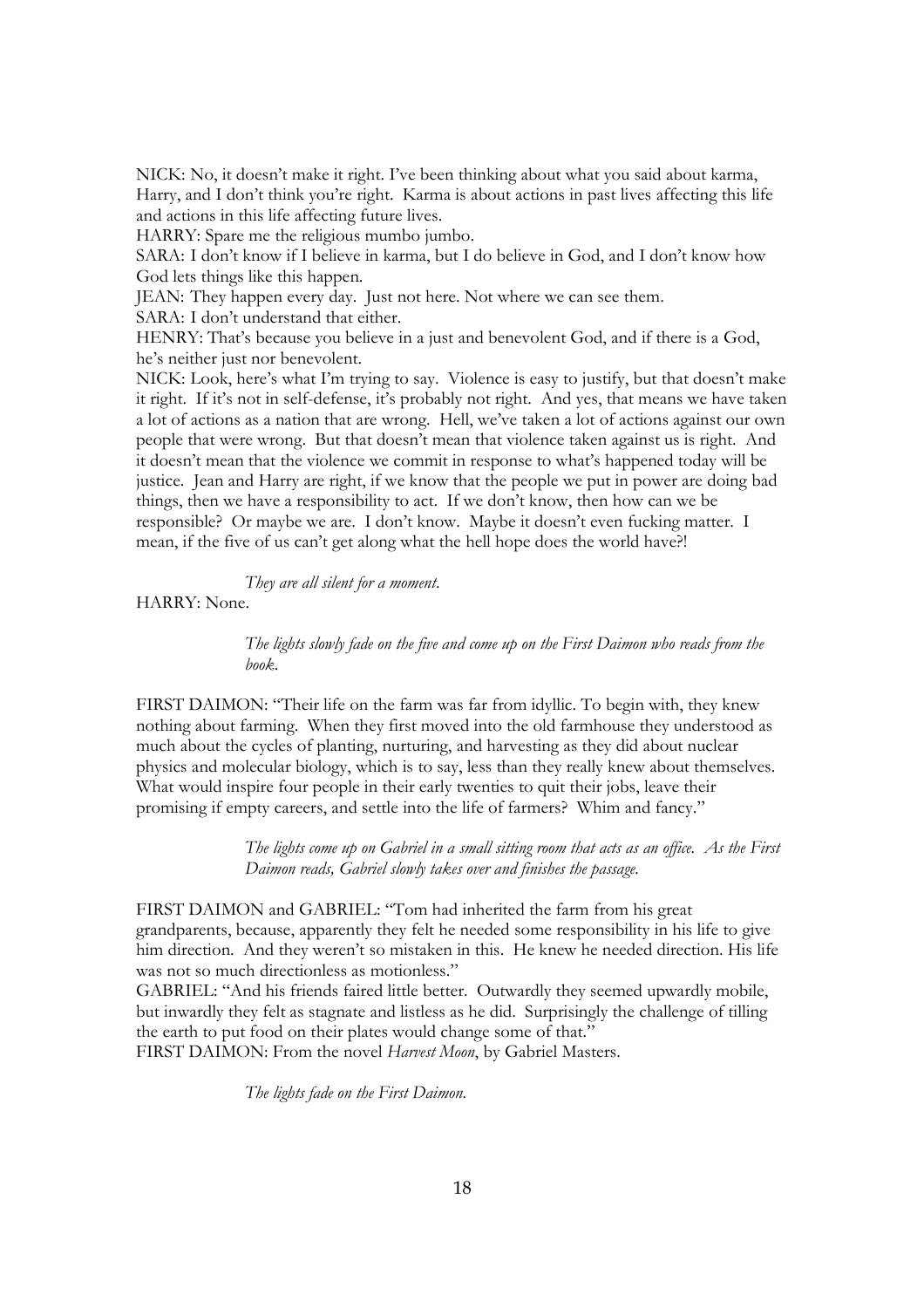GABRIEL: I haven't been able to write, really write, in years. It began when my sister died. Standing beside her coffin, kissing her forehead, the powdery taste of the makeup clinging to my lips, I thought about all the times she had been there for me, supported me, given me the confidence I often lacked. Even when we were kids, playing in the woods behind the house, pretending to be on some jungle adventure in a far off land, she would always make me lead, push me to the front of the trail, not because she was afraid, not because she didn't know the way, but because she sensed on some essential level that I needed this. She always seemed to know me better than I knew myself. After her death I tried to write about it. About what she meant to me. But the words seemed weak and insubstantial. And now it's the same for everything. What words can I use to describe my love for Sara?

#### *The come up on the Second Daimon who reads from the book.*

SECOND DAIMON: "You ask me to plow the ground. Shall I take a knife and tear my mother's bosom? Then when I die she will not take me to her bosom to rest." GABRIEL: What phrases can I conjure up to express my ambivalence and fear about having children? Where are the similes and metaphors to describe the love I feel for this strange little family I've created and the dread I have of it breaking apart? SECOND DAIMON: "You ask me to dig for stones! Shall I dig under her skin for her bones? Then when I die I cannot enter her body to be born again. You ask me to cut grass and make hay and sell it, and be rich like white men, but how dare I cut my mother's hair?"

### *The lights come up on Ben*.

BEN: My father and my grandfather were both farmers. And they were proud of being farmers. I remember the first time I was old enough to help my father in the fields. Barely bigger than the seed bag I was carrying.

GABRIEL: Are there verbs and adjectives to describe the emptiness I feel?

## *The lights fade on Gabriel.*

BEN: I could feel his pride in me that day like the heat of the sun beating down on my neck. It was the same sense of pride I felt radiating from my grandfather when we would walk the fields in the fall, him telling me what the land was like before he came to it. SECOND DAIMON: "I want my people to stay with me here. All the dead men will come to life again. Their spirits will come to their bodies again. We must wait here in the homes of our fathers and be ready to meet them in the bosom of our mother." Spoken by Wavoka*,* Paiute Indian medicine man and bringer of the Ghost Dance.

#### *The lights fade on the Second Daimon*

BEN: My grandfather was half Cherokee and he never forgot that the land he farmed had once belonged to the ancestors of his ancestors and that they had cared for it for thousands of years before him. He would tell me, walking through the rows of corn and wheat, that it was our duty to see that the land was just as fertile and bountiful a thousand years after our bones were ashes as it was while we tilled it. You put your whole soul into the land if you're really a farmer. You recognize it as part of yourself. You don't see it as just a means to an end, you see it as a continual beginning, constantly renewing itself with your help. Like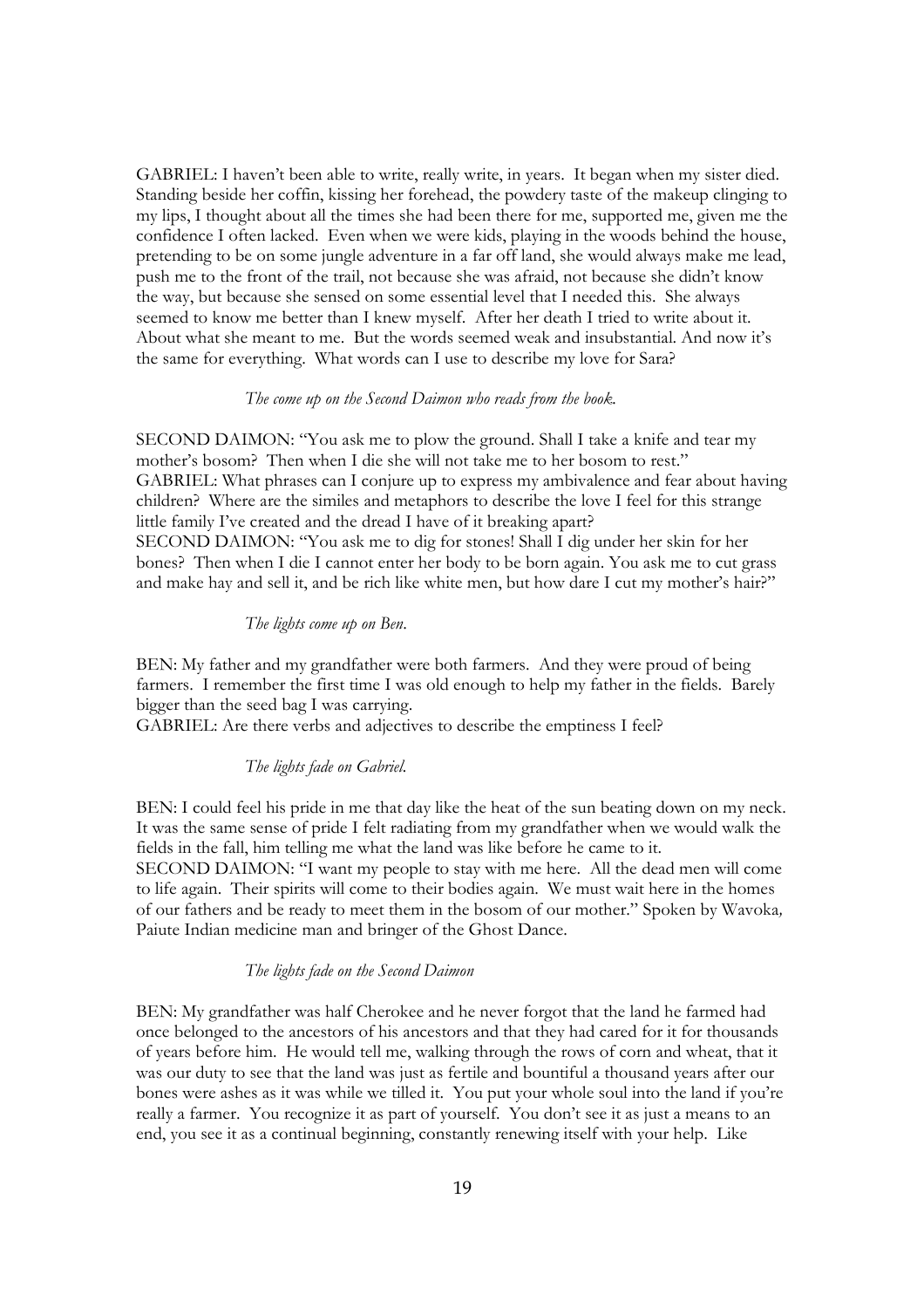anything in life, you give to the world, and it gives back. What you sow, you eventually reap. And when you sow deformed seeds, you can harvest a sickly crop. I think about that when I look back upon my life and those I loved. My wife, my children, my friends. The bitter harvests were often sown by my own hand. In some ways, not all ways, I think that holds true for the whole wide world.

# *The lights come up on the First Daimon who reads from the book.*

FIRST DAIMON: "Oracles and soothsayers may claim to see beyond the ever-present horizon that separates the known from the potential, but their vision is astigmatic at best." BEN: And I have to wonder sometimes what fruits my great grandson's generation will pluck from their labors, and whether there will be any bounty left for their children.

#### *The lights fade on Ben.*

FIRST DAIMON: "We cannot see the future with any clarity, but this will not deter us from questioning its possibilities. In fortunate days this can breed unrestrained optimism that will inevitably be tempered by the ensuing realities that erupt, but in tragic times, like those that have gripped us these many months, it can instill a rabid apprehension of the present as the sole progenitor of tomorrow."

# *The lights come up on Sara and Gabriel in the bedroom.*

GABRIEL: I'm not saying that. I'm saying… I'm not done thinking yet. SARA: How long do you think you'll need to think about it? GABRIEL: I don't know. FIRST DAIMON: "To be trapped in the question of tomorrow, when today seems uncertain and ill grounded, is to cast ourselves into a hell of our own making. Unfortunately it may be a hell that we are poorly prepared to unmake." Elaine Duran, Editor for *The Journal of Future Affairs,* Brazil Edition*.* 

*The lights fade on the Second Daimon* 

SARA: Not that I'm trying to pressure you.

GABRIEL: Not that I'm feeling pressured.

SARA: It's important to me, Gabriel.

GABRIEL: I know. It's important to me too. That's why I want to think about until it I'm sure.

SARA: You don't have to think about it all together. You can think about us, and then about kids.

GABRIEL: But they're not separate. You want kids. Not that I don't, but when and how and all that is important. What Jean said is crazy in a lot of ways, but I still have to wonder how you have kids in a world like this. How do you raise your kids up and then send them off into the world outside our door? We can't just keep them here on the farm. They have to go out into the world and when you look at it, when you look at the world, you have to wonder if they'll come back.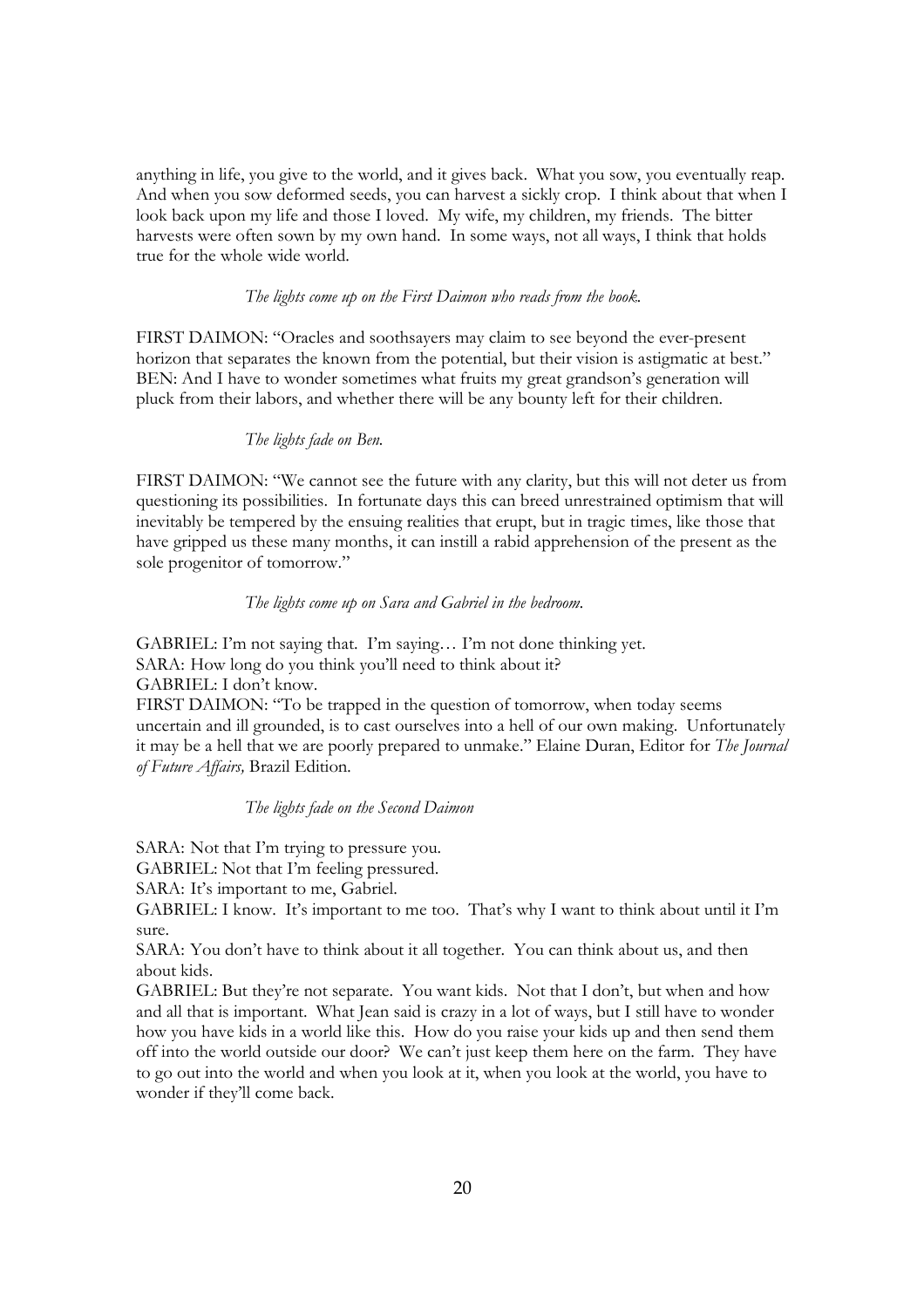SARA: I know. I've been thinking the same thing. How many mothers are hearing that their children are dead today? How many mothers hear that everyday. And yet the world goes on. It has to go on.

GABRIEL: We assume that it'll go on, but who knows. Maybe it won't. Maybe today is just a prelude to all the days to follow.

SARA: And what if it is? Does that mean that there aren't children out there who need love?

GABRIEL: No, but maybe it means that we shouldn't be adding to all those children. Does that make sense? For us to have our own kids just so we can know that they have our genes when we could care for a child who is already born and needing love. I don't know.

SARA: I don't know either. I feel the need in my bones, in my body for a child of my own, a child from my flesh, but I don't know if that makes sense. How can I know? How can anybody know?

GABRIEL: Maybe it just doesn't matter.

SARA: What do you mean?

GABRIEL: The world is going to hell and we're all going along for the ride, so maybe it doesn't matter whether we have some kids to bring along and watch it all fall apart. SARA: That's pretty cynical.

GABRIEL: Maybe. But maybe the only way you get through life is by pretending the world won't fall apart, even when it looks like it is.

SARA: Denial?

GABRIEL: It worked for our parents, why shouldn't it work for us. They spent years denying a nuclear holocaust was right around the corner. And look how fine we turned out.

> *The lights fade on Gabriel and Sara as they rise on the Second Daimon who reads from the book*.

SECOND DAIMON: "The food ran out at the end of my first week adrift. I had learned the first night to use a piece of the torn mainsail to collect dew and rainfall in a bucket, but the prospect of starving to death had not really occurred to me. I had assumed that even though the radio was broken someone would have reported me missing and I would be picked up at any moment. It was only in the absence of anything to eat that I realized the reason no one would come for me was because I had not told anyone where I was going. I had become so accustomed to self-reliance that the prospect of being stranded in the ocean in a damaged skiff had not crossed my mind."

> *The lights rise on MARGARET. As the Second Daimon reads, Margaret will slowly begin to take over the passage until she finishes alone.*

SECOND DAIMON and MARGARET: "It began to sink in that I might be adrift for quite some time. That I might in fact die. Or worse. In a moment of mild panic I remembered that Italian scientist who had placed herself alone in a cave for months on end to study the effects of isolation. Alone with nothing but the silent stone walls she had slowly gone mad. Shortly after emerging from the cave she killed herself."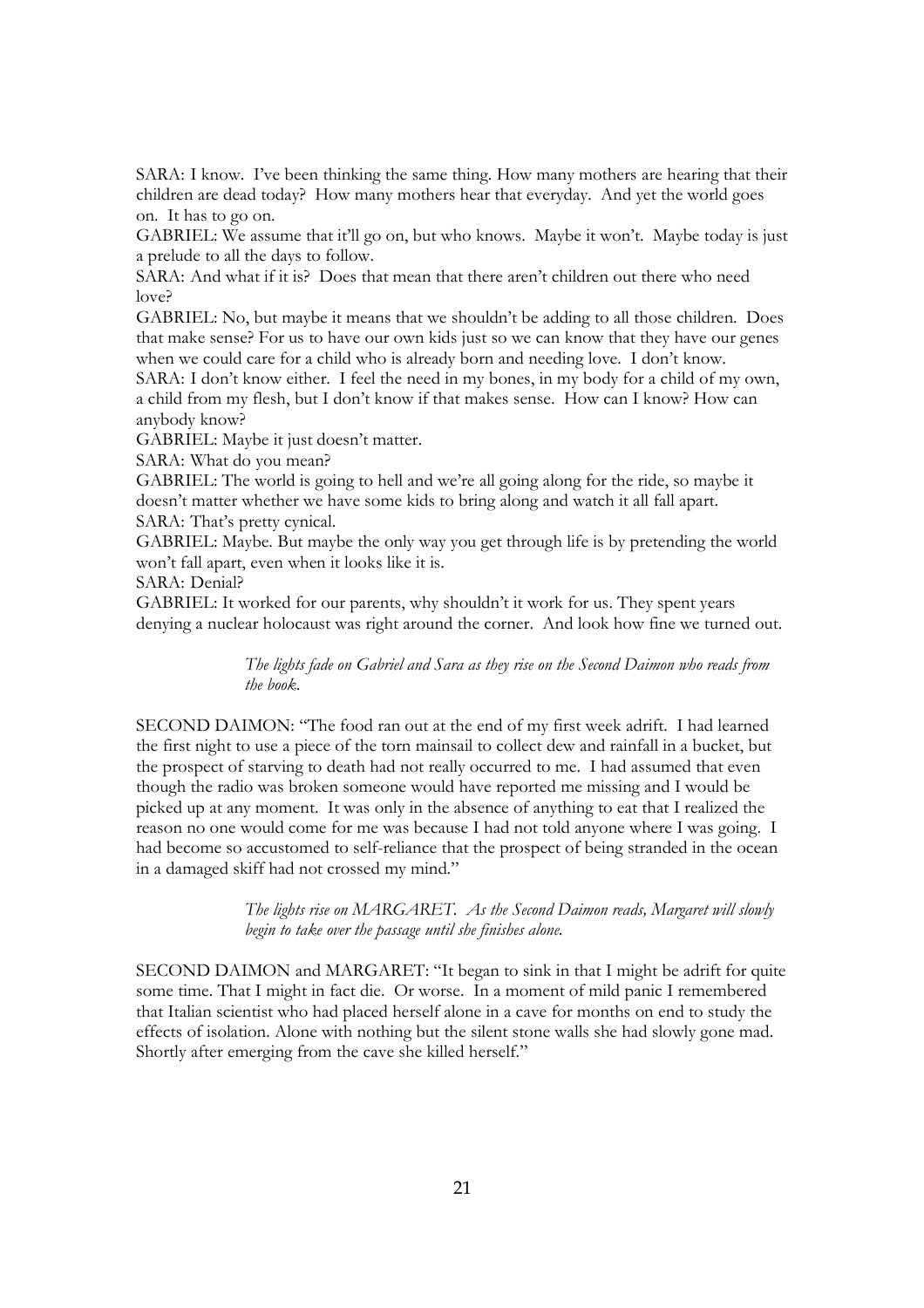MARGERET: "I began to wonder how long it would take me to be found and whether I would be sane or dead when I was. At that moment a seabird landed not three feet from me. I smiled for a long time before moving. I used the broken mast to roast the bird for dinner. I lived like that for three weeks. I don't know if I was any less sane when I was found."

SECOND DAIMON: Margaret Mendelson, *Confessions of a Travel Junky.* 

# *The lights fade on the Second Daimon leaving Margaret alone in the gathering room.*

MARGARET: Overturned cars, broken windows, buildings on fire, people running down the middle of streets. All the roads and highways were jammed. People were fleeing on foot. Walking across bridges and along freeways. It's the one time I think my mother will be happy that I ride a motorcycle. It was a hard ride, dodging traffic and people and trash and everything else. But I was riding in some strange Zen-like state where my mind seemed removed from the actions of steering around the obstacles. When I finally got off the highway and cut down a country road, a shortcut I found a few years back, my mind really opened up for a moment. Before, I had always thought of this connectedness of the world I preached about as some three dimensional game of connect the dots. But this epiphany transcended that. I don't know how exactly to explain it. It wasn't only that people on the other side of the world could affect me, but that I am these people. That I am the world. The sky above me. The washboard dirt road beneath me. The trees I was passing in a blur. And the fields that rolled through the valley behind me. Where before my mind saw these separate entities bouncing against each other like a giant pinball machine, now it appeared as though they were all of one wave, one ocean. And it didn't help me make any sense right away of what had happened or why, but it did make the fear vanish.

#### *The lights fade on Margaret as they rise on the First Daimon.*

FIRST DAIMON: Estimates at this time are unreliable, but city officials say that at least two million people, and possibly twice that many, have fled the metropolitan area. As egress routes are limited the result has been massive traffic jams. The effect throughout the state, and around the rest of the country as well, has been to make travel of any significant sort virtually impossible. Now instead of being stranded in their homes many people are stranded at the roadside. As a temporary crisis this is bad enough, but the governor's office has just released a statement indicating that if this crisis is not alleviated in some fashion within the next ten to twelve hours that it could become a catastrophe in itself, as trapped motorists are forced to cope with the lack of food and water, and the possibility of inclement weather. For more on this story and other breaking news stay tuned to Lead Line News.

## *The lights fade on the First Daimon as the rise on Gabriel, Sara, Nick, Jean, and Harry in the gathering room.*

SARA: Of course you can stay. JEAN: That's not even a question. NICK: Stay as long as you like. MARGARET: It seemed polite to ask. GABRIEL: Since when is anybody polite around here? MARGARET: Are the phones still busy?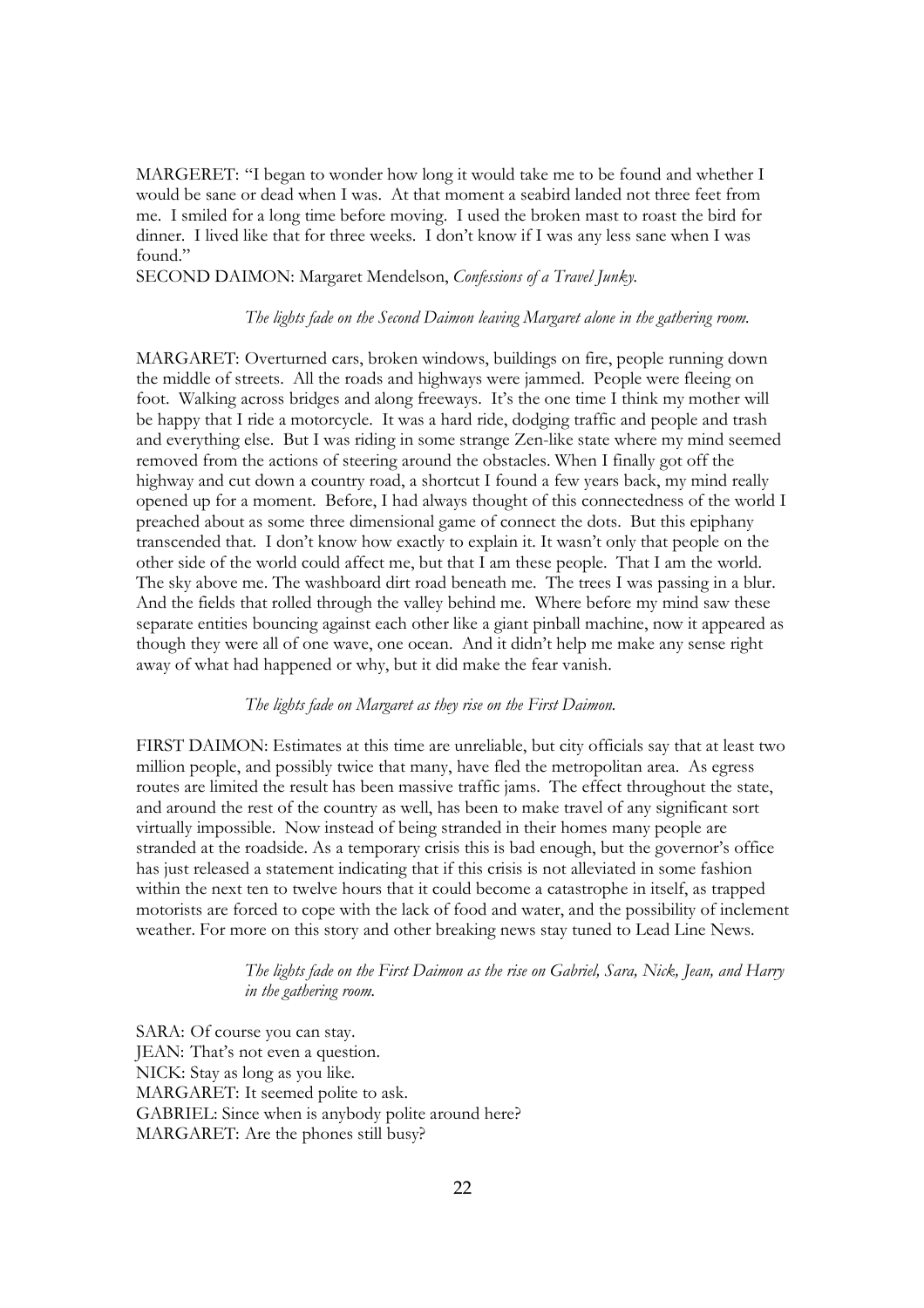SARA: I haven't tried for a nearly an hour, but they've been busy all day.

HARRY: You can still send email.

MARGARET: My parents have been postponing entering the twenty-first century.

GABRIEL: If the rest of the century is going to be anything like today, I think we should all postpone joining it.

MARGARET: It was probably insane to run like that.

JEAN: You're lucky you didn't get stranded.

MARGARET: Looking at the news it seems crazy to have tried to get out at all, but I do feel safer now that I'm here.

GABRIEL: That would be the radiant power of my manly presence enveloping you.

JEAN: I don't know if your manly presence is strong enough to envelope you much less someone else.

GABRIEL: Well, it may not be as strong as your manly presence, but I do the best I can. HARRY: Where were you when it happened?

MARGARET: I was asleep in bed. I was dreaming that I was on the lower west side and that all hell was breaking loose and I was running along with everyone else, trying to get away from something. I woke up to the phone ringing. It was a friend of mine telling me to turn on my TV.

NICK: We're lucky to be together.

HARRY: We'll be lucky if tomorrow isn't worse.

SARA: We're already lucky. We're not the ones who are dead.

GABRIEL: I don't think we'll be lucky enough not to know someone who died today.

MARGARET: I already do.

NICK: Who?

MARGARET: My friend who called me. We knew each other from college. We took an English class together. We would have lunch sometimes when I was in town. I hadn't heard from her in a while. I don't know why she called me. I guess she couldn't get through to anyone else. She was so… scared. I tried to talk to her, to calm her down. She couldn't focus. Couldn't really talk. She wanted to try and call her mother again. She told me she didn't want to die. And then she hung up. I hadn't thought about her in months, and when I did, I postponed calling her because I thought I was too busy and I didn't know if we really had enough in common anymore. And now, I can't really believe that was the last time I'll ever speak to her.

SARA: I'm sorry.

MARGARET: The one's who should be sorry never will be.

HARRY: How often are we sorry when we should be?

SARA: What does that mean?

NICK: I don't care what it means.

HARRY: Maybe this is a stupid question, but then what do you mean?

NICK: I mean I'm not interested in another discussion of what's happening while it still happening. Not right now. We can debate the rights and wrongs and guilt and innocence later. But right now, yelling at each other isn't going to make anyone feel better.

JEAN: That sounds fair enough.

SARA: I agree.

HARRY: I'm a guest, so I'll try to curb my natural inclinations.

GABRIEL: So, now that arguing and exchanging insults is off our agenda, what are we going to do with ourselves?

SARA: Let's try not to watch the news anymore than necessary.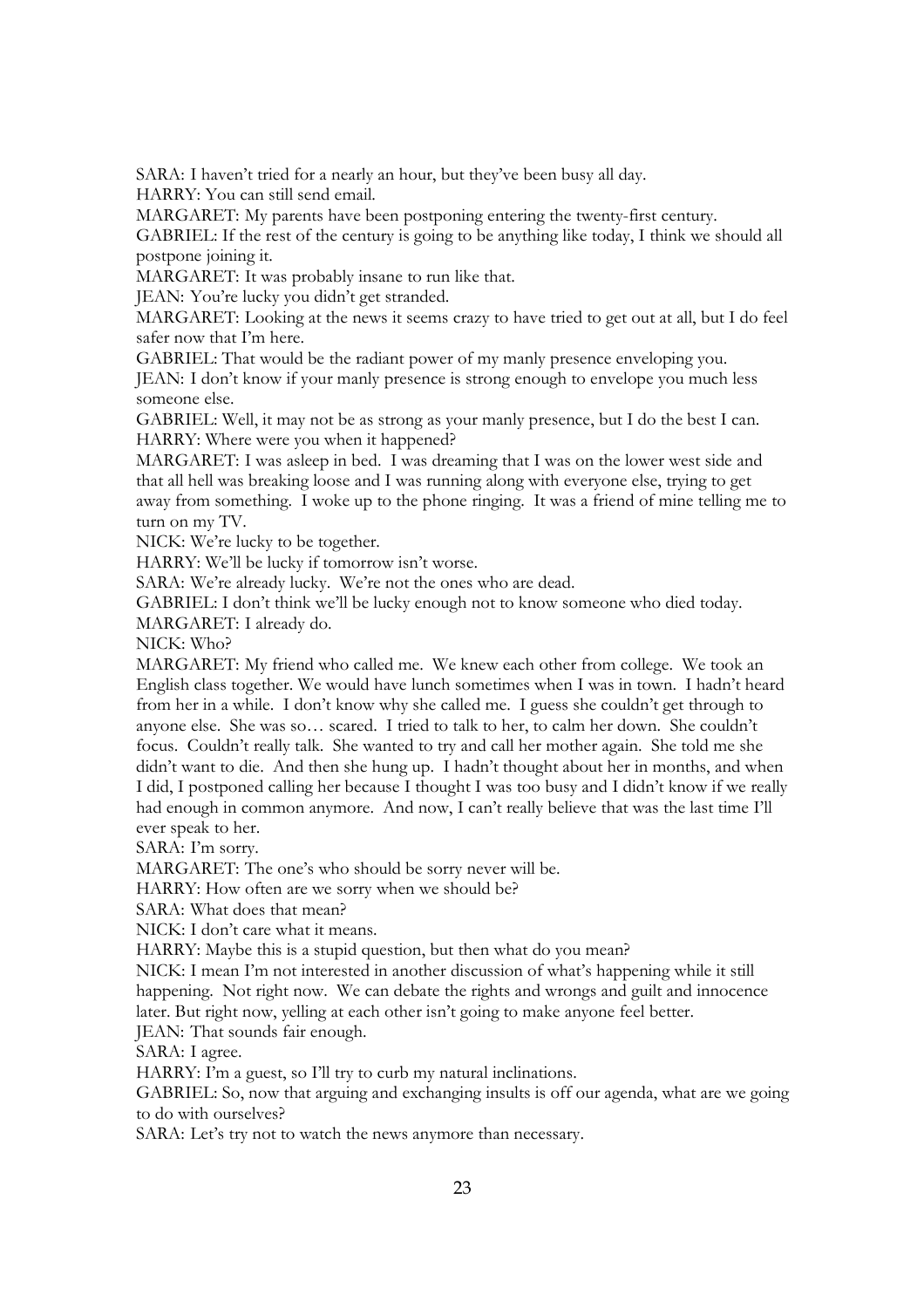NICK: That sounds good to me. JEAN: We could eat. GABRIEL: That sounds good to me. SARA: Food always sounds good to you. HARRY: My mother always said that the best thing for tragedy was a full stomach. NICK: I'll make something to eat. MARGARET: I'll give you a hand.

## *The lights fade on the six as they rise on the Second Daimon.*

SECOND DAIMON: "Ms. Jean Kallester's work shows a great deal of insight into the minutia of farm life and at the same time manages not to fall prey to saccharine sentimentality or misplaced nostalgia for a rural existence that never truly existed. One can presume that this measured artistry is grounded in the fact the artist herself is a farmer, although not in the traditional fashion. Her documentary series of photos and paintings chronicles the private lives and passions of herself and her fellow farmers, three college friends who have apparently tossed away their vaunted educational backgrounds to pursue a career in pigs, chickens, cows, and several organic grain and vegetable crops."

## *The lights come up on Jean who slowly begins to complete the passage.*

SECOND DAIMON and JEAN: "Surprisingly this documentary effort does not seem pathologically narcissistic in the manner that so afflicts the reality based media programming we seem to be awash in."

*The lights fade on the Second Daimon as they rise on Jean on the porch*.

JEAN: "Her examination of life with her commune-like companions, its physical and emotional complexities, is a subtle, yet affecting revelation of a journey of discovery in a place few these days would have the sense or the courage to look: a family farm."

# SECOND DAIMON: "Oscar Elders, *The Metropolitan Art Review*."

## *The lights fade on the Second Daimon as they rise on Jean on the porch*.

JEAN: When I was about twelve my mother and father called me into the kitchen to reveal their dark secret. They sat together at the other end of the table from me, separated by more than merely the distance between us. Their faces were drawn tight, with what I thought at the time was concern, but I later realized was more likely a long burning anger. You see I was adopted. This was their secret. But that wasn't the real secret. The real secret, the one they feared to speak aloud, was that they had come to realize they really didn't want to have a child. That it didn't, that I didn't, bring them what they were looking for. I didn't know that at the time of course. I just stared at them, with their pinched features mouthing words I barely heard, my mind drifting to the smell of the pot roast slowly simmering on the stove, because it at least was something that seemed real. From that moment on it's always been difficult to think of myself as their child. Maybe that's why neither of us will pick up the phone. And maybe it explains a lot of other things.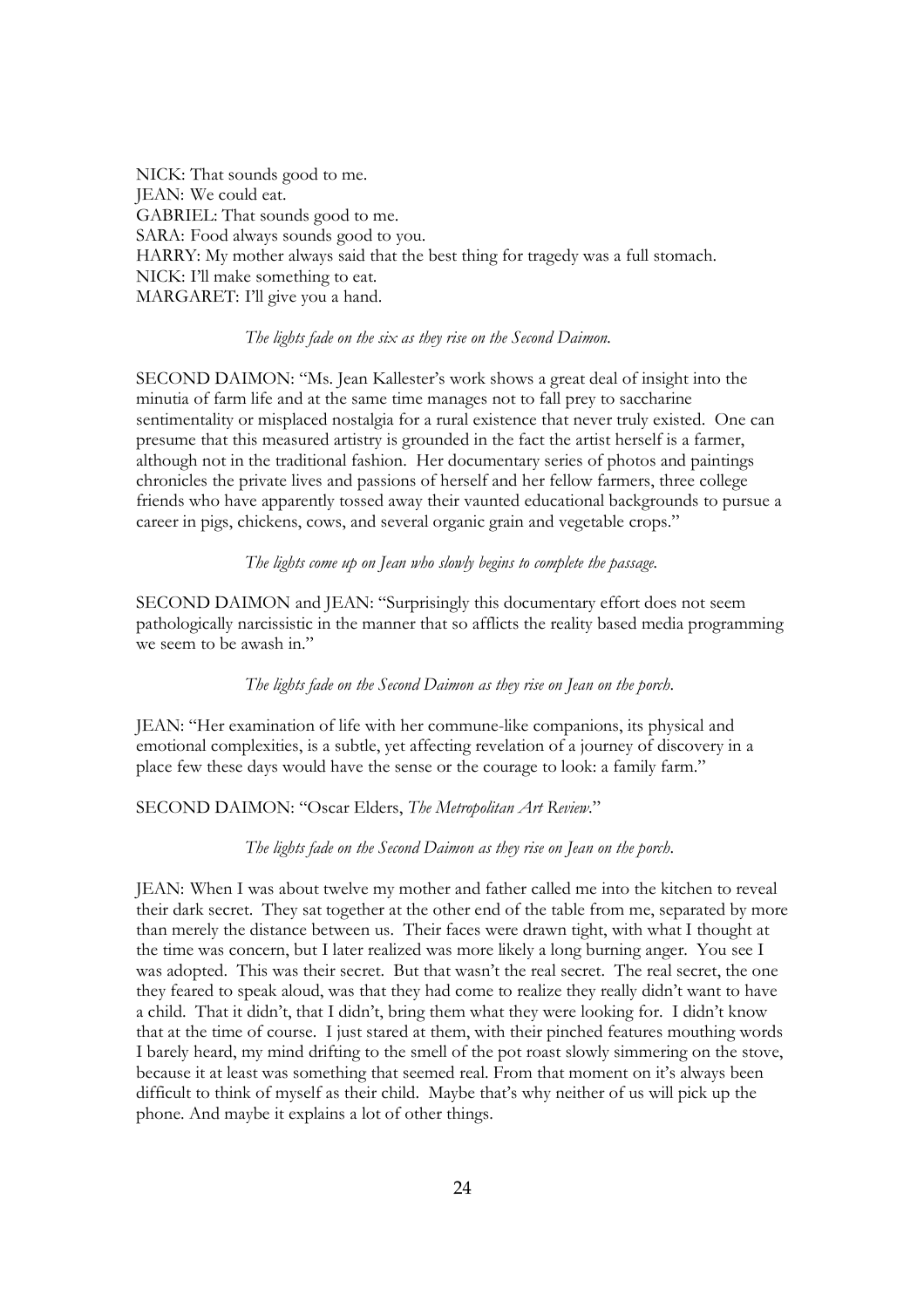## *The lights fade on Jean as they come up on the Daimons as they read from the book.*

FIRST DAIMON: "I should be a refuge for all sentient beings..." SECOND DAIMON: "...to free them from all painful things." FIRST DAIMON: "I should be a protector of all sentient beings…" SECOND DAIMON: "... to liberate them from all burdens." FIRST DAIMON: "I should be a sanctuary for all sentient beings…" SECOND DAIMON: "...to release them from all fears."

#### *The lights come up on Nick and Margaret in the kitchen.*

MARGARET: Look, I understand what you're saying, I feel that same longing sometimes, hell I feel it most of the time. That's why I think I've spent so much time traveling. I've been searching for something.

NICK: And maybe that something is inside.

FIRST DAIMON: "I should shoulder all sufferings for the sake of sentient beings, and help them to escape from the cycle of birth and death."

MARGARET: It's not that I disagree, it's that I've never been able to get behind any religion. I remember sitting in church with my parents when I was about thirteen and wondering how all the different religions could all be wrong or right at the same time. SECOND DAIMON: "I should take upon myself all suffering in all forms for the sake of sentient beings in all places, for all time, and always cultivate love and compassion for the sake of all beings."

MARGARET: How could there be only one true path to God when that would mean the others were dead ends. And if they were all right, then how did you explain the differences? FIRST DAIMON: "Why? I would rather accept all sufferings than allow a single sentient being to fall into the hell realm."

MARGARET: And on top of that, how could you justify all the pain and suffering and downright evil committed in the name of religion?

SECOND DAIMON: "I should ransom myself to those perilous places: hells and animal realms—to save all sentient beings in misery and liberate them from samsara." SECOND DAIMON: Garland Sutra 23, The Bodhisattva vows

*The lights fade on the Daimons.* 

NICK: I'm not talking about religion; I'm talking about spirituality: About a direct experience of the Divine.

MARGARET: And what do you mean by an experience of the Divine, exactly? NICK: Well, there are couple of different stages of the experience, each one deeper and more subtle, but in general it means a widening of the individual's perspective to step beyond the isolated sense of self we usually cling to and instead embrace the whole of the cosmos as the ground of all being.

MARGARET: So, you become one with the universe.

NICK: In a sense, yes. You don't really become one with the universe, you realize that there is only universe. There's not the universe and us, there aren't separate any-things. The kosmos simply is. There's only suchness, onlyness, Thatness, Emptiness, One without a Second, All. Which doesn't mean that things don't exist, but that they don't exist in the way we normally believe they do.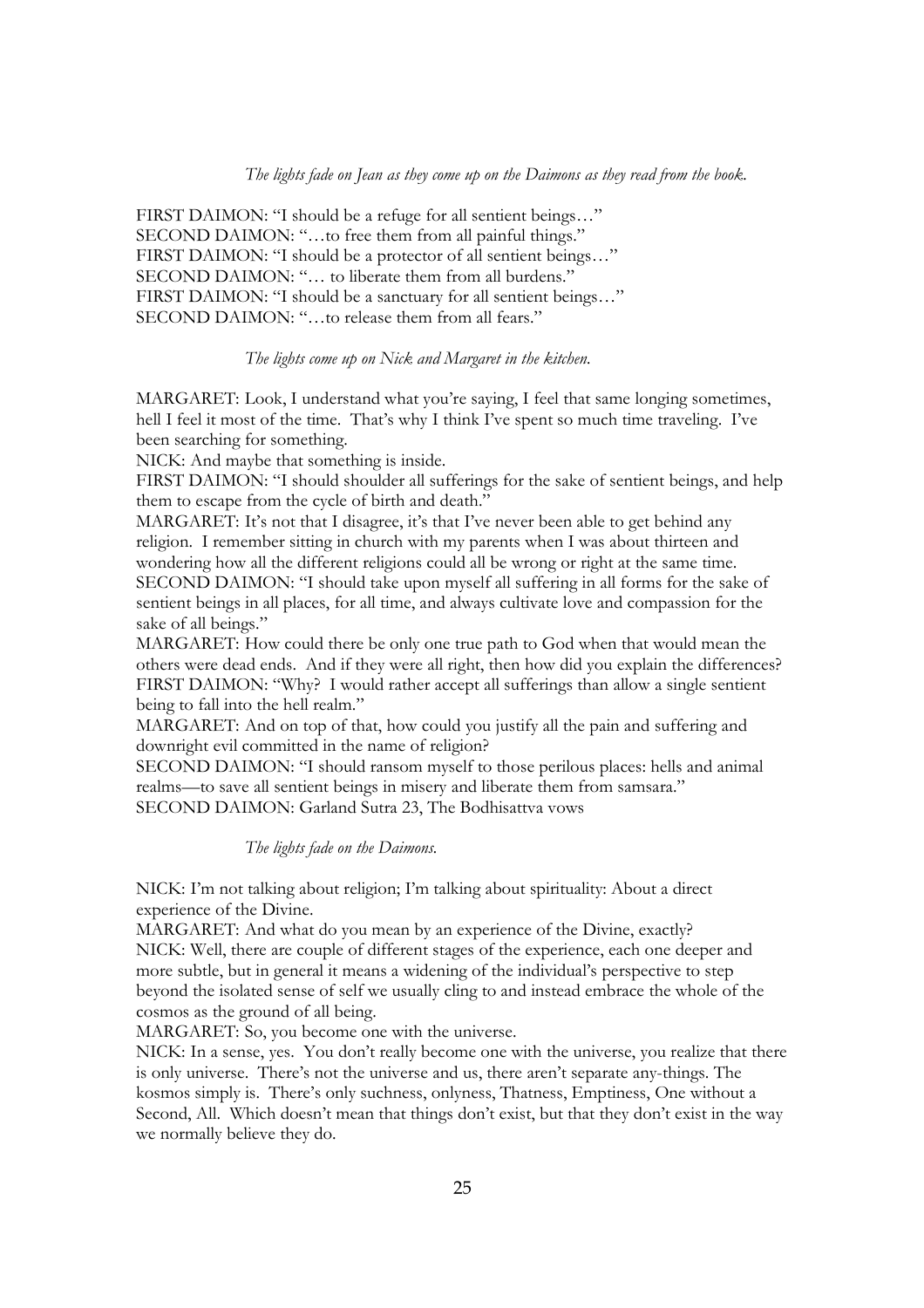MARGARET: It sounds nice, but I don't see how it fits with reality as I know it. NICK: You're the one who is always talking about different worldviews, different stages of consciousness. Well, these are the spiritual stages that are beyond the conventional stages and worldviews. The mystic consciousness is the spiritual worldview. Like you say, each worldview is wider and the spiritual worldviews are wider still.

MARGARET: Okay, maybe I can buy that, but what's the point? What does it get me, having an experience of the Divine?

NICK: What does any wider worldview get you? A deeper sense of reality.

MARGARET: Maybe. But how does that help me?

NICK: You're always saying that if enough of us don't obtain a wider worldview we won't be able to deal with the problems of the coming century. Well, I believe that. But I think the worldview we need is the widest one possible, and that's a spiritual worldview.

MARGARET: I'd like to believe that. I really would.

NICK: But you can't see it in your own life?

MARGARET: I can see that I need something, but I'm not so sure that something is spirituality.

NICK: Maybe it's not something, but someone you need.

MARGARET: I've considered that possibility as well.

NICK: It can't be easy trying to have a relationship when you're traveling all the time.

MARGARET: I think that's part of the reason I travel so much.

NICK: You like to make relationships difficult?

MARGARET: No, I think I like to make them impossible.

NICK: You can't fail at something that you never really start.

MARGARET: Exactly.

NICK: I know that sentiment all too well.

MARGARET: I always told myself I wanted to meet somebody, but every time someone

popped up in my life I found some excuse to get back on the road. Some reason not to stay. NICK: Like last summer?

MARGARET: I don't know. Maybe. Maybe that was why I left town again. End it before it got serious.

NICK: Because serious is bad?

MARGARET: Better to end things before they get serious sometimes.

NICK: Who's to say that serious things necessarily have to end?

MARGARET: In my experience, they always do.

## *The lights fade on Nick and Margaret as they come upon the First Daimon.*

FIRST DAIMON: In breaking news, the White House has announced that the President will address the nation sometime this evening. The President earlier today made a brief statement offering sympathy for the victims of today's tragedy and their families. As stated earlier, the President has declared a state of national emergency and is urging people to stay in their homes until further notice. However, with the spontaneous mass evacuations of cities around the country, it seems few people are listening to the request of the White House. This widespread panic is not confined to the United States. Across the world people have begun to flee from large cities and metropolitan centers. Government officials were unable to say whether the flight of citizens from their homes would make the situation more dangerous in the coming days. For more of the latest updates stay tuned to Lead Line News.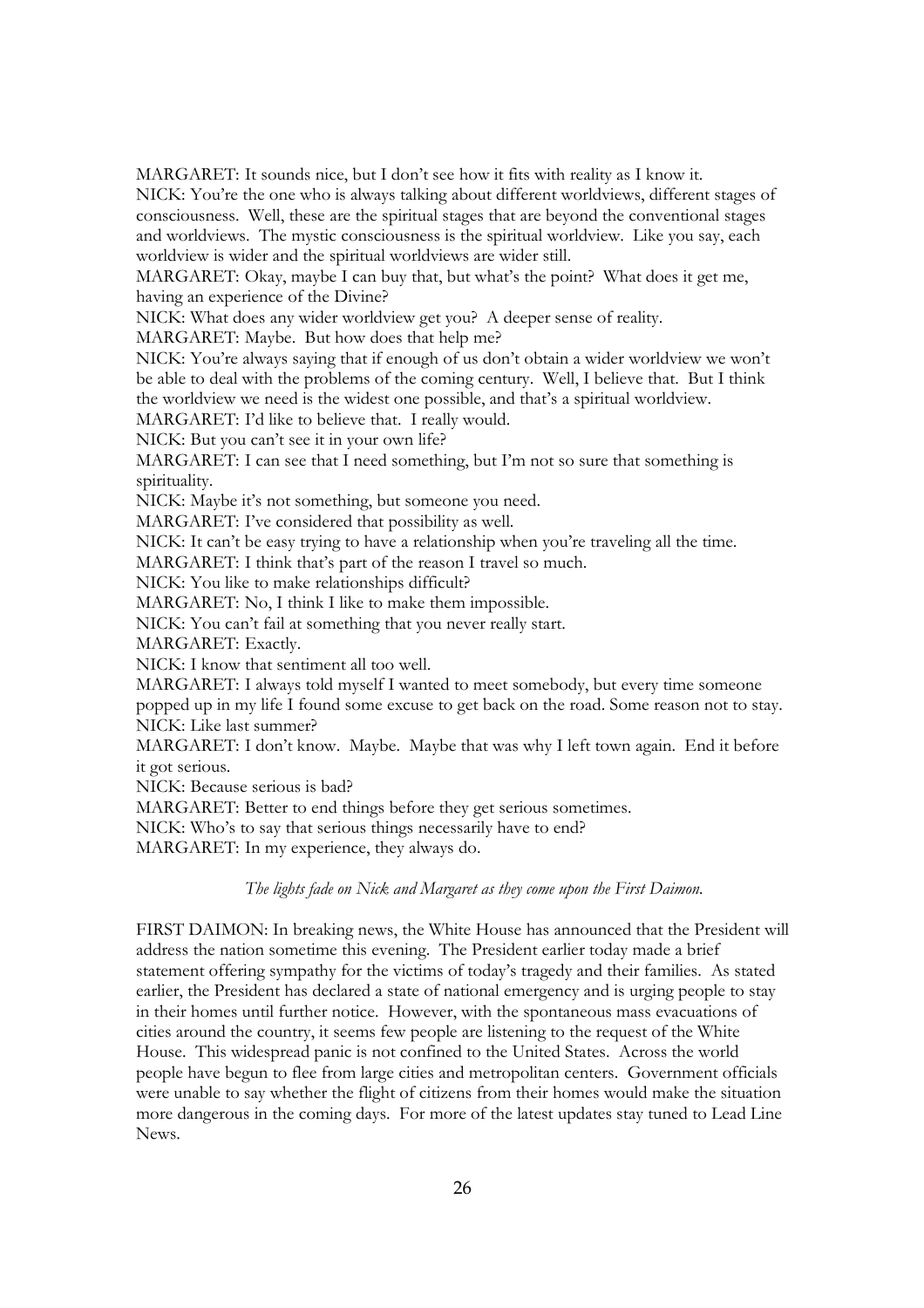#### *The lights fade on the First Daimon as they come up on Harriet.*

HARRIET: The doors of this house have always been open to family, friends, and strangers. There is something about the way the house itself welcomes people that makes them seem at home. I know I felt that way the first time I stepped through the door. The house made me feel more comfortable in my own skin. Like it was some second body, and it's heart was within me as much as within the walls. We never locked the doors of this house in all the years we lived here. There was a sense that the house would not only protect us, but that it was sometimes meant to protect others. People would stop by when we weren't home, make themselves comfortable, and yet somehow never manage to give the impression of being uninvited, because the house had welcomed them. One time during the Great Depression we came home during a rainstorm to find a whole family at the kitchen table. I think they were more surprised to see us come through the door than we were to find them sitting in our chairs. The house had welcomed them in, and so, we did the same; little Emily and I making them sandwiches and stew. It's like that with our hearts as well, I think. When we open our hearts to someone, we can't just confine them to the foyer or the basement, we need to give them free reign of all the rooms. It's a hard hospitality to master even when the guest is your own husband or child or best friend. And it gets more and more difficult the wider you open your heart to the world.

*The lights fade on Harriet as they come up on the Daimons who read from the book.*

SECOND DAIMON: "*Contemplation on the Suffering of the World*, from the book *Contemplating Transformation,* by Nancy Wu. Slowly begin to imagine all of the people in the world who are suffering. Start with the people you know. Is there someone you know who is sick? Someone who just lost a loved one? Is there someone who is depressed? Someone in physical pain?"

FIRST DAIMON: "How many people are suffering in the country you live in? How many do not have enough to eat, or are sick and cannot afford treatment?"

SECOND DAIMON: "Hold these people in your mind and slowly begin to contemplate the whole of the world. How many people are trapped in war zones right now? How many have been injured through violence in war? How many are suffering from AIDS? How many are starving?"

FIRST DAIMON: "How many are forced into prostitution? How many are addicted to drugs? How many are living in slavery? Hold these people in your mind."

*The lights come up on Sara in the kitchen.* 

SARA: Jean and I have been friends since the first time we met. We were at a party in college and some girl passed out on the sidewalk outside.

SECOND DAIMON: "Contemplate how their lives are connected to yours. Allow yourself to feel, in your heart, their individual worth."

SARA: Jean and I were the only two people to stop and help her. We walked the girl back to her dorm and then went to a diner.

FIRST DAIMON: "Continue holding these thoughts, these connections, in your mind for as long as you can."

*The lights fade on the Daimons.*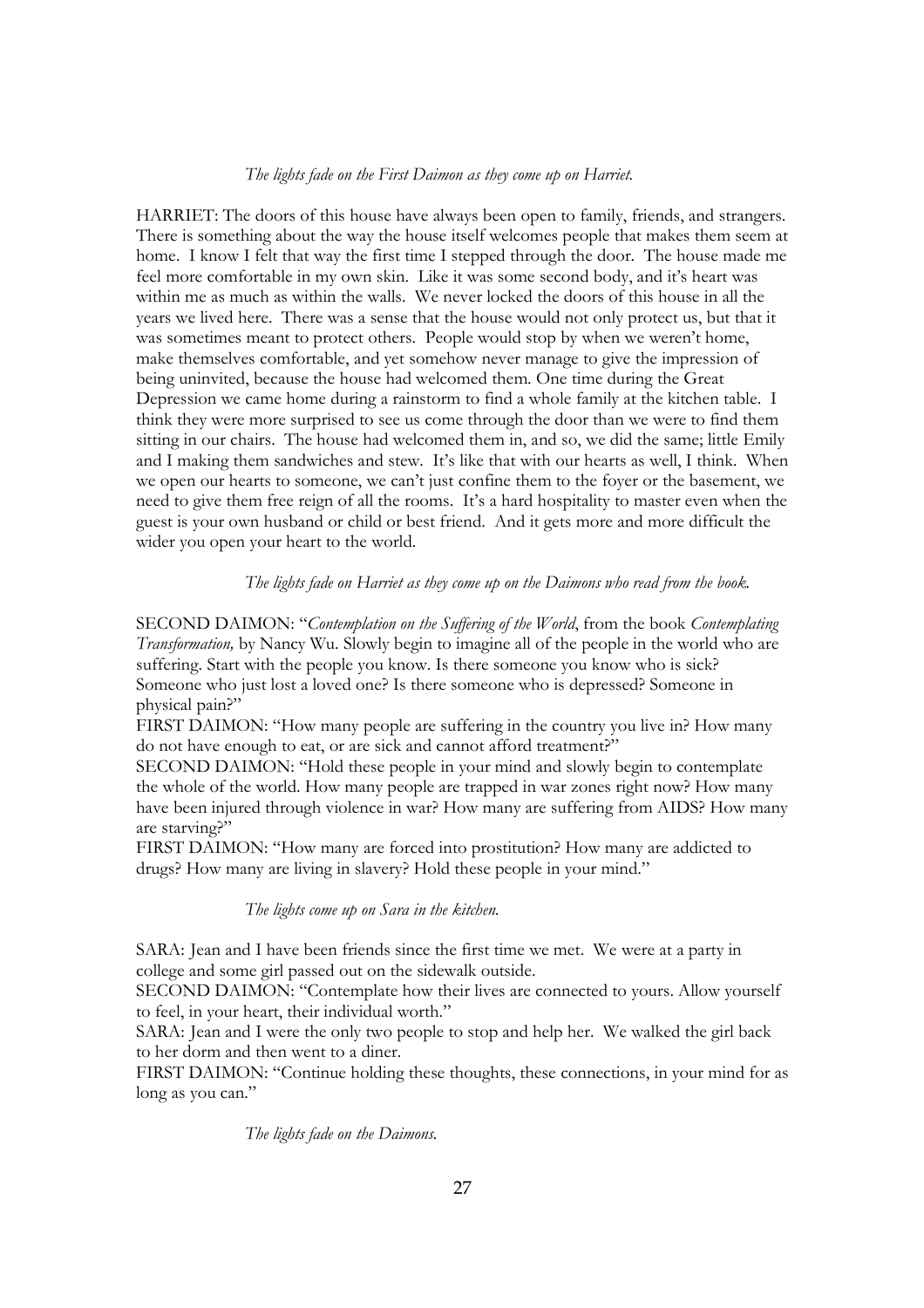SARA: We were best friends after that. Now it doesn't seem that we agree on anything. It feels like her whole way of seeing the world has changed.

> *The dim lights of flashback come up on Jean who picks up the thread of an old conversation.*

JEAN: My God, you are so provincial.

SARA: Well, we do live on a farm.

JEAN: And that seems to be all you care about; what happens on this farm.

SARA: I do think about the world, but it's not my job to fix it.

JEAN: Then whose job is it?

SARA: I don't know.

JEAN: I swear, between Nick's navel gazing and you and Gabe sticking your heads in the sand, I'm surprised I haven't lost my mind.

SARA: And with your constant preaching, I'm surprised you haven't lost your friends.

# *The lights fade on Jean.*

SARA: I used to feel like I understood myself, but now, right this minute, I'm not so sure. Yesterday I wanted to marry Gabriel and have a child and live the rest of my life on this farm. And today… today, I have to ask myself what I really want. And I'm not sure it's the same things.

# *The lights fade on Sara as they come up on the First Daimon who reads from the book.*

FIRST DAIMON: "Assuming that we can eliminate, or isolate our anger while making the judgments necessary to obtain justice, what mind must we then replace it with? Of all the available possibilities only the minds of love, compassion, and wisdom seem to be reasonable candidates. But any of these minds alone appears equally inadequate, for even wisdom, if not motivated by some superior intention, can be perverted toward ends that are as dissimilar from justice as those promoted by anger."

*The lights come upon Nick and Sara in the kitchen.* 

SARA: I don't know. NICK: Neither do I. FIRST DAIMON: "It would appear that the only reasonable course of action is to adjudicate our responses to create a mind mixed as equally as possible of love, compassion, and wisdom. Or so it would seem to this judge." His Honor, Francois K. Renoir, *The French National Comment*.

*The lights fade on the First Daimon.* 

SARA: Isn't there some catchy Buddhist phrase to explain it? NICK: Suffering is the nature of existence? I don't know. I know that Christians often ask themselves what Christ would do, and Buddhists ask what Buddha would do, but I can't imagine what either would do today.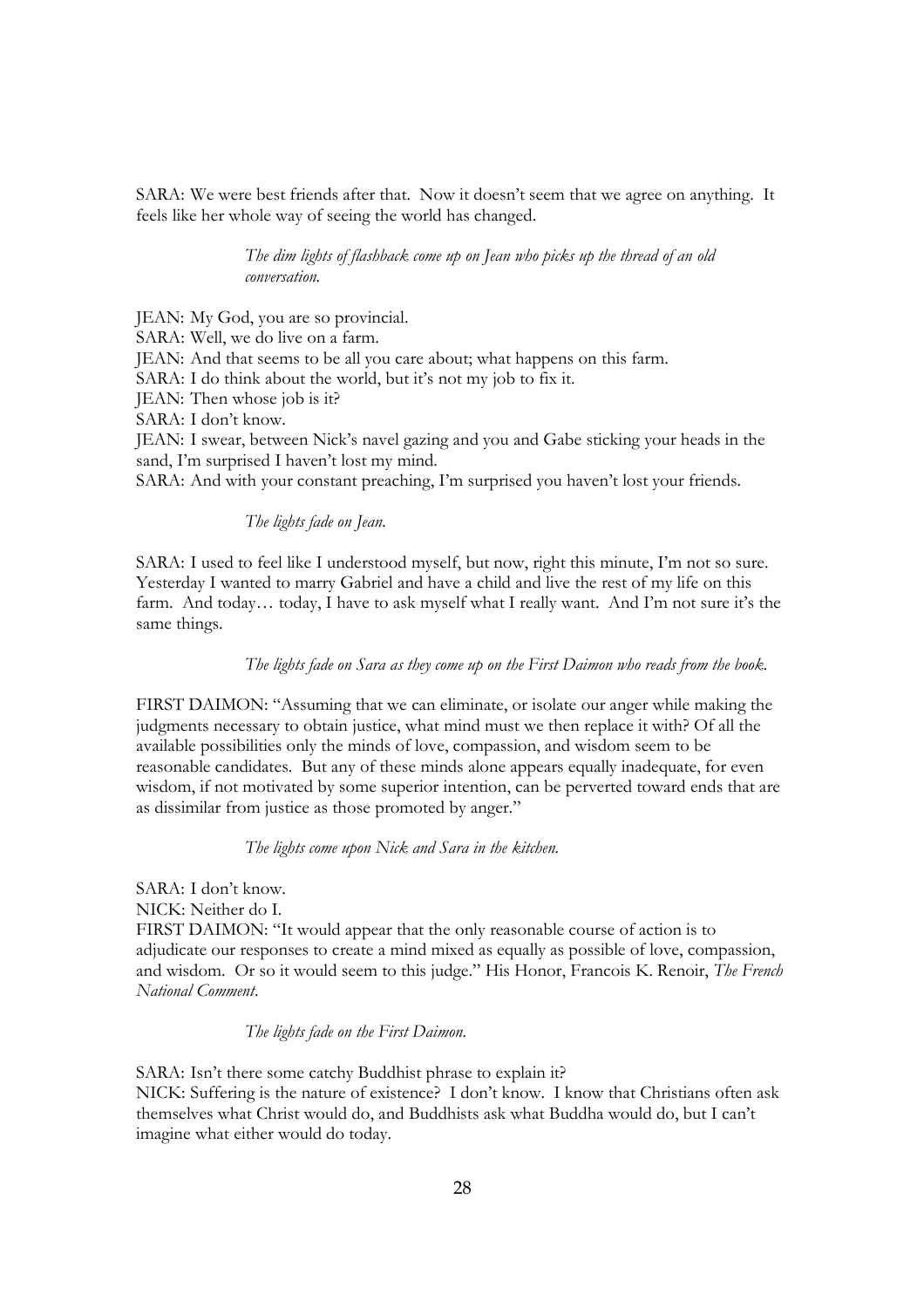SARA: Maybe we just lack the necessary imagination.

NICK: Maybe. Maybe that's why their teachings don't disappear. Because they provide us with something we can't find alone.

SARA: What I really have trouble imagining is the future. How can you imagine your future when the future of the world seems so uncertain?

NICK: I don't know that I was able to imagine my future any better yesterday.

SARA: I was. I've always been able to imagine my future. But I've never been able to

imagine the future of the world. And I think that's what we need to do. Imagine the world as we want it to be. If we don't imagine a better world, how can we create one?

NICK: But that's the problem isn't it. The people who have been creating the world had a vision for it, and look how it's turning out.

SARA: Maybe we left it to a handful of people for too long.

NICK: You're starting to sound like Jean.

SARA: She's not always wrong.

NICK: I'm going to tell her you said that.

SARA: Don't you dare. She's bad enough without any encouragement.

NICK: Do the two of you do anything but fight?

SARA: When was the last time any of us had just a regular conversation?

NICK: I don't know. After today we probably never will.

SARA: It's tiring.

NICK: I'm tired of talking to you already.

*They smile and Sara playfully slaps Nicks arm. They are silent a moment.*

SARA: Shut up. Do you think the world will ever be a better place?

NICK: I don't know. But you're right, it won't just happen by itself. We have to imagine it. SARA: And if we lack the imagination? NICK: We're fucked. SARA: Great.

> *The lights fade on Nick and Sara as the come up on the Second Daimon who reads from the book.*

SECOND DAIMON:

"these dogs of war are indiscriminate once unleashed they will strike at their master as easily as their prey as likely lick your boots as the blood from your face they are not men cannot be turned back by fear or by will or recalled by men in white houses and white worlds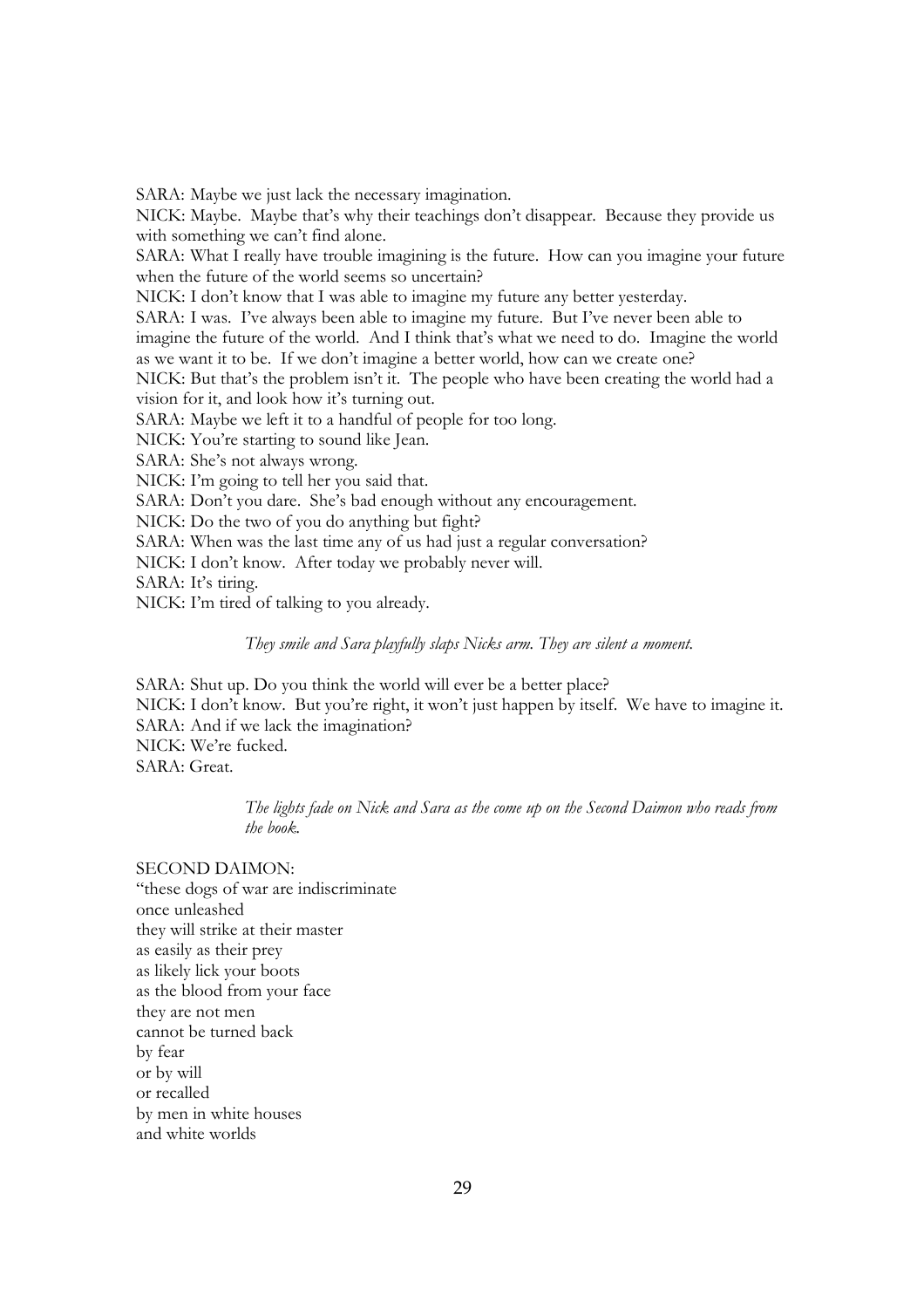once upon the field they are the campaign they are the war and the wages of war are sin and these dogs of war care nothing for who they kill and care nothing for who unchains them we have built these mercenaries to do our bidding yet how can we command such strength when we know so little of our own depths that we hesitate to examine for fear of finding something we have not in good conscience considered possible the hubris of humanity seeking to be gods when gods have fallen forgetting the myths and the lessons they gave us instead we have purchased at what unknown cost the future of our race in exchange for a few mindless moments as masters of a species that will eat us for supper" Frieda Hernandez, *Poems of Mass Destruction*, World Passion Publishers, Mexico City

#### *The lights fade on the Second Daimon as they come up on Ben.*

BEN: A long life conveys a certain necessary perspective. If you are lucky enough to live through a long swath of history, like I was, you can begin to see how to bear the pain of the nightmares that occur again and again. Having witnessed most of the twentieth century I saw horrors first hand, and at a distance, that I could not have imagined in my most tormented dreams. But the events that befell the world, my fellow human beings, my friends and family, weren't dreams. I remember standing in the trenches when a stray shell took my best friend's head clean off. Just a moment before he had convinced me to taste my first cigarette. And then there was his bloody body, standing there before me, falling into the mud. Somehow I managed to carry that with me in a way that didn't eat me from the inside out. Mostly it was Harriet. Her love. Her patience. And eventually I was able to see that individual men and women did make a difference to the general course and flow of history, and that while our past may have been carved with the lathe of time by a few great men,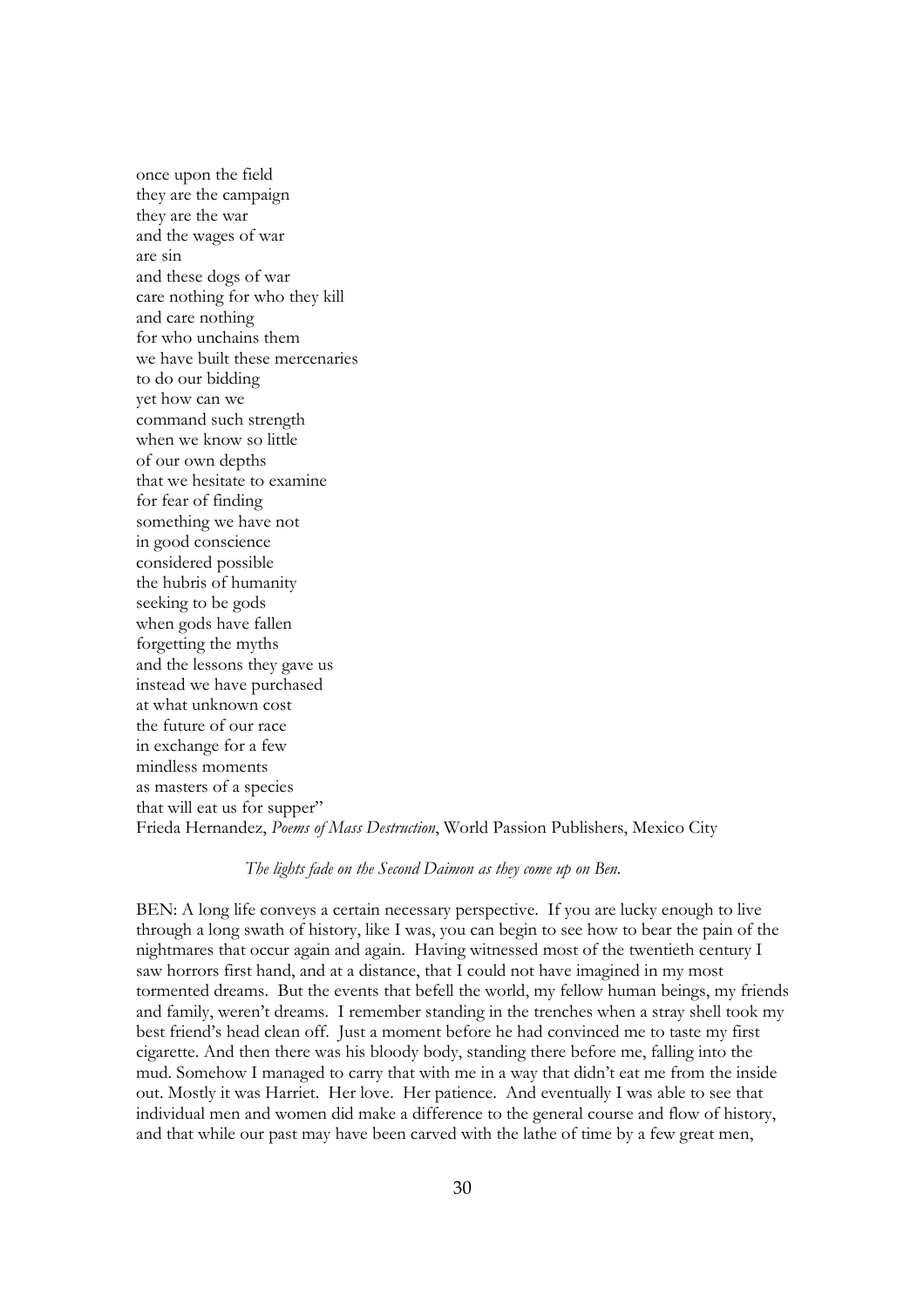there were countless lesser people, man, woman, and child alike, who each in their own small way took hold of the chisels of history and guided it away from catastrophe.

*The lights fade on Ben as they come up on the Daimons reading the book.* 

FIRST DAIMON: "*Contemplation on Your Connection to the World*, from the book *Contemplating Transformation,* by Nancy Wu. Start at the dinner table. First begin with the food on your plate. Where did it come from? How did it all get to you? Where were the vegetables grown? Who grew them?

SECOND DAIMON: "Take a moment and picture in your mind these vegetables being grown by someone; being planted in the ground as seeds or seedlings and watered and nurtured and finally harvested."

FIRST DAIMON: "Are these vegetables harvested by hand, or by machine? How did the food you eat get to your table?"

SECOND DAIMON: "Trace back as far as you can the origins of each thing, even to the sunlight that nourished the plants that finally supplied the tomatoes you place in your salad."

*The lights fade on the Daimons as they come up on Harry on the porch.* 

HARRY: When I was a kid I used to go deer hunting with my dad each autumn. I never really wanted to go, because I was never all that interested in killing something. But he insisted that it would make a man out of me. He was right in some ways, but not the ways he probably meant. I'm sure he thought that the act of killing another creature would teach me the meaning and importance of life. But looking back on it now, I realize that in order to pull the trigger I had to disconnect part of my mind. And to slit the deer's throat and hang it from a tree I had to disconnect not just my mind but my emotions. And these emotions were severed again as I cut the carcass open and gutted it. That disconnection was the thing I learned.

#### *The dim light of flashback comes up on Jean who speaks to Harry.*

JEAN: Are you listening? HARRY: What? JEAN: Are you listening? HARRY: Of course I am. JEAN: What was I saying? HARRY: You were talking about fighting with Sara. JEAN: And what about that? HARRY: I don't know what you mean? JEAN: I'm trying to tell you how upset I am. That I'm hurt because I feel like my best friend hates me and you can't even manage to pay attention long enough to act like you care. What the hell is the matter with you? HARRY: I don't know.

*The dim light of flashback fades on Jean.*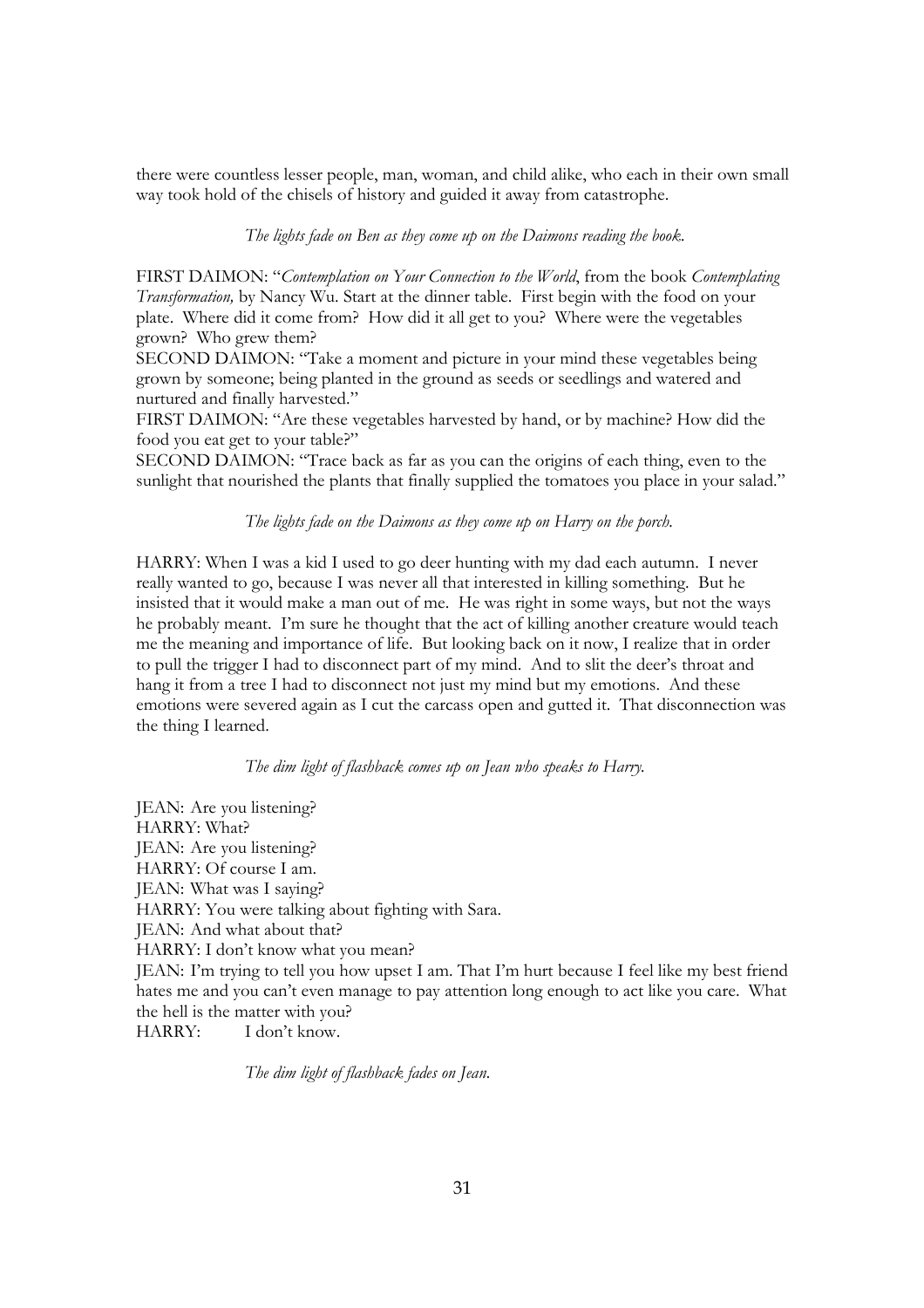HARRY: Today is a perfect example of disconnecting. Today is the first time that I have cried in twenty years. And even then I couldn't really let myself feel the tears run down my cheeks. As soon as I felt them on my face, I bottled them up. I disconnected. The irony of this is, I moved away from the city to find connection, to escape the deadly forces of Westernism, only to find that cities are the only places where people will agree with me. Most people can't see the damage that the Western way of life creates in the world. The pollution, the greed, the poverty, the wars. Talk about a disconnection from reality.

# *The lights come up on the Second Daimon who reads from the book.*

SECOND DAIMON: "The notion that the human species is experiencing a significant period of change that is affecting not only its various cultures and societies but also the very Earth we inhabit is not new. Many writers have compared this change to the one that swept through Western Europe in the fifteenth century."

HARRY: We call for democracy and equality and then we prop up tyrants so we can have cheap oil, or cheap clothes, or cheap TVs. As long as we have plenty of salt, fat, and sugar to stuff ourselves into obesity with, we're happy to watch the world burn from the air conditioned comfort of our SUVs.

SECOND DAIMON: "Although the comparison between the Renaissance and the world we are rapidly creating is illuminating, it is not entirely accurate. The Renaissance was truly a rebirth. We are not rebirthing some world we have seen before. We are producing something entirely different, but yet not separate from the world of our past."

HARRY: I may be disconnected from my emotions, but our whole society is disconnected from its emotions, and from the planet it lives off of. I know that my disconnection is unhealthy, but how can no one else see that the Western disconnection from the Earth isn't just as detrimental?

### *The lights fade on Harry.*

SECOND DAIMON: "We are immersed in the initial phases of a new age: a Chrysalis Age, a period of transformation that by the end of this century will leave much of our world unrecognizably different. However, there is no guarantee that we will manage a metamorphosis into a global civilization resembling the metaphoric butterfly. Unlike the caterpillar, we cannot afford to rely upon nature's hand to guide us toward the more perfect form. Without conscious guidance, personally and collectively, we are just as likely to emerge from the chrysalis a deformed maggot-like creature as a brilliantly tinted monarch." Loren Jefferies, *Last Words at Last Light,* Buenos Aries, Righteous Publications

*The lights fade on the Second Daimon as they come up on Jean and Nick in the parlor.* 

NICK: What will they do if you leave? JEAN: They'll manage. NICK: It won't be easy. JEAN: They'll enjoy the space. They can have a couple of kids. Sara would love to be a little farmhand factory. NICK: What do you think you'll do? JEAN: Figure out how to change the world. NICK: You can't do that here?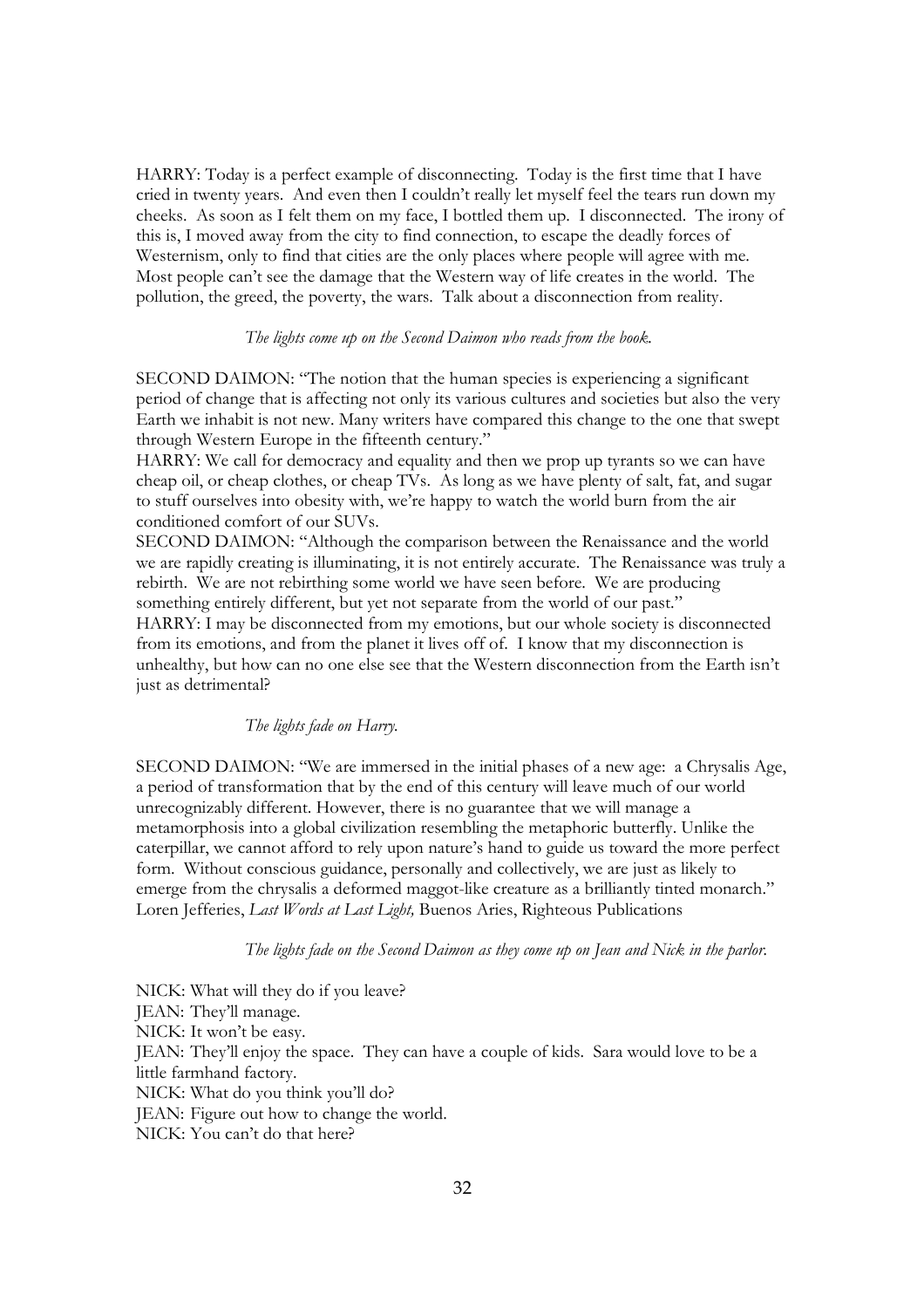JEAN: Can you?

NICK: I'm having enough trouble figuring out how to change myself.

JEAN: Why do you always think you need changing?

NICK: Why do you always think you don't?

JEAN: I like the person I am.

NICK: I like you too. Doesn't mean I don't think you could be a better person. Doesn't mean I don't think I could be a better person.

JEAN: Let me guess, it takes better people to make a better world.

NICK: Something like that.

JEAN: Look at the world Nick, it's not full of better people. Most people don't want to change themselves or the world.

NICK: And they won't change unless they first see the world differently.

JEAN: But they have no incentive to. You have to change the world before they'll see that it can work for everyone.

NICK: So you just ram the changes down their throats?

JEAN: If you have to, yes. Look at Civil Rights in the South. It's the chicken and the egg, Nick.

NICK: But the chicken was a reptile long before it was a chicken.

JEAN: Okay, Buddha Boy, what the hell does that mean?

NICK: Evolution. We're evolving as a species internally and externally. Both at the same time. If we can't make ourselves better people, we can't make a better world.

JEAN: I don't see it happening that way, but for the sake of the world, I hope you're right. NICK: And for my sake, I hope you don't leave.

## *He takes her hand. The lights come up on the First Daimon.*

FIRST AND SECOND DAIMON: Twilight is a half-world where the dreams of day and mares of night coalesce and dance behind a coterie of dimly birthing stars and their collective constellations.

JEAN: You're such a sap.

NICK: It's what I'm good at.

FIRST AND SECCOND DAIMON: In this half-lit light the shadows of the farm crawl slowly through the rows of corn loping toward the eastern edge of the world even as the last rays of the sun are leeched from the sky in the opposite horizon.

JEAN: It feels like I need to leave.

NICK: Maybe you're not the only one.

# *The lights fade on Nick and Jean.*

FIRST DAIMON: And as the sun drifts behind the edge of tomorrow, a cosmos, infinite and unfathomable, gradually unveils itself like a young lover inviting the gaze of a suitor who has been waiting since the beginning of day for this vision. Beneath a sea of stars and nestled in a sea of wheat, the farm stands like the lighthouse of some celestial ocean, its lights and the sounds of its inhabitants chasing away the fears of such a contradictory universe. Within the weathered walls of the farmhouse six frail humans contemplate the frailty of a lonely blue planet while above and beyond them the distant whirling suns, that burned before even their most remote ancestor was born, regard them with the irony of time. Their human lives are cosmically insignificant in a chronological sense, but the very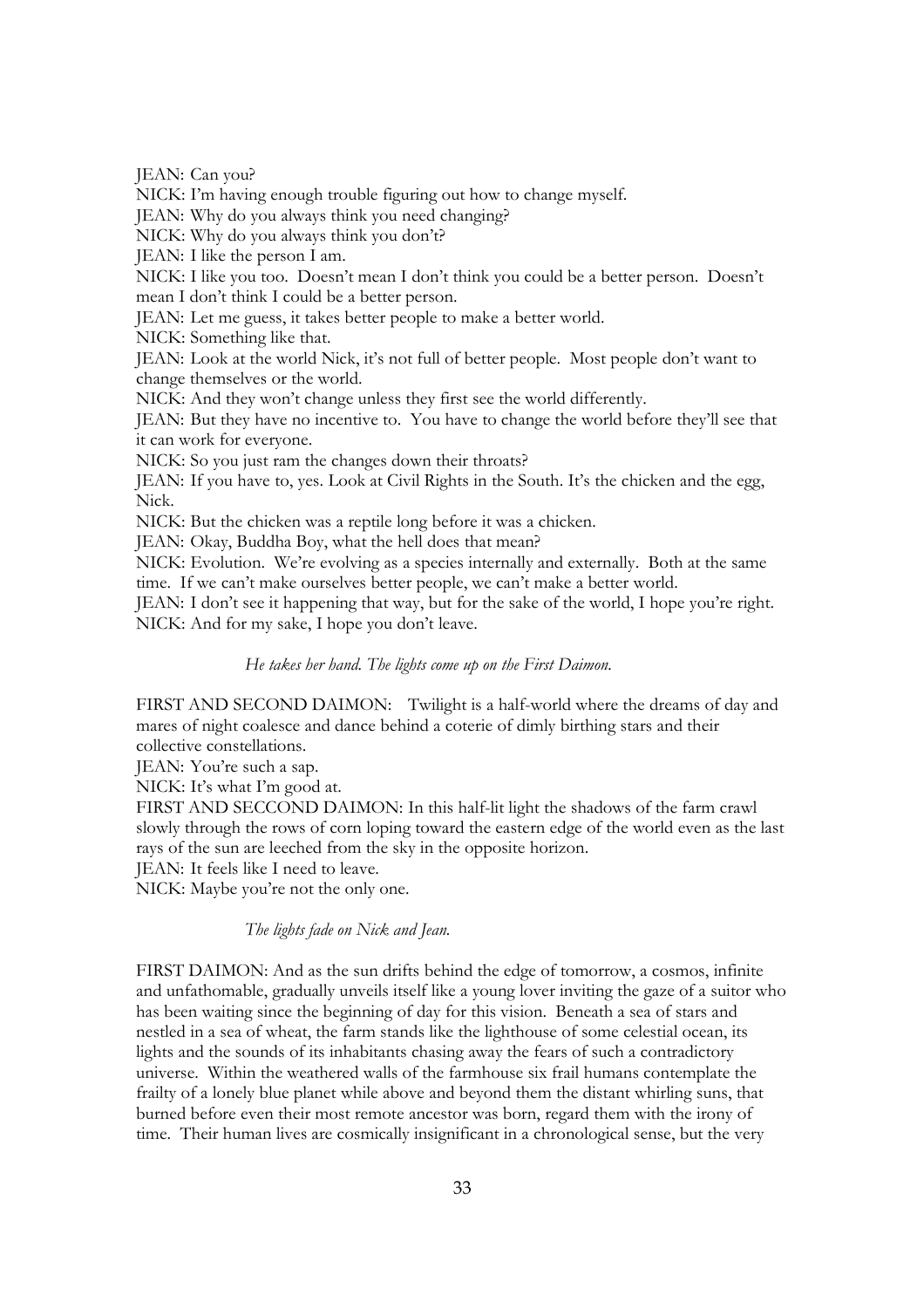fact that they are aware of this makes them rare and precious among the many massive suns that make up galaxy after galaxy in the night sky. Because, while the universe will not notice another sunrise, they hang their hearts upon its coming. And as they open their hearts, so too opens the sky. The clouds that once lingered at the periphery of the night, hiding behind the southern woods, standing shoulder to shoulder in shadow, now gather beneath the open heavens. And as they gather they release their pent up store of the world's tears.

*It begins to rain. The lights fade on the First Daimon.* 

*Gabriel enters the kitchen where Jean and Sara are seated. He is sopping wet from the rain. The lights come up on the Second Daimon.* 

JEAN: Where have you been?

SECOND DAIMON(O.S.): To repeat, this is the emergency alert that we are receiving from city and state officials: Do not go out in the rain unless it is absolutely necessary. Stay in doors and keep your windows closed.

GABRIEL: I was getting the animals in the barn and making sure that the hay was covered. SARA: You're drenched.

*Sara hands Gabriel a towel.* 

GABRIEL: Thanks. SARA: Do you want some tea? GAGRIEL: That'd be nice.

*Sara gets up and grabs a towel and takes it to Gabriel who dries his head.* 

SECOND DAIMON: If you have been in the rain, bathe yourself immediately and place your damp clothes in a plastic bag and place this bag outside of your home. If you must go out in the rain, make sure that you are wearing waterproof clothing. JEAN: Don't track mud in the house, I just mopped the floor yesterday. SECOND DAIMON: If you begin to experience nausea, dizziness, loss of vision, or irritation of the skin, contact your physician without delay. GABRIEL: I'll take my shoes off.

*Sara kisses Gabriel as he hands her the damp towel.* 

*The lights fade on the stage.* 

# **END OF ACT I**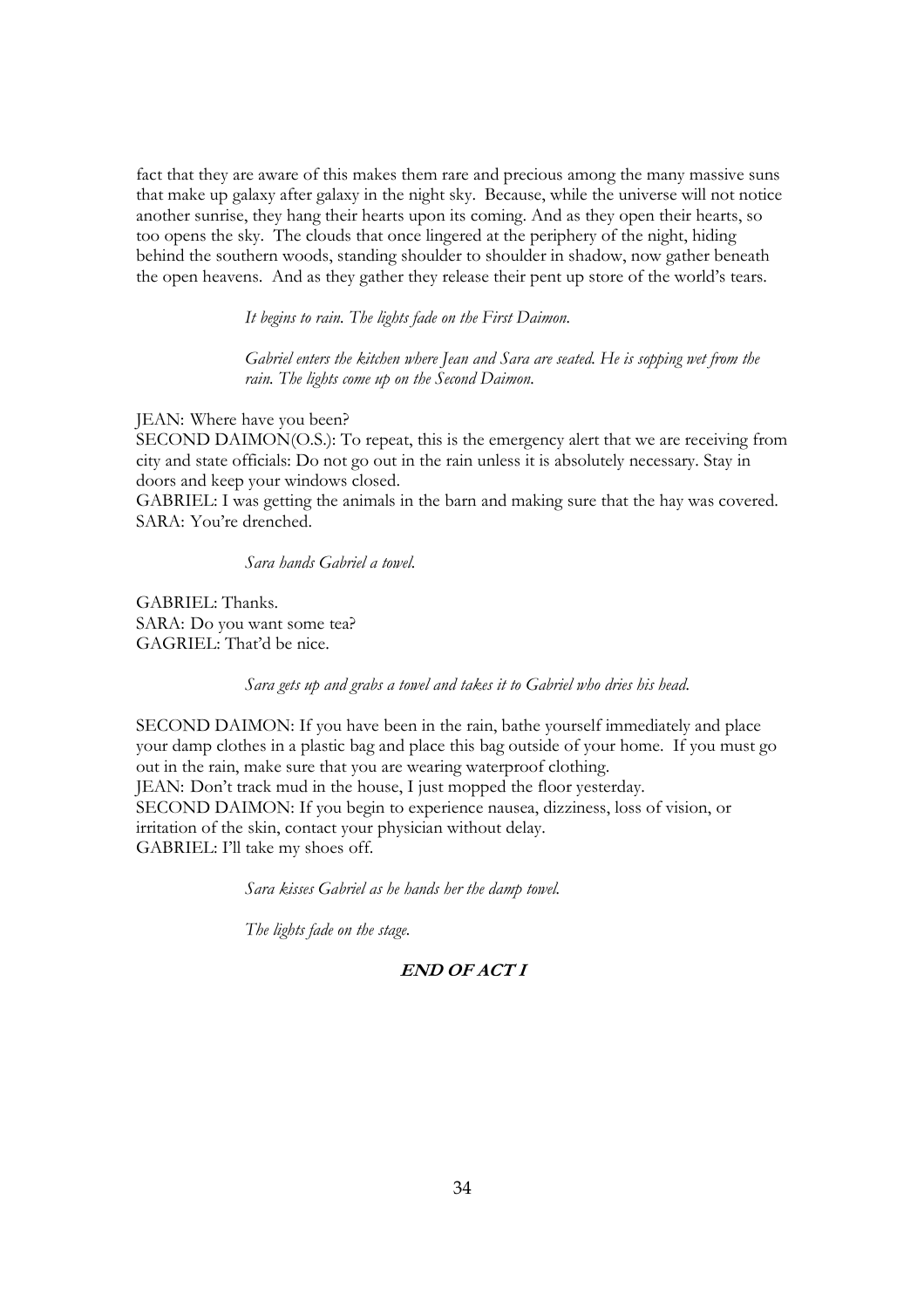# **ACT II**

*The lights come up on the Daimons dressed in all white and reading from the book.* 

FIRST DAIMON: "The nine principles for spiritual and global transformation are as follows: One; Transforming Worldviews. There are a number of wider and deeper worldviews available to each of us and we can obtain these worldviews through sustained conscious effort.

SECOND DAIMON: Two; Investigation of Self and World. To transform either our world or ourselves, we must first know them. This requires investigation.

FIRST DAIMON: Three; Contemplation of Self and World. Knowledge is useless without understanding and this can only be accomplished, for self or world, through contemplation. SECOND DAIMON: Four; Meditation on Self and World. The one mental activity consistently proven to facilitate the transformation of worldviews is a regular meditative practice.

FIRST DAIMON: Five; Structure and Chaos. Without a significantly stable structure, socially or psychologically, transformation is impossible. So too is transformation in the presence of too much stability. This balance between structure and chaos can allow novel new systems to emerge in the course of transformation.

## *The lights come up on Harriet.*

HARRIET: When we're children we all dream of what our life will be like. My childhood was filled with simple dreams. I didn't want to be a wealthy princess or travel the world, or have fine clothes and a castle. I just wanted to marry a good man I could love and raise a family here on the land I grew up on. It was a simple dream and for a while it seemed that dream was my life. But life can twist and turn and shift beneath your feet. My dreams never envisioned a Great Depression and another Great War, but these came to pass with a reality that crushes dreams. In my dreams I died long before my children, yet all my children passed before me. When the world shatters your dreams and casts darkness upon your life you have to learn to look beyond the world and back into your own heart.

# *The lights rise on Ben who appears with a letter in his hand.*

BEN: They were so young. Wasn't it just a few days ago that they were riding on the tractor with me as I plowed the backfield. Weren't we throwing bales of hay into the wagon just this morning? Weren't we all sitting on the kitchen tablecloth eating supper under the elm tree just this night?

HARRIET: How could they be gone? BEN: How could I have survived and not them?

## *Harriet hands Ben back the letter as she turns away from the door.*

HARRIET: If the world takes your two sons in a war, you can let this bleed the life out of you, or you can turn this into the fertile soil from which a new life will bloom. And if the world takes your only daughter in an accident, you can rage against fate, or you can cultivate and nurture a heart of love that does not fear death. When the world lashes out at you like the heavy waves of an ocean, you can run from it, seeking the safety of dry land, or you can wade in deeper and deeper, until your fear of drowning has itself been drowned and you are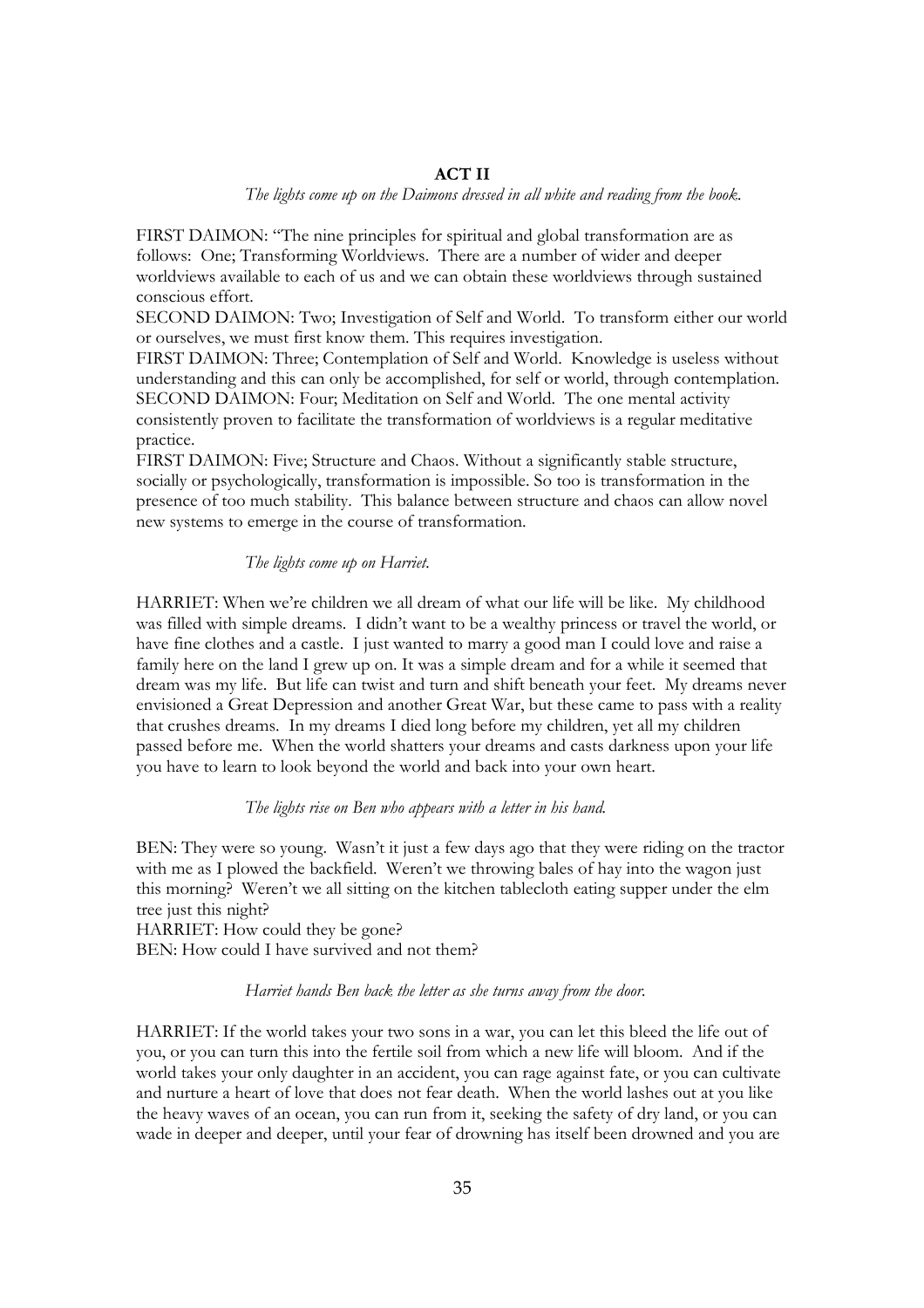floating free on the open water. It's only there, once those fears have been suffocated, that you can see the shore well enough to help yourself and those poor souls who are still trapped there.

# *The lights fade on Harriet.*

SECOND DAIMON: Six; Differentiation, Integration and Transcendence. Each level of worldview transformation takes place in three distinct stages; *Differentiation*, or separation from the existing worldview, *Integration* as the perspectives of the new worldview solidify, and *Transcendence*, as the shift is finally made between worldviews.

FIRST DAIMON: Seven: Challenges and Transformation. Transformation requires a constant level of challenge to facilitate the investigation, contemplation, and meditation of new perspectives.

SECOND DAIMON: Eight; Progress, Growth and Development. An understanding of these three processes is essential. Progress is defined as a leap within a system to a new level of complexity or novelty, while growth is the physical or psychological expansion of that system, and development is an increase in efficiency of that system.

# *The lights come up on Nick and Gabriel on the porch.*

NICK: How are you feeling?

GABRIEL: Okay so far.

FIRST DAIMON: Nine; Engaging Transformation of Self and World. Nothing is accomplished by passivity. Transformation is accomplished through agency in active communion with others and through consistent self-actualization. Norris Baker, *Nine Principles for Transforming the Self and World*, Ancient Circles Press."

*The lights fade on the Daimons.* 

NICK: No symptoms? GABRIEL: Maybe I wasn't outside long enough. Maybe it hadn't reached us yet. NICK: You should get some rest. Just in case. GABRIEL: Yeah. I will.

*Silence.* 

GABRIEL: I hope you don't leave.

NICK: I didn't say I was leaving for sure. I feel like I'm at a crossroads. And everything that's happened today makes it seem even more important that I make a choice.

GABRIEL: Well, I don't know how much it counts, but I don't want to see you leave the farm. I don't want either of you to leave the farm.

NICK: I don't know that I will leave. But I need to make a clear decision about it. I need to know why I'm here.

GABRIEL: Couldn't it just be because you don't have the skills to be employed at anything else.

NICK: I could go back to acting.

GABRIEL: I was talking about a career you could make money in.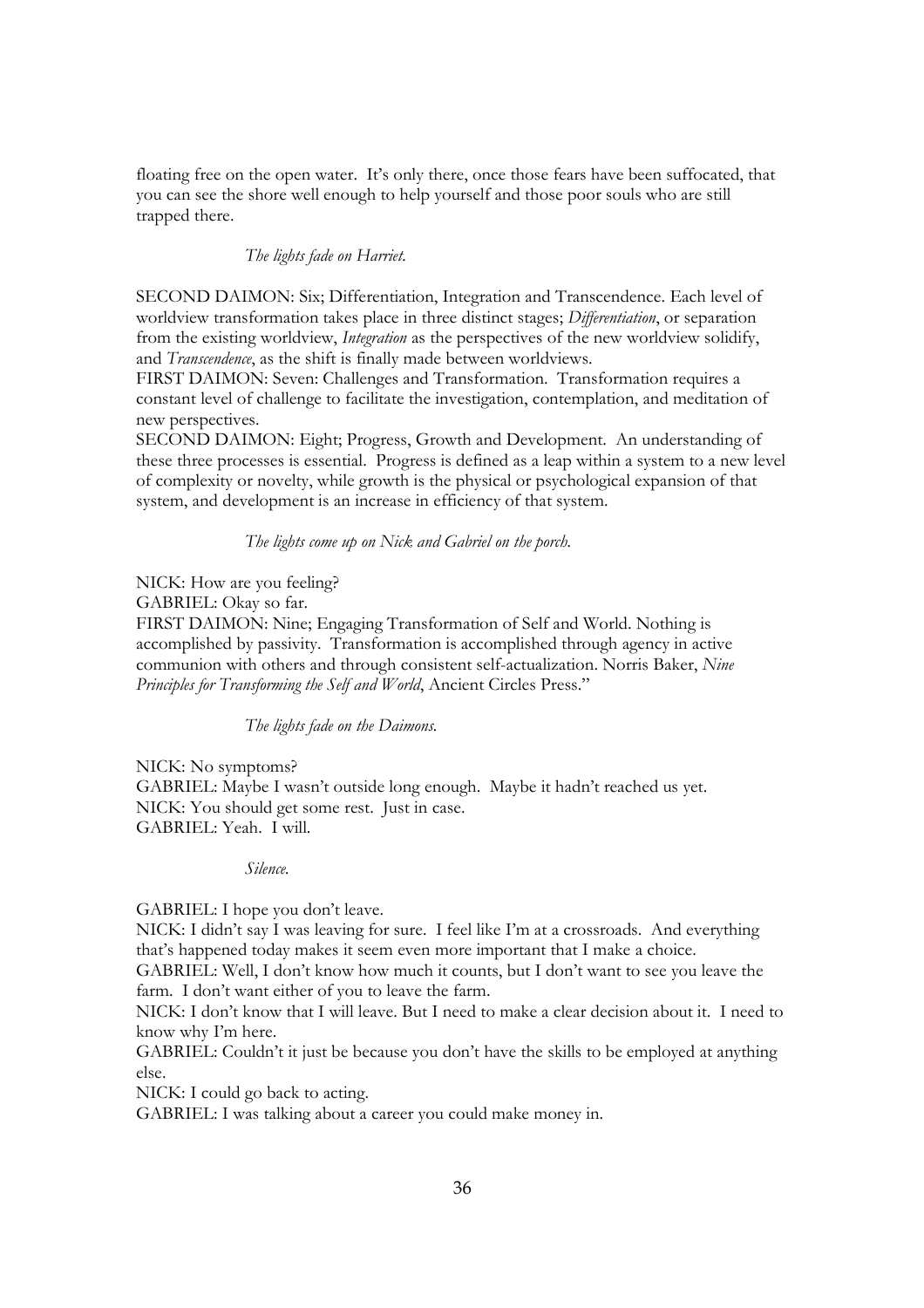NICK: Oh, money. That. I could… Hell, I don't know. I've thought about joining an order.

GABRIEL: You're thinking about being a monk?

NICK: Yeah.

GABRIEL: You. A monk?

NICK: Yeah.

GABRIEL: You do realize there's a celibacy requirement?

NICK: That wouldn't be hard to live up to these days.

GABRIEL: So, that's what's bothering you.

NICK: I don't know. I think in part, I'm lonely.

GABRIEL: I think in part, you need to get laid.

NICK: Well, I wouldn't deny that.

GABRIEL: It's been what, a year since you were with Dave.

NICK: No, he and I never did anything. He was too much in the closet.

GABRIEL: So, then who, Tamara?

NICK: Margaret.

GABRIEL: Really? I didn't know that. Why didn't you tell me?

NICK: It was just one time. Or a couple of times. We didn't want everybody to be weird and she was leaving town again, so we figured it was nothing to get worked up about.

GABRIEL: Was she good?

NICK: Not as good as you, but she was alright.

GABRIEL: Now why do you have to bring that up? We were having a perfectly hetero moment here.

NICK: You brought it up.

GABRIEL: I was curious. (Beat) I was really better than Margaret?

NICK: Oh, hell no. She was amazing. She puts you and Jean and Sara all to shame.

GABRIEL: Well. You really have slept with all of our friends.

NICK: I think I've slept with everybody I know.

GABRIEL: Thank God you don't get out more.

NICK: Says you. Actually though, that's something I've been thinking about as well.

GABRIEL: Getting out more?

NICK: No, who and when and where I choose to sleep with someone. I've been thinking that a lot of my choices weren't very ethical.

GABRIEL: At least you're surrounded by people who have all made the same mistakes. NICK: With the same people no less.

GABRIEL: So we're all immoral. At least we're together.

NICK: I don't think we're immoral. And I don't know how long we'll all be together.

*Gabriel coughs lightly. Then again. And is then caught in a fit of coughing as Nick looks on, stricken. The lights fade on Nick and Gabriel as they come up on the Daimons reading from the book.* 

SECOND DAIMON: "*Contemplation on Real vs. Manufactured Desires*, from the book *Contemplating Transformation* by Nancy Wu. Take a few moments and think about your needs. What are your physical needs? What about your emotional needs? What are your intellectual needs?"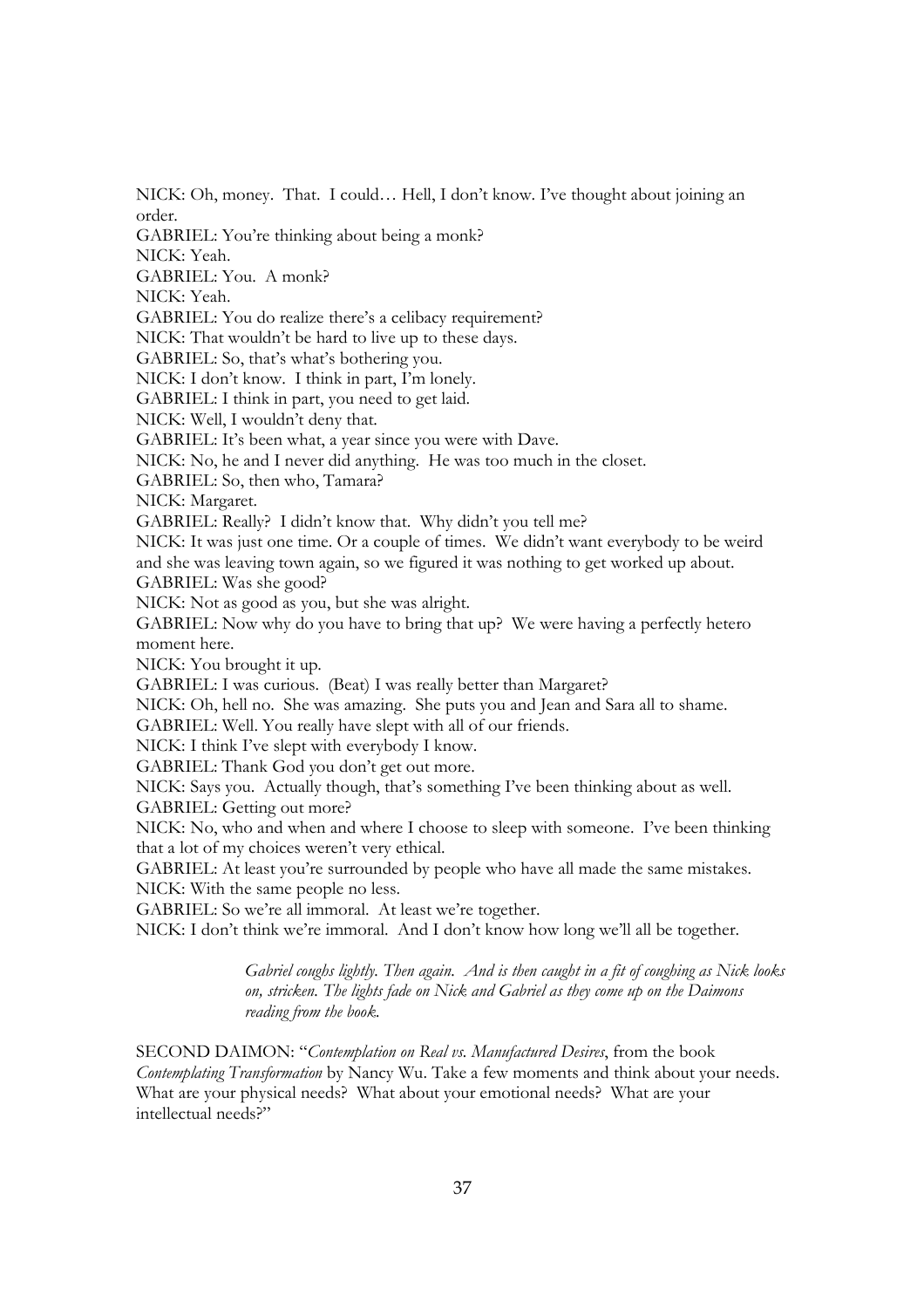FIRST DAIMON: "What are your spiritual needs? Are these needs being fulfilled? To what extent?"

SECOND DAIMON: "Do you have a large house and a beautiful car, but no one to share them with? Do you have plenty of entertainment, but little time to contemplate? FIRST DAIMON: "What needs do you feel are really yours and what needs are being pressed upon you?"

*The lights come up on Jean in the kitchen.*

JEAN: If you've never wondered if something is wrong with you, does that mean that there is probably something seriously wrong with you?

*The lights fade on the Daimons.* 

SECOND DAIMON: "What are your real needs and what needs are manufactured for you?"

JEAN: And if you've always wondered what's wrong with you, does that leave open the possibility that there's never been anything wrong with you?

FIRST DAIMON: "Which needs come from your TV and which needs come from your heart?"

JEAN: Lately, I've been feeling that I need… Something. And whatever it is, I'm not getting it here on the farm. And I'm not getting it from Harry. I can see that today more clearly than ever.

*The dim lights of flashback come up on Harry who speaks to Jean.*

HARRY: So, what's your point?

JEAN: My point is that if we're too much alike then we we're not really compatible. HARRY: I would think the fact that we're alike would help us in a relationship. JEAN: If we were both loving and caring people, sure, but we're both fucked up people.

HARRY: Who says I'm fucked up?

JEAN: I do. And so am I.

HARRY: Then we should be perfect for each other.

JEAN: Don't you see, we can't be good for anyone until we're good for ourselves? HARRY: And why does that have to happen apart? Why can't that happen together? JEAN: Because I don't have the strength to change both of us.

*The lights fade on Harry.* 

JEAN: I'm watching the news today and I just can't get my mind and heart around it all. There are so many dead and dying and the newscasters and politicians want to tell me that there is a simple two step chain of cause and effect that has led to this I know in my gut that it's more complicated than that. It's more a web of causes and effects playing out over years and years that has led to this moment, but I can't grasp that, can't hold that image in my mind, and so it seems like a dense fog of actions and effects, gray and impenetrable. And my life seems like this as well. And it makes it hard to know what to do.

*The lights fade on Jean as they come up on the First Daimon reading from the book.*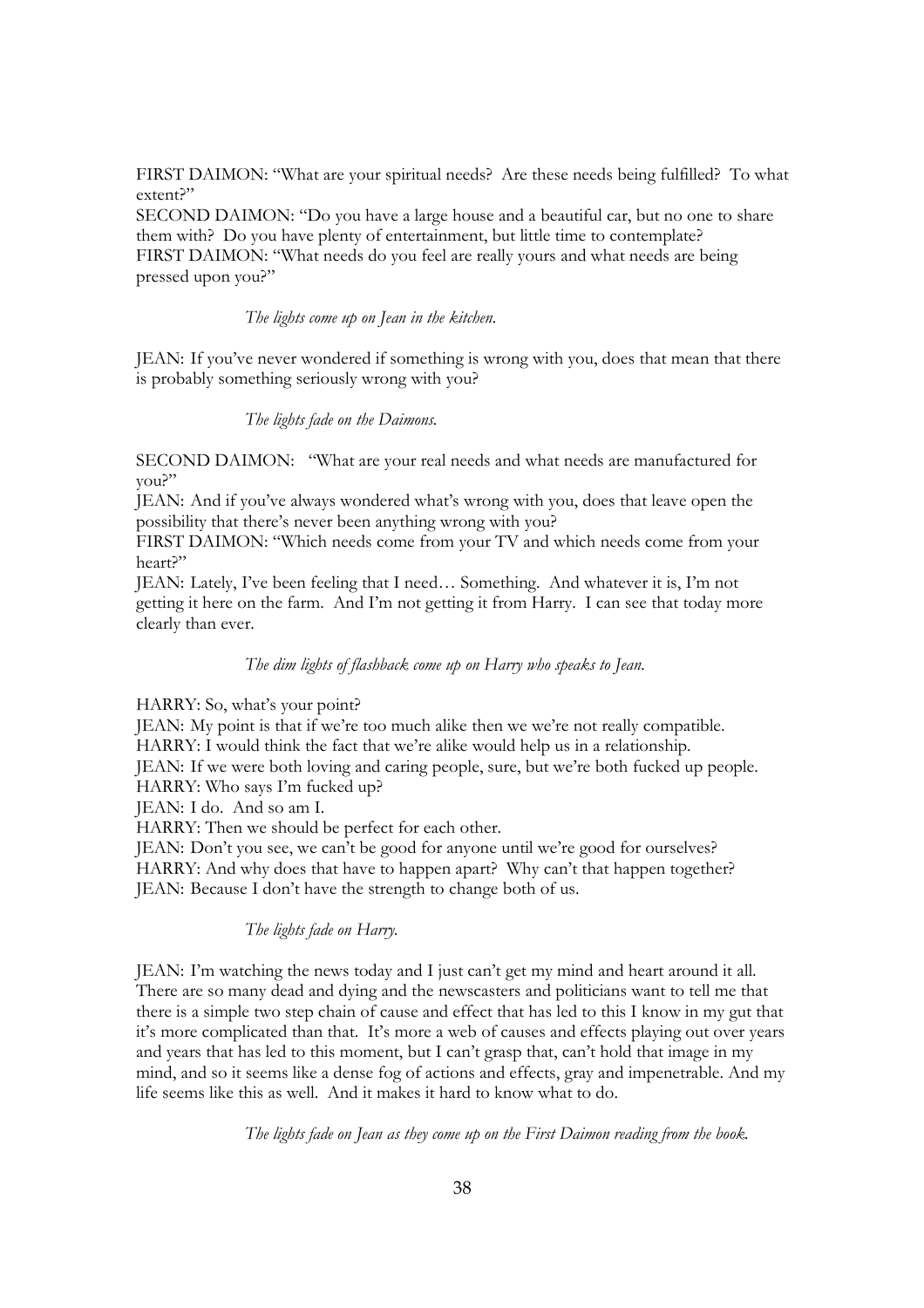SECOND DAIMON: *"*A quick look at the different worldviews described by the four systems thus far explored, from Robert Kegan's *In Over Our Heads* to Ray and Anderson's *Cultural Creatives,* to Gebser's *Everpresent Origin*, to the work of Graves as described by Beck and Cowen in *Spiral Dynamics,* elicits some striking similarities."

# *The lights come up on Margaret.*

MARGARET: Something that was hiding in the back of my thoughts the last few years has stepped into clear view today. I think I have been spending the last ten years traveling the world, trying to know the world, so that I could avoid really knowing myself. SECOND DAIMON: "These similarities provide a general framework from which we can conclude that while there may be a small amount of disagreement as to the specifics of the different worldview stages available to individuals and societies as they grow and mature, there is nonetheless, a broad consensus that these stages of perception and conception are real."

MARGARET: I've been following some unseen path through a string of jobs and countries in hopes of finding that elusive pot of gold, and now I am beginning to suspect that the greatest treasures are to be found by looking inward rather than outward.

SECOND DAIMON: "Again, the importance of recognizing that societies move through stages of cultural development lies in the fact that the world, particularly the modern world, can best solve the problems it is creating by transcending its current worldviews for one that is Integral and eventually Spiritual."

MARGARET: I've slept in the open deserts of Africa and the jungles of Thailand and the Amazon. I've seen the mountains of Nepal and Peru. I've shared meals in huts from Ecuador and Ghana to Alaska.

SECOND DAIMON: "Only by embracing the need for, and the desire to acquire, a wider more Integral worldview will we be able to solve the problems that we have created with our Traditional, Modern, and dysfunctional postmodern perspectives." Nadia Tartofsky, *A Few Words on Worldviews*, The Free Moscow Press

#### *The lights fade on the Daimons.*

MARGARET: I've witnessed the pyramids and the Coliseum, the Great Wall and the Mayan temples. I've been a journalist and a fry cook, I've sailed with private yachts, I've worked in a circus, I've been an aid worker in countries that had no aid, I've done any job that seemed to come along. I was trying to eat up as much of the experience of being alive in the world as I could stomach. And suddenly, today, I feel full. Or, I guess, not truly full, but now there is a different hunger. One that I know I can't really satiate by seeing and doing. I think I glimpsed that today in some small way on that country road. And I think the key to seeing it more and more is to change my life from pursuing the world outside to pursuing the world inside as well. And to do that, I think it would help to be someplace like here, on the farm, with people I love. To be someplace where you can trust yourself to truly be yourself.

*The lights fade on Margaret and come up on the First Daimon.*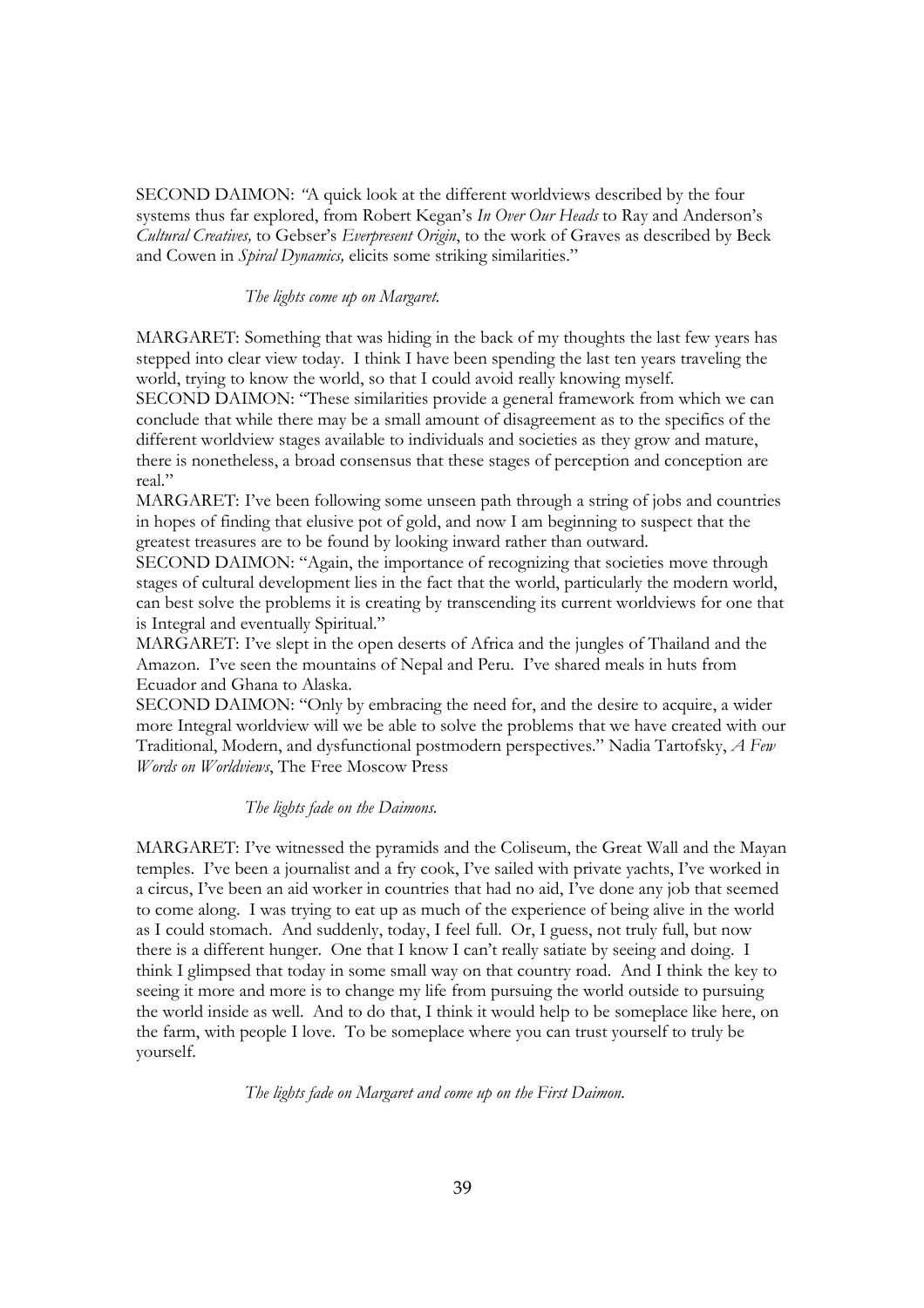FIRST DAIMON: "Integral Philosopher Ken Wilber has defined four areas of human experience, what he calls the Four Quadrants of Being. These encompass the interior and exterior aspects of the individual and the collective. We then have the Individual Interior, or the psychological; the Interior Collective, or the cultural; The Exterior Individual, or the physical body; and the Exterior Collective, or the physical universe and our human social structures. An Integral worldview seeks to take into account each of these interdependent realms at every level of existence; personally, locally, regionally, nationally, globally, and as a universal whole." Petra Menas, *Depths of Meaning*, The International Journal of Spiritual and Political Affairs

#### *The lights fade on the First Daimon as they come up on the Second Daimon.*

SECOND DAIMON: We must recognize that today is a tragedy for the entire world, not only ourselves. And we must learn to see that just as the world shares in our tragedy, so too do we share in the tragedies of others. As President of the United States I will work tirelessly on the behalf of the American people to see that this tragedy makes us stronger as a nation. Indeed I will work on the behalf of all those who are not fortunate enough to find themselves in a land where their voice can be heard, to help them give voice to their desires for liberty and justice, and to build better tomorrows. But it is not yet tomorrow and today there are still many things to be done. There are survivors to rescue. There are loved ones to mourn. And there are those who must be brought to justice. This day will be with us for many years to come. And the wounds that were cut deep today will take time to mend. But we must not allow these wounds to divide us, for it is only through our communal effort and determination that these wounds can be healed. It is only by coming together, as a nation, and as a nation of the world, that we can prevent this day from becoming possible again. Together we will find both solace and justice. Together we will weep for those lost and rejoice in the fortune of those who are still with us. But we must proceed together. And we must try to help each other. And at this moment the best way we can help is by not allowing ourselves to fall prey to panic as many have done throughout the day. The best way we can help each other is to return to our homes and stay in them.

> *The lights fade on the Second Daimon and come up on Gabe, Sara, Nick, Jean, Harry, and Margaret in the gathering room.*

NICK: Violence simply isn't justified unless it's in self-defense. JEAN: But it is self-defense. MARGARET: No, it's defense of an ideology, but it's not self-defense. JEAN: How can you say that people struggling against a dictatorship with paramilitary thugs killing civilians left and right aren't acting in self-defense? HARRY: She's right. Gandhi only managed to succeed because he was up against a democracy where he could leverage public opinion to his side. If he'd tried that shit with Stalin, he would have ended up in a ditch like everybody else. GABRIEL: I thought you were a defender of communism? HARRY: Communism I'll defend, but not most communists. JEAN: The point is that sometimes violence is necessary. SARA: So, why is it a necessary thing for guerillas and revolutionaries and terrorists, but it isn't necessary for us as a country? Explain that.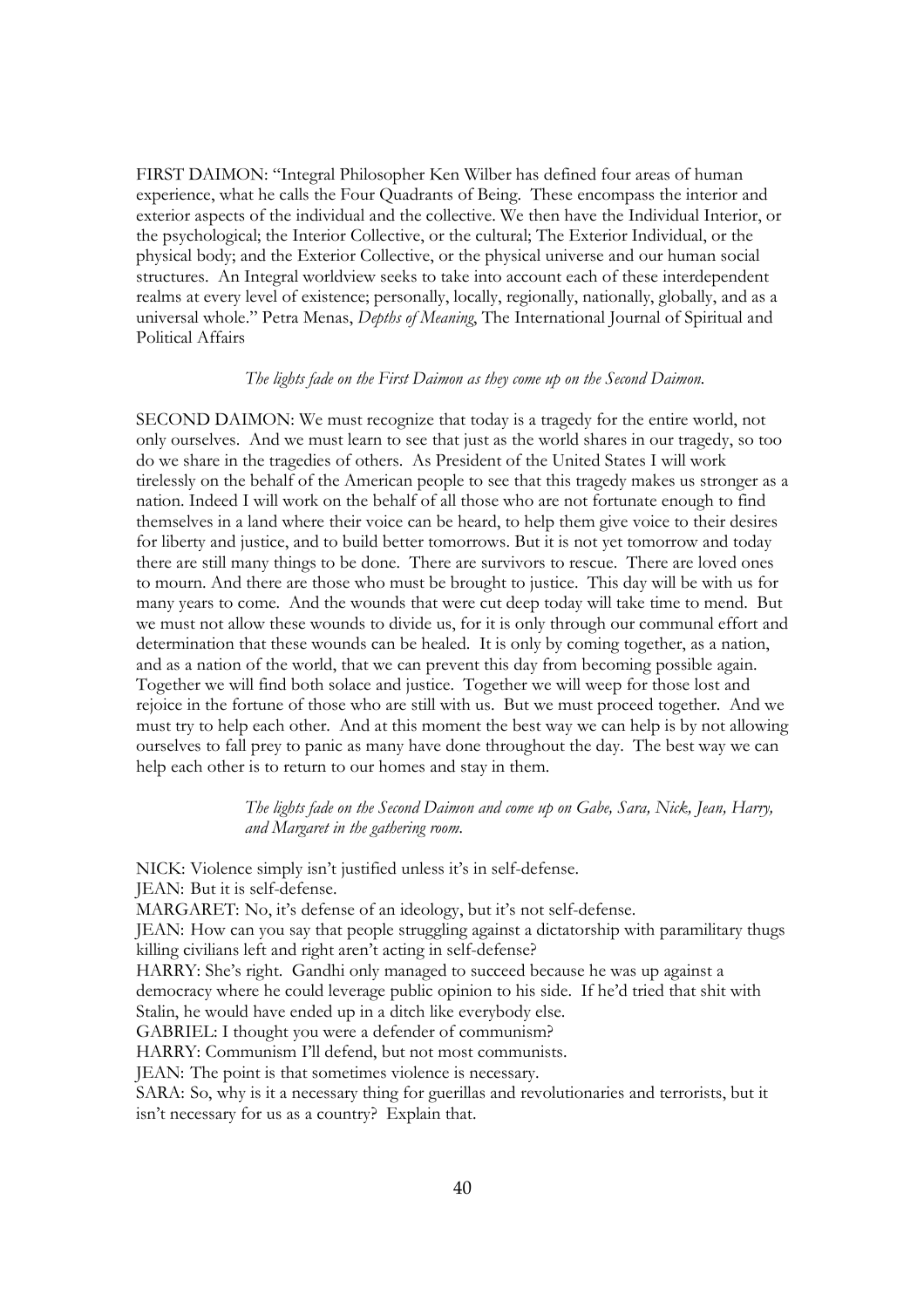GABRIEL: Terrorists are defending their ideals and we're defending our ideals, so what the difference?

SARA: The difference is that we're right.

HARRY: The difference is in power. We have the power and they don't. Violence is their only means of defending themselves.

MARGARET: No, it's the means they choose to use. Just like violence is the means we choose to use. It's never the only option.

SARA: But how can anybody say their use of violence is justified, and ours isn't.

JEAN: I'm not saying either is justified, I'm saying they're both predictable.

HARRY: And I'm not trying to justify their violence, I'm saying that theirs is not more or less justifiable than ours.

JEAN: If theirs is rage, then ours is revenge. Does that make any more sense?

GABRIEL: Maybe ours isn't revenge, maybe it's justice.

NICK: Justice isn't about revenge.

JEAN: Tell that to the people on death row.

NICK: Look, when you take a human life you are violating something that shouldn't be violated unless it's absolutely necessary.

HARRY: And your idea of necessary and mine and someone else's are all different.

NICK: I agree, but you have to hold people to the highest standard.

MARGARET: What I think Nick means is that the person with the widest worldview will be the one to have the best idea of what is and isn't necessary because they will see the situation in the most complete way.

NICK: I don't know if that's what I'm saying, but it sounds good.

GABRIEL: I don't think because we use violence sometimes to accomplish our goals that this makes us as bad as our enemies.

SARA: We're not trying to kill innocent people.

JEAN: But we kill them just the same.

HARRY: And we help others kill them so we can do things like gain access to lucrative markets and precious natural resources.

JEAN: Which just makes people want to take violent actions against us.

SARA: I don't care what you say, I don't believe that we're all just as evil.

GABRIEL: Or that our mistakes justify violent actions against innocent people.

NICK: But what I'm trying to say is that unless the violence is in self-defense, it's never

justified. If you want to make a political statement by blowing up a building, then you have a moral obligation to make sure that no one dies.

MARGARET: And our wrong deeds don't justify violence against us or anyone else unless it is in direct self-defense.

SARA: But you said yourself that the worldview will determine the actions. That doesn't seem like good news.

MARGARET: Considering the narrowness of worldviews in our world, no, it isn't good news. The only good news is that we can change the way we see the world.

NICK: Assuming that there are enough people who want to.

JEAN: And that's a big assumption. Just look around the room.

HARRY: What's that supposed to mean?

GABRIEL: Yeah, who do you think has the widest worldview?

JEAN: That's just the point. None of us do. So some of us are wrong.

MARGARET: And the question is how do you begin to see that you're wrong.

GABRIEL: Maybe I'm not wrong.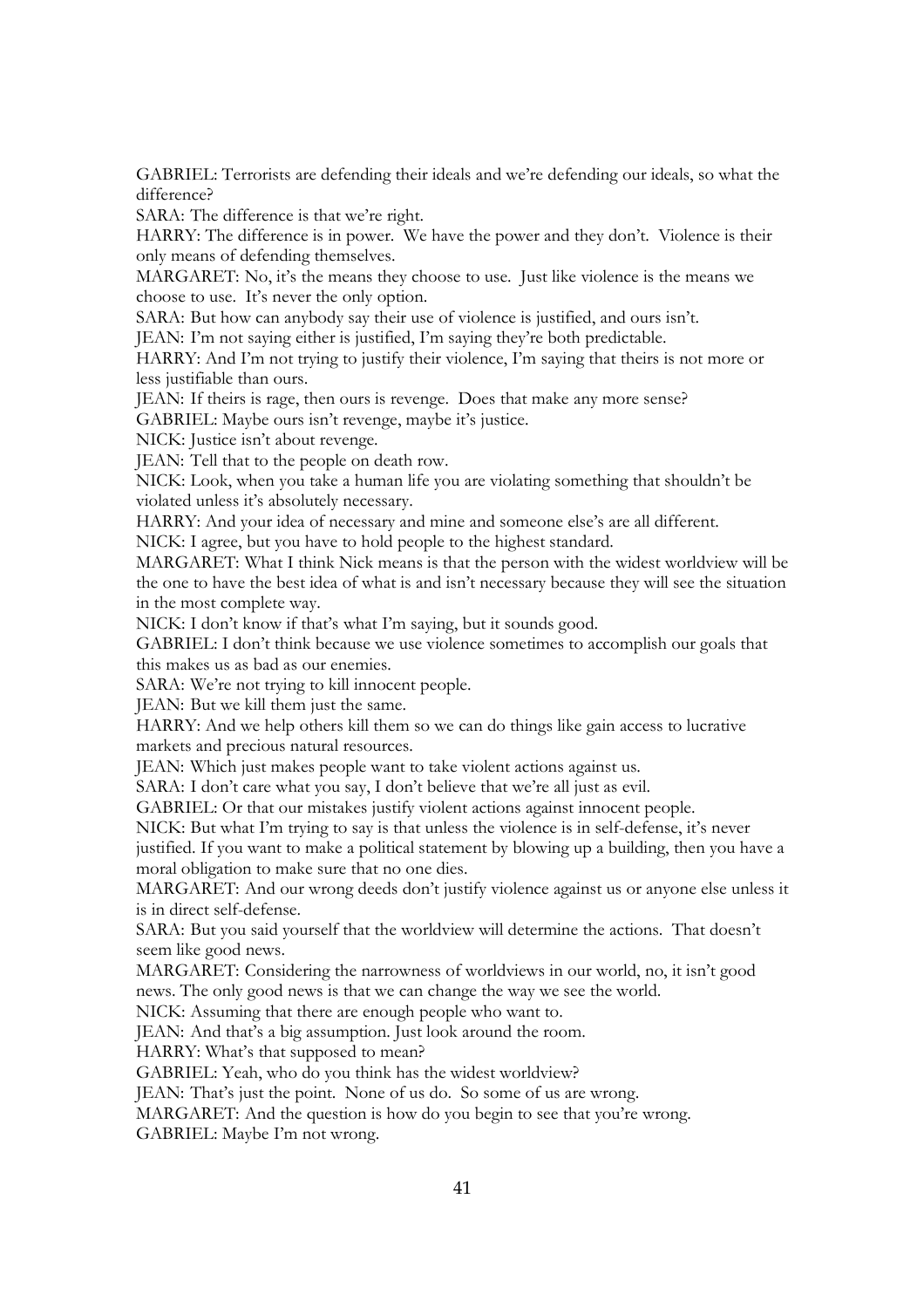HARRY: Trust me, you're wrong. NICK: And so are you. HARRY: I'll stack my worldview up against yours any day. NICK: Really? HARRY: Yes. Really. SARA: Please, Boys, let's not compare sizes now. GABRIEL: Good, because I'm not really feeling like whipping out my worldview at the moment. SARA: How are you feeling? GABRIEL: Okay. JEAN: Really? GABRIEL: Really. I'm fine. NICK: You don't look so good. GABRIEL: I feel fine. Let's not talk about it right now. Margaret was about to say something. MARGARET: I was? GABRIEL: You're always about to say something. MARGARET: Yes. Right. The thing is, there's always a wider worldview. But if you don't realize that, there's not much incentive to change. NICK: And even if you do realize that, it's hard to change because you can get pretty comfortable thinking you're right about the way you see the world. That's the hardest part of a spiritual practice, looking at the world in a different way. HARRY: So I'm supposed to believe that all we need to do to solve the world's problems is meditate? NICK: It might not help, but I guarantee it wouldn't hurt. SARA: I'd rather pray. GABRIEL: If the world has more days like today, we'd all better pray. JEAN: You mean if we have more days like today. Plenty of places in the world would consider today to be a vacation from the hell they usually know. SARA: That doesn't make today any less hellish for us. MARGARET: No, but it does help put things in perspective. NICK: If we don't want to suffer this, why would anyone else? HARRY: They don't, but we don't care. JEAN: Or if we care, we certainly don't act on it. SARA: What are you talking about? We give so much to the world. HARRY: Big Macs are not a contribution to global civilization. GABRIEL: But democracy is. JEAN: When we don't try to warp it to our own ends. SARA: What about all the food and medicine we give? MARGARET: We give less than one percent of our gross national product in foreign aid. We probably spend more on beer and ice cream than we do on aid. HARRY: Internet porn probably makes more. JEAN: Maybe we should tax porn to feed the poor. GABRIEL: Your bills would skyrocket. MARGARET: It's not that we don't give to the world, it's what we give and how. JEAN: Just look at the way we manage international trade. GABRIEL: Not the evils of capitalism speech. HARRY: It is evil. Just look at all the countries we're crushing so we can have cheep goods.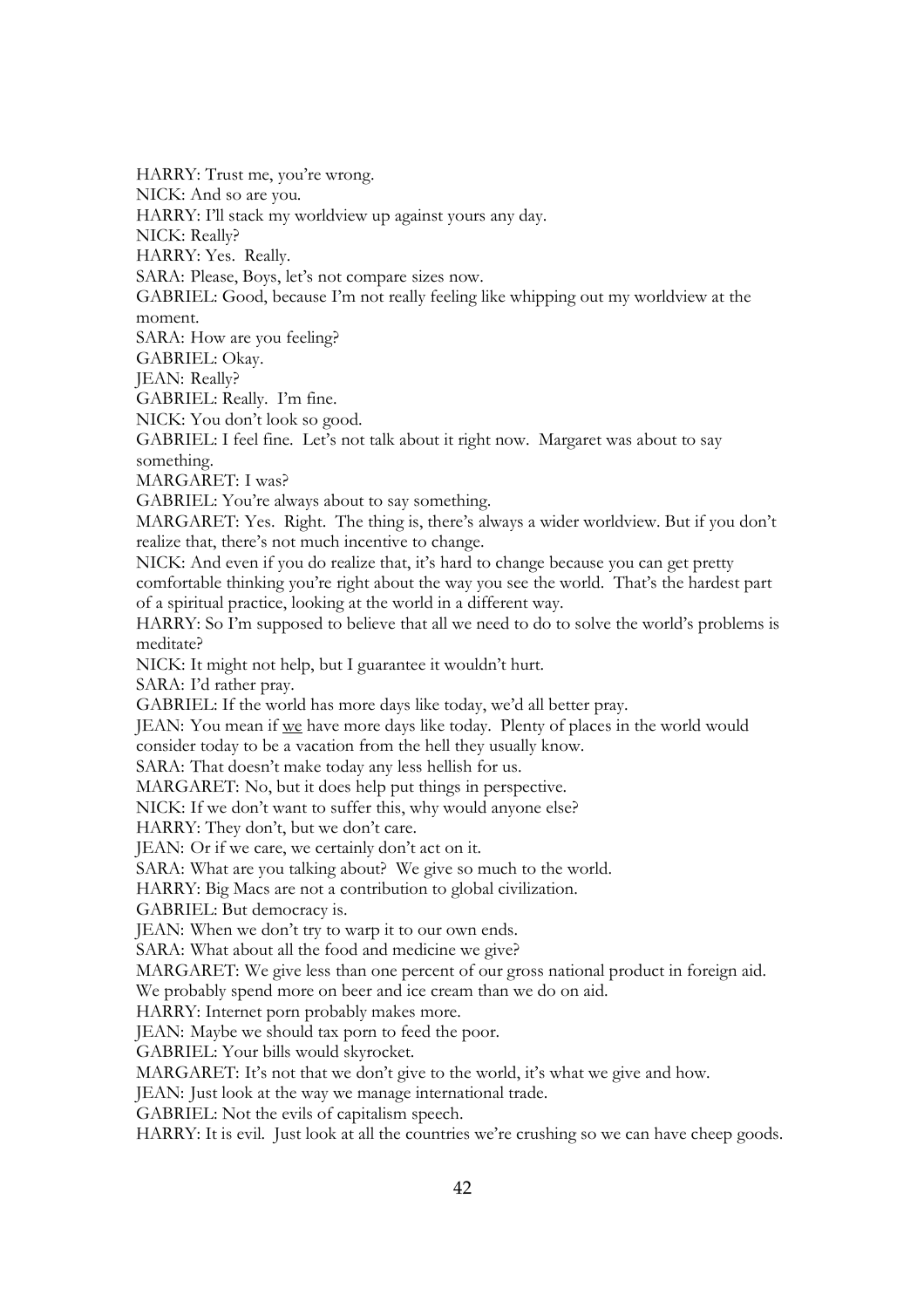JEAN: Or so we can pay high prices for shoes while CEO's make millions by saving on the cost providing good jobs to people no matter what country they're in.

SARA: If they don't want the jobs, then we can give them to someone else.

JEAN: That's just the point. Everybody wants the jobs.

HARRY: And as soon as they ask for too much money, we will give the jobs to someone else.

JEAN: Someone in a poorer country.

HARRY: Which is how we lost the jobs in the first place.

GABRIEL: But you can't deny that the standard of living has been rising around the world because of capitalism.

HARRY: Because of it, or in spite of it?

NICK: The point is really how to create wealth and distribute resources, isn't it?

HARRY: Sure, but we create more wealth for the wealthy and we take resources from the people who need them and give them to the people who have more than they can use.

SARA: And communism was better?

HARRY: No. Because it was never democratic.

JEAN: Capitalism is supposed to be about an open society, but who's to say that communism wouldn't work in an open society.

GABRIEL: Well, I'll say it wouldn't work. How do you create innovation when everyone is rewarded the same?

HARRY: Not rewarded the same, but rewarded in proportion to their effort.

JEAN: You can't tell me that a CEO making 400 times the average worker is putting in 400 times the effort.

NICK: I don't think it would work. You can't make economies work through central planning.

HARRY: Says who?

MARGARET: Says complexity theory. Networked systems, like economies and ecologies require a free flow of information and energy between their constituent components. That's why capitalism works in an open society and flounders in a closed society, and that's why communism, or socialism fail when they try to impose too much order.

SARA: So too much structure is bad?

NICK: And too much chaos is bad as well.

MARGARET: Right. A complex system, like an economy, functions best when there is enough structure to provide stability, like laws and properties rights and a strong government. But it also needs enough chaos to become innovative and adaptive when necessary, and that's what open markets and democratic systems provide.

HARRY: Well, if that's all true then why are so many poor countries getting screwed by our open market economies?

MARGARET: In part because they aren't as open as they seem, and in part because we're trying to impose economic growth around the world in an overly structured and very topdown manner instead of encouraging an organic and networked bottom-up economic growth.

JEAN: Which benefits the people on top and fucks the people on the bottom.

NICK: Not the win-win situation it's advertised as.

GABRIEL: Anytime you have a win-win situation, or a nonzero sum interaction as it's called, the stronger party, the one with more leverage, will usually win more.

MARGARET: Exactly. That's what I was going to say.

JEAN: How'd you pull that out of your ass?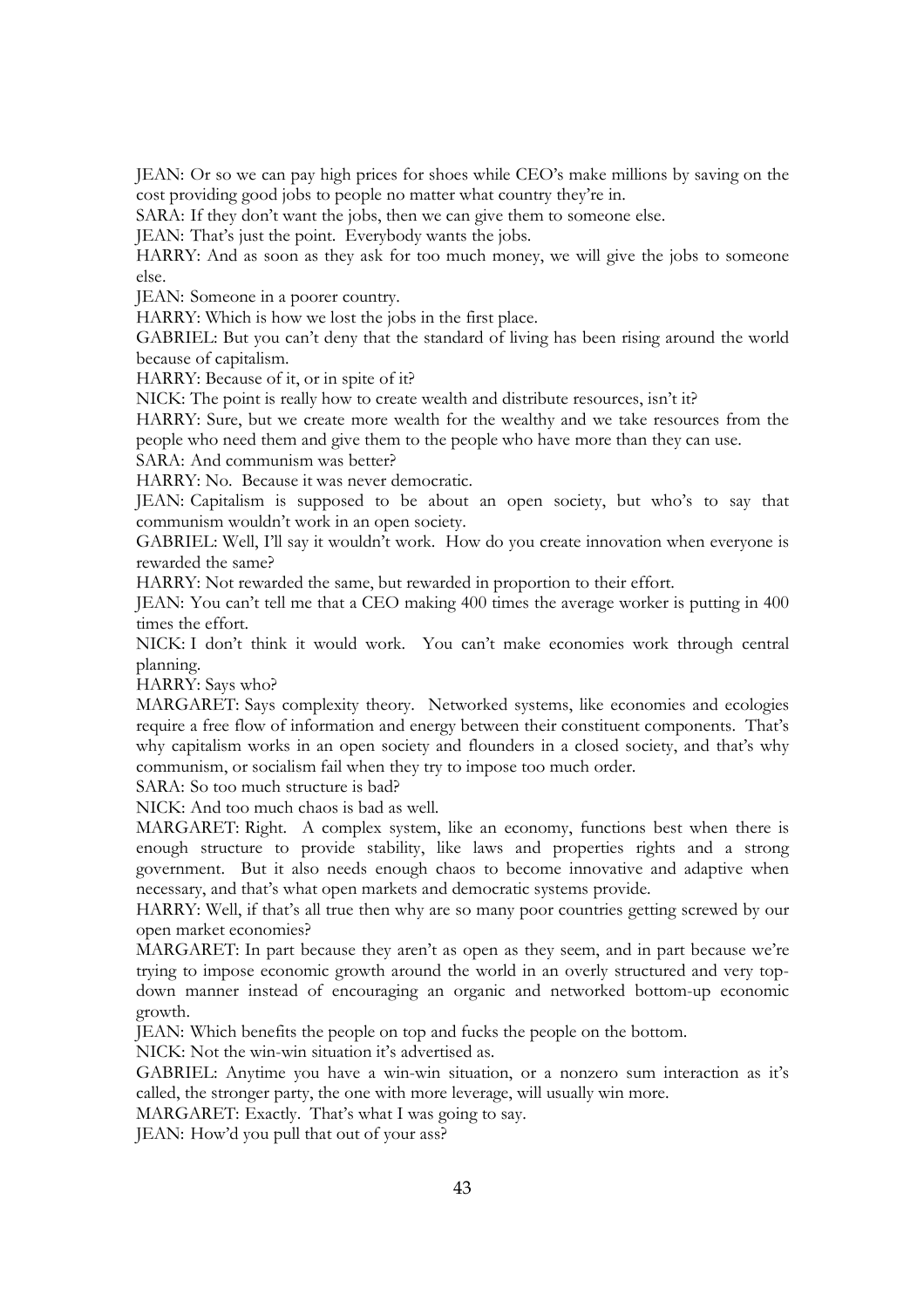GABRIEL: I read. Sometimes.

HARRY: So, anyway, the point is, as has been the case throughout history, the poor are getting screwed and the rich are eating all the cake.

SARA: But the point is also that compared to history even though more people are rich, more people are able to share in that wealth.

JEAN: Have you looked at how many poor people there are in the world? A third of the world's population, over two billion people, live on less than two dollars a day.

HARRY: While we sip our diet sodas and get liposuction so we can keep gorging ourselves on over eighty dollars a day.

SARA: But look at our country. We don't have that kind of poverty here because we have capitalism and democracy.

HARRY: We're the wealthiest, most powerful nation that has ever existed, and we still have millions of children growing up in poverty, unable to get enough food and without any kind of healthcare.

MARGARET: In many complex systems, or what's known as scale free networks, there tends to be an eighty-twenty distribution of the connections in that network, or in an economy, an eighty-twenty distribution of the wealth. So twenty percent of the population tends to control eighty percent of the wealth.

HARRY: If that's true then there's no way that capitalism can ever be egalitarian.

NICK: It certainly explains why the rich get richer.

MARGARET: It does, but that doesn't mean that we can't adjust the system to be both economically efficient and socially equitable. The eighty-twenty distribution is normal, so what we need to do is make sure that it doesn't get abused so that we end up with ten percent of the population controlling seventy percent of the wealth, or one percent controlling nearly forty percent the way it is now.

JEAN: That's what socialism and communism try to do.

MARGARET: But they do it by making the system less efficient instead of more efficient. The key is to make sure that the twenty percent doesn't become a rigid section of the population, so that everyone has an opportunity to be part of that twenty percent at some point. Networks are made up of individual nodes that are connected to each other and some of these node become hubs, with huge numbers of connections. And that tends to mean more connections will flow toward them leaving other nodes virtually unconnected. NICK: The poor you mean.

MARGARET: Right. So the trick is to figure out how to increase the potential for connectivity of the smaller nodes while not eliminating the connectivity of the hubs, and at the same time not allowing the hubs to dominate the system.

HARRY: But you would still have unconnected nodes. You'd still have poor people.

MARGARET: Maybe. It would depend on how you shifted resources within the system. SARA: Why should we give? We tax our rich and because of that our poor people live like

kings compared to the poor in other countries. HARRY: So that makes it okay? It's fine then that there are billions of people living in poverty?

SARA: No, it's not okay, but what can we do if their countries don't adopt the same way of life?

JEAN: Well, half of the time we help make sure they can't adopt the same way of life. We support governments that aren't democratic so we can get what we want from them, or so they will leave us alone and not bother us.

GABRIEL: What do you want us to do, invade them all and set up our own governments?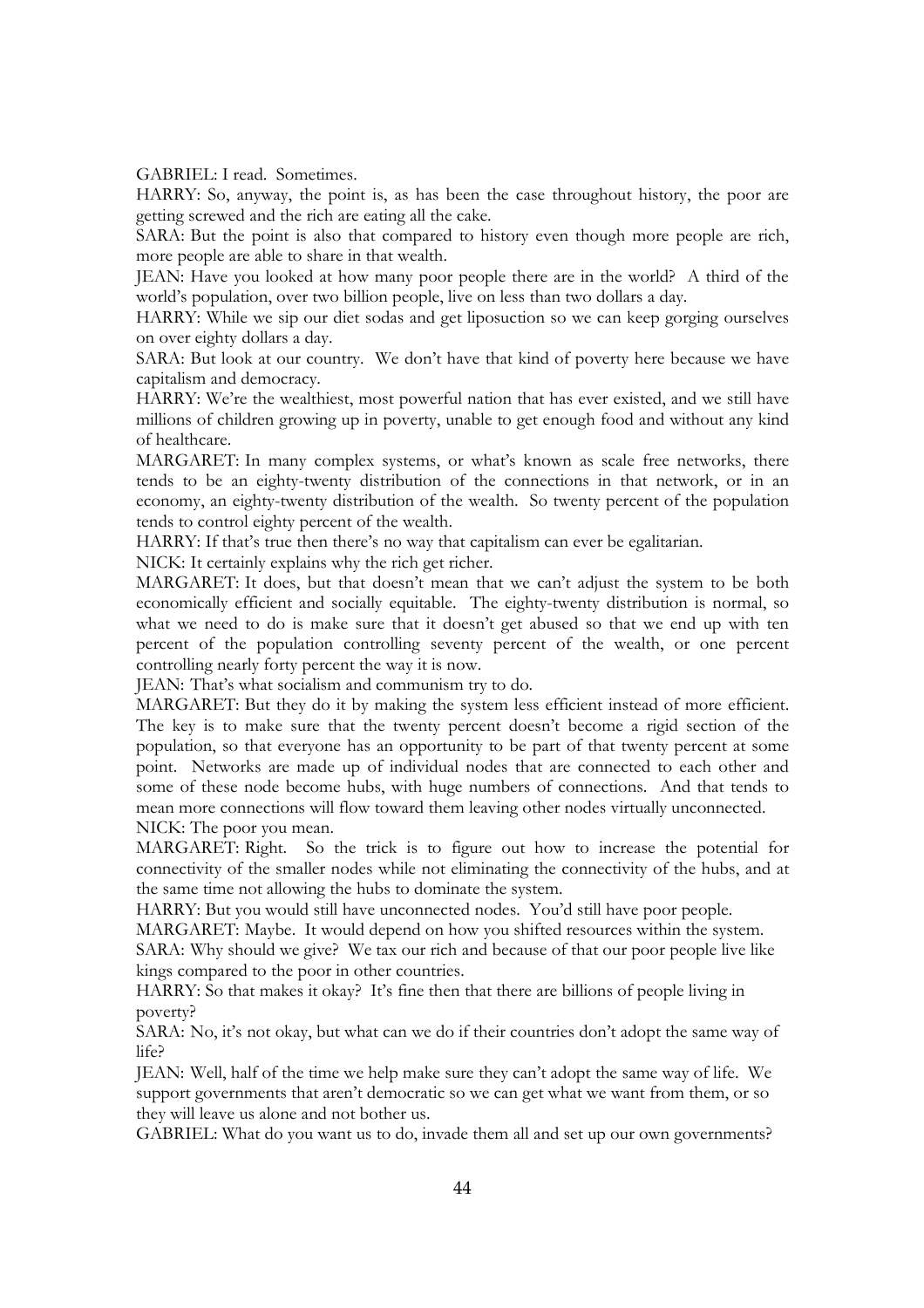SARA: You were just saying you don't want to use violence to attack other nations.

HARRY: I'd be happy if we just left them alone to figure it out themselves.

NICK: But that's potentially just as bad as what we do now.

SARA: You can't have it both ways.

MARGARET: Actually I think you can.

HARRY: You would. You're worse than them. You see what a mess the Western model of progress is creating and you still defend it.

SARA: At least she values something, unlike you.

HARRY: I value a lot of things.

GABRIEL: The only things you seem to value are the things that have been discredited or that attack the things you don't value.

NICK: There's no reason to gang up on each other.

GABRIEL: He was attacking Margaret.

JEAN: Margaret can defend herself.

MARGARET: Yes, actually, I can.

HARRY: So?

MARGARET: Look, this all comes back to worldviews again.

HARRY: I knew you were going to say that.

MARGARET: It's true. The problems that each worldview creates can best be solved, or can only be solved, by the perspective afforded by the next slightly wider worldview. The Modern worldview will see things that the Traditional worldview can't and will be able to provide new ways of being. That's how we got the idea of equal rights for everyone regardless of sex or race or religion.

NICK: Not that it's working completely for gays and lesbians yet.

MARGARET: Because not everyone has a Modern worldview. The Traditional worldview values stability and following cultural rules. The Modern worldview values individual agency and material progress. The Traditional worldview turns to scripture for authority, while the Modern worldview turns to science.

SARA: So what happened today is a clash of worldviews?

MARGARET: In many ways, yes.

GABRIEL: So a society with a modern worldview will be less likely to go to war over traditional ideas like religion and culture.

MARGARET: Right.

HARRY: But a Modern society will still go to war.

MARGARET: Sure. For new reasons even. For economic reasons, or to defend it's view of the world.

GABRIEL: But a postmodern worldview will be better? I don't know if I believe that.

SARA: Not with all the crap that postmodernists have come up with. Moral relativism my ass.

HARRY: But it's true. How can you say that one moral value is better than another? Morals are culturally created.

SARA: And some cultures are better than others.

JEAN: I think I may agree with both of those statements.

GABRIEL: A culture that values women is better than a culture that doesn't.

HARRY: That's your cultural value system speaking and you can't say that your values are better than someone else's.

NICK: Sure you can.

HARRY: How?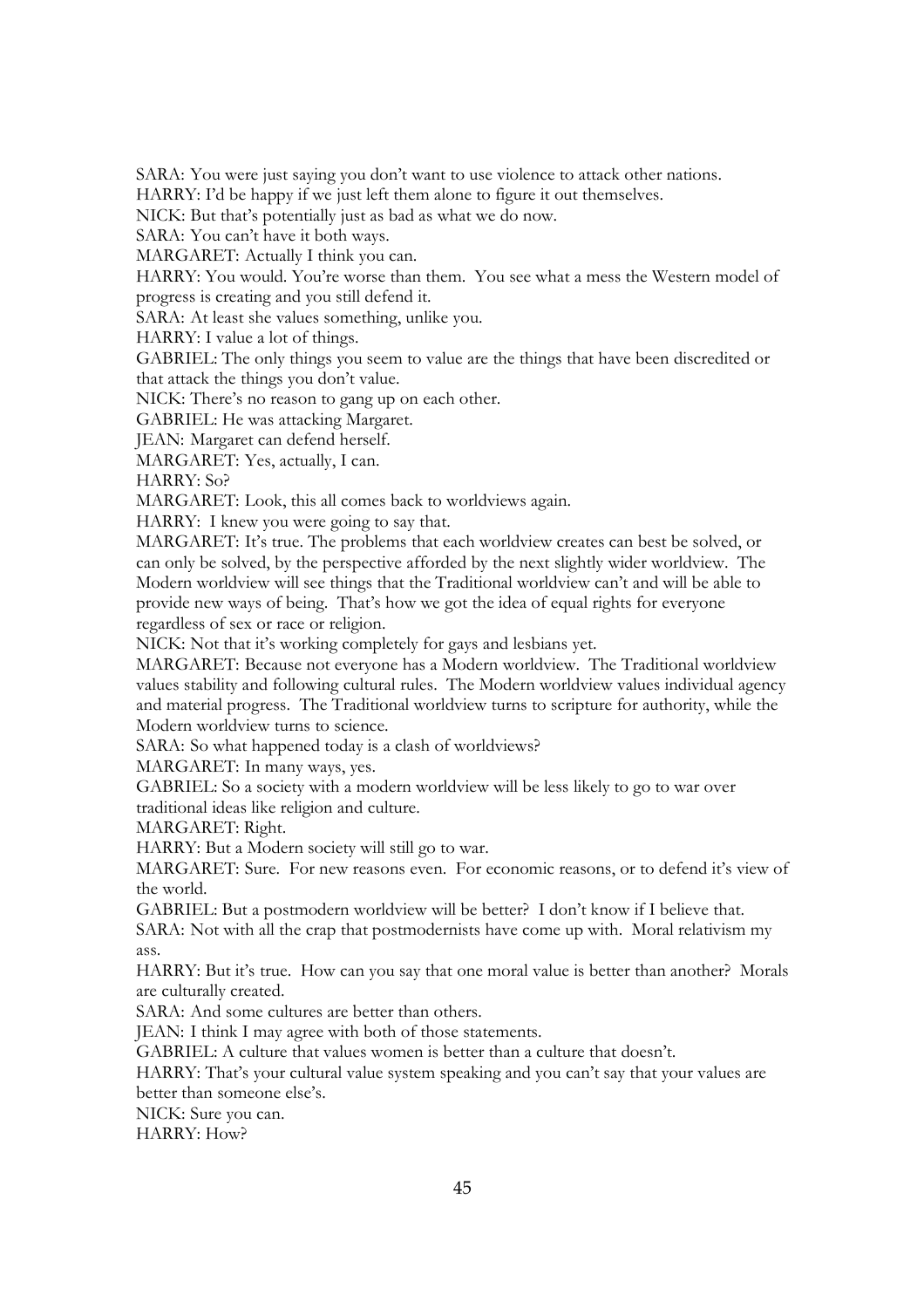NICK: Hit him with the worldviews again.

HARRY: Jesus! Can we get off the worldviews?

MARGARET: They're everywhere. That's why you can have one system of ethics that's better than another. A traditional worldview will base its ethics on religious scripture or on cultural custom, and these tend to have very narrow applications of justice. An eye for an eye. A Modern worldview will base its ethics on philosophical rationalizations. It looks to create social contracts with others, or in more advanced stages, it looks to create universal rules that can apply to everyone. Of course that rationalization can get twisted with postmodernism and can start thinking that universal rules means there are no real rules.

JEAN: But even if you can say that each successive worldview has a better ethics, how can you say that it has a better culture?

HARRY: You can't.

MARGARET: Right, you can't. It's not that the culture itself will be better, it's that the way the culture expresses itself will be better with a wider worldview.

GABRIEL: So, our culture is better with a modern worldview than with a traditional worldview.

MARGARET: Right. Britain and America have different cultures, but the same worldview spreads. If our culture was dominated by a traditional worldview, and theirs was dominated by a modern worldview, they would have the deeper culture.

JEAN: But then that means you're saying all those cultures with a Traditional worldview aren't as deep as ours.

MARGARET: In the sense of worldviews, yes. They may have wonderful cultural aspects that we lack, or that we have made the mistake of discarding as we moved from Traditional to Modern, but you need a deeper worldview to have a deeper culture.

HARRY: But if that's all true, then wouldn't the postmodern worldview provide a deeper culture and ethics than the modern worldview?

MARGARET: A functional postmodern worldview yes.

JEAN: But you've just been trashing the postmodern worldview.

MARGARET: The postmodern worldview as it tends to get expressed is very extreme; the realities that it exposes are taken to an untenable conclusion and it becomes dysfunctional.

That happens with all the worldviews. There are perfectly reasonable and valid views from a Traditional perspective, but this doesn't mean that you should drown women you suspect of being witches. And the same things hold true for the modern worldview. Materialism is good as far as it puts a roof over your head, but how many pairs of shoes do you really need? GABRIEL: So the problems of postmodernism are just defects?

MARGARET: Actually, what we usually call postmodernism is more of a stage in itself and the stage that follows it fully integrates the truths of the Traditional, the Modern, and the Postmodern.

HARRY: Let me guess, it's called the Integral, right.

MARGARET: Usually, yes.

NICK: So a culture with an Integral worldview would have more depth than one with a predominantly modern or postmodern worldview?

MARGARET: Yes.

GABRIEL: And an Integral ethics would have more depth than a religious or philosophical ethics?

MARGARET: It would be grounded in a more direct understanding of the interconnectedness of the world, so yes.

JEAN: And what's supposed to come after the Integral stage?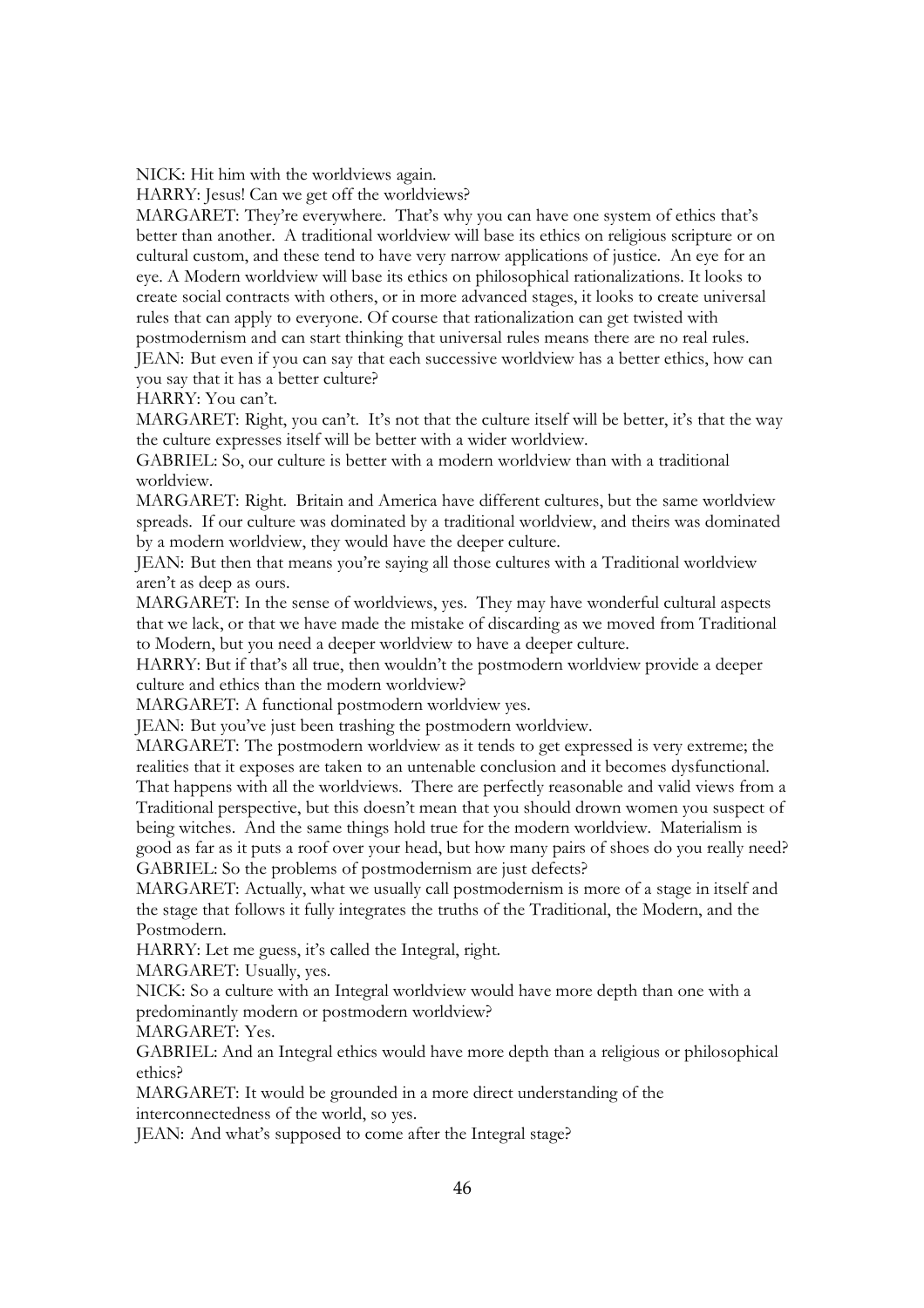MARGARET: I'm not sure, but Nick thinks it's a spiritual stage.

NICK: Several spiritual stages actually.

HARRY: How can the spiritual stage come after the religious stage?

NICK: Because spirituality is a part of religion.

JEAN: You mean you can have spirituality without religion?

NICK: And religion without spirituality. The traditional worldview tends to ignore spirituality for dogma and scriptural literalism while the modern worldview rejects spirituality because it's associated with religion and religion isn't supported by science.

HARRY: You're saying spirituality can be supported by science?

NICK: In the sense that any knowledge of our interior experience of the world can be supported. Spiritual practitioners say that after meditating for a couple of years they don't see the world the same way. And after many years they may see it in a radically different way.

JEAN: Where's the science?

NICK: If they tend to agree with each other at each stage then we can reasonably expect that they are reporting a valid view of reality because people have agreed with each other in general at all of the previous stages. That's how we know there are stages of consciousness. HARRY: I still don't buy it.

NICK: Then try the experiment. Meditate for a few years and see what happens.

SARA: So what does that all mean in light of today?

MARGARET: A lot of things.

HARRY: Such as?

MARGARET: Well, societies and cultures, and their individual members with traditional and pre-traditional worldviews will tend to react violently toward modern worldviews. Modern cultures and societies will tend to use other means to impose their will. You can see all of that happening today.

GABRIEL: And if a modern culture responds with violence does that make it wrong then? MARGARET: That depends on your worldview. A society or an individual can revert to an earlier worldview when threatened and will often respond with violence when faced with violence. Now this may be the proper response. And it may not. It depends on the circumstances. And the worldview best suited to determine those answers is an Integral worldview.

NICK: Or a spiritual worldview, which will see more than the Integral worldview. MARGARET: So you say.

GABRIEL: So in dealing with all the problems of the world, the best worldview is the Integral?

MARGARET: For now. I'm sure that the Integral worldview will create problems that only some later worldview will be able to solve.

NICK: Like the spiritual worldview.

MARGARET: So you say.

SARA: So then how do we change anything? How do we change the world?

GABRIEL: We have to change ourselves first. Or at the same time.

MARGARET: Well, it won't be easy. The first step is just realizing and admitting that there are better more valid ways of seeing the world. And that's not easy, because who wants to admit that they have a narrow worldview.

GABRIEL: Certainly not Harry.

HARRY: Look who's talking.

SARA: How?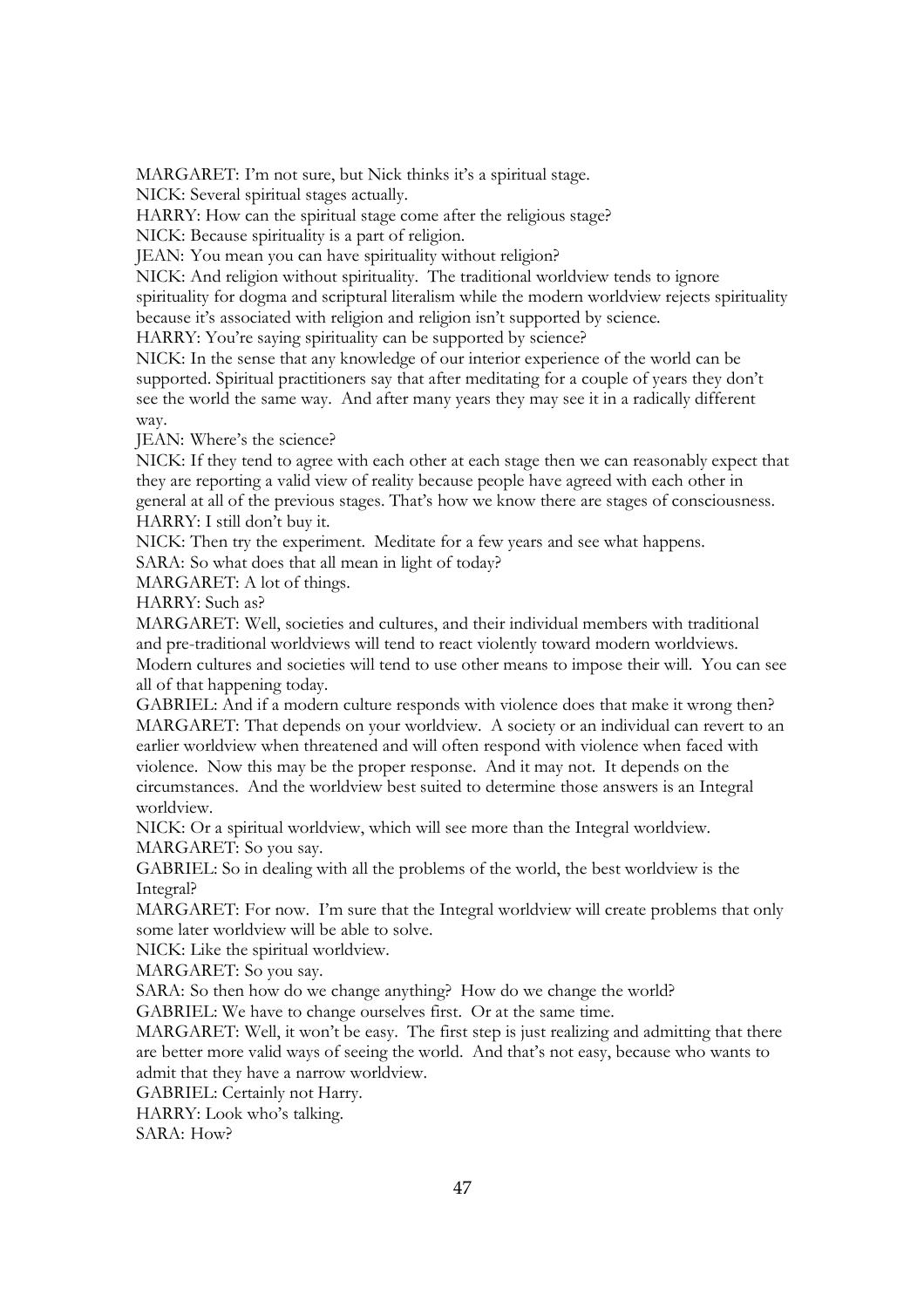JEAN: What?

SARA: How do you change your worldview even if you want to?

MARGARET: There's no proven way, but providing yourself with challenges to growth can help. Trying to see the world from different perspectives and trying to understand the relationships between them.

NICK: Contemplation and meditation help as well. If you don't contemplate the world, if you just react to it, or parrot someone else's view, then you don't really have the chance to grow. And meditation helps still your mind and give you perspective.

MARGARET: The definition of an Integral worldview is one that can see a number of different perspectives simultaneously and weave from them a coherently whole picture that reveals their depths.

HARRY: And a postmodern view tends to get caught in the array of multiple perspectives. JEAN: I think you've had an epiphany.

HARRY: Maybe. But I don't know that it helps.

MARGARET: Why not?

HARRY: Because at least before I knew what I thought and now I'm not at all certain what I think.

GABRIEL: I'm not at all certain that you do think.

HARRY: Oh, and you're the great thinker? The farmer philosopher.

GABRIEL: Nick's the philosopher, I'm the writer.

HARRY: No, I'm a writer. I write. Everyday. The last thing you scrawled something was some chicken shit you call a novel seven years ago.

GABRIEL: Hey, fuck you! At least I don't have my head so far up my academic ass that I can't see what the fuck is really going on in the… fuck…

*Sara runs to Gabriel begins coughing spasmodically and falters in pain.* 

SARA: Are you okay.

*Gabriel leans forward.* 

GABRIEL: I… No…

*Gabriel collapses to the floor. The others rush to his aid. Harry watches.* 

HARRY: Shit.

*The lights fade on the six and come up on the Second Daimon reading from the book.* 

TITLES: A *Prayer for World Peace*, from the book *Prayers of Solace*, by Ikozu Wakamatsu, The New Tokyo Press.

SECOND DAIMON: "Slowly bring to mind all of the wars and conflicts in the world that you know about. Allow yourself to imagine each one separately, thinking about the people involved, the innocent families and children who are suffering death, the destruction of their homes, or being forced to flee as refugees. Imagine the effects on the land and the ruins that the cities have become. Imagine the soldiers of either side dying, often not because they want to fight, but because their leaders will kill them if they do not."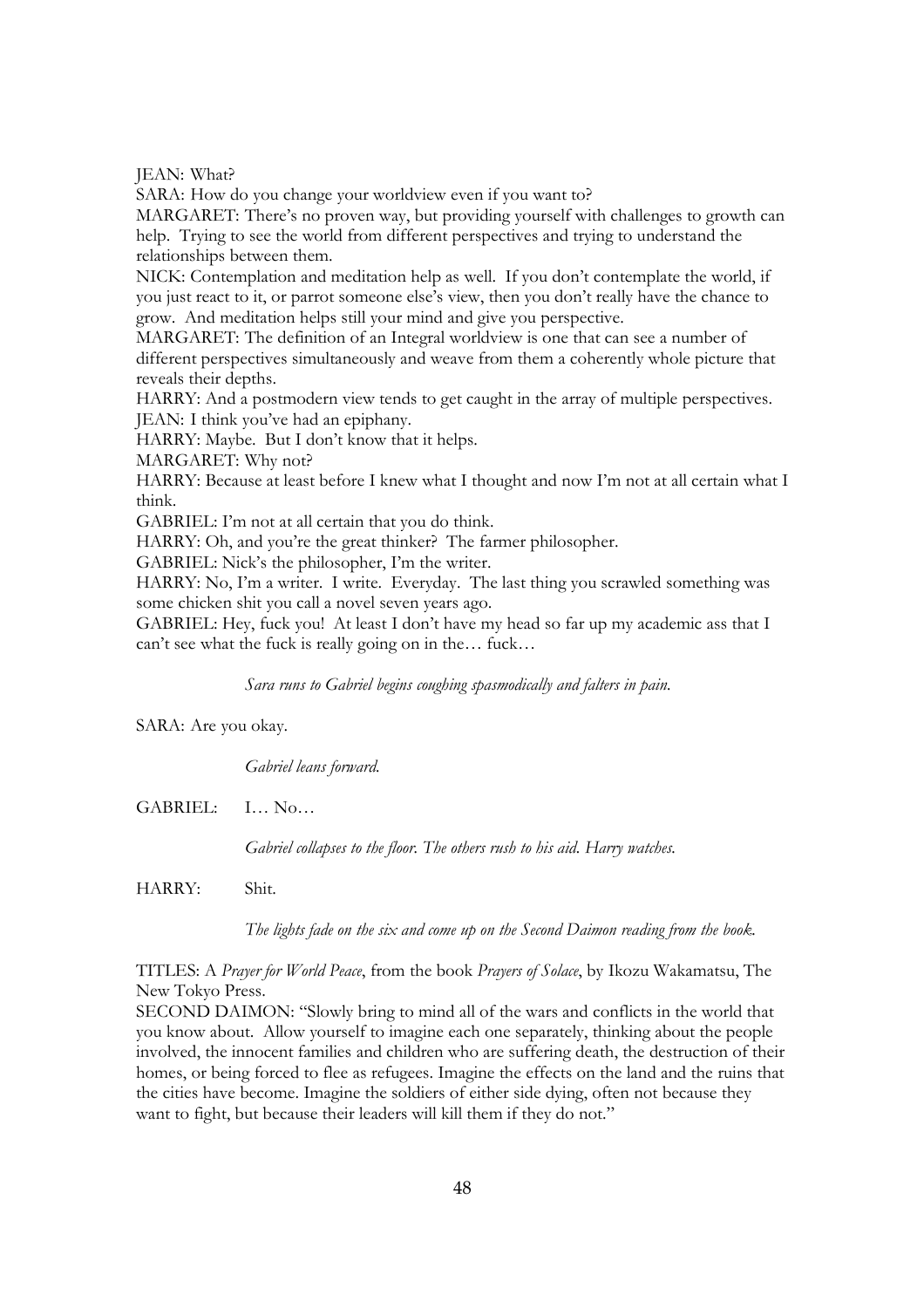# *The lights fade on the Second Daimon as they rise on the First Daimon reading from the book..*

FIRST DAIMON: "Countless manifestos have evoked the notion of revolution as a legitimate means of remaking society. This manifesto declares firstly, and most importantly, that revolution is a dead end and that only transformation will lead to an Integral society. Revolution calls for change at any cost, even if the price to be paid is the civilization that is itself under attack. Contrary to this, Integralism demands that the transformation of the world go hand in hand with the transformation of the self. The future must be built in our dreams and our dreams of the future are constrained by the way we perceive the present.

# *The lights come up on Harry and Jean in the parlor.*

HARRY: They hate me.

JEAN: They don't hate you. They just don't like you very much.

FIRST DAIMON: Only by shifting our perception to one that can see all perspectives simultaneously, and weave from these many threads of knowing a coherent tapestry of understanding, will we be able to create a better tomorrow.

HARRY: They hate me.

JEAN: They don't agree with the things you say.

FIRST DAIMON: Only by transforming our minds to benefit all human beings will we be able to transform the world to do likewise." *from The Integral Manifesto,* IntegralManifesto.org.

The lights *fade on the First Daimon.*

HARRY: You say the same things.

JEAN: I phrase them better.

HARRY: You're mocking me.

JEAN: If I were mocking you I'd mention your poor diction.

HARRY: It doesn't feel very good.

JEAN: What can I do about it? They don't have the same politics as you or me.

HARRY: The world and your friends are all trapped in some backward mentality that can't accept the reality that is staring them in the face.

JEAN: Funny, that's what they say about you.

HARRY: I don't understand how they can continue to see this way of life as ultimate and superior to every other culture in the world. How can you look at the multiplicity of societies around the world and choose the most destructive one as the pinnacle of social evolution? How do you look at a society that's living off the land for hundred of years and one that lays waste to everything it touches and pick the most destructive one as the most advanced.

JEAN: You're preaching to the converted here.

HARRY: But how do they do it? How do they look around at all the destruction they've reaped and still say that Western Enlightenment philosophy is superior to the Mayans or the Native Americans?

JEAN: I don't know. That's why I'm leaving.

HARRY: What do you mean you're leaving?

JEAN: I mean I'm thinking about leaving.

HARRY: Thinking about leaving the farm?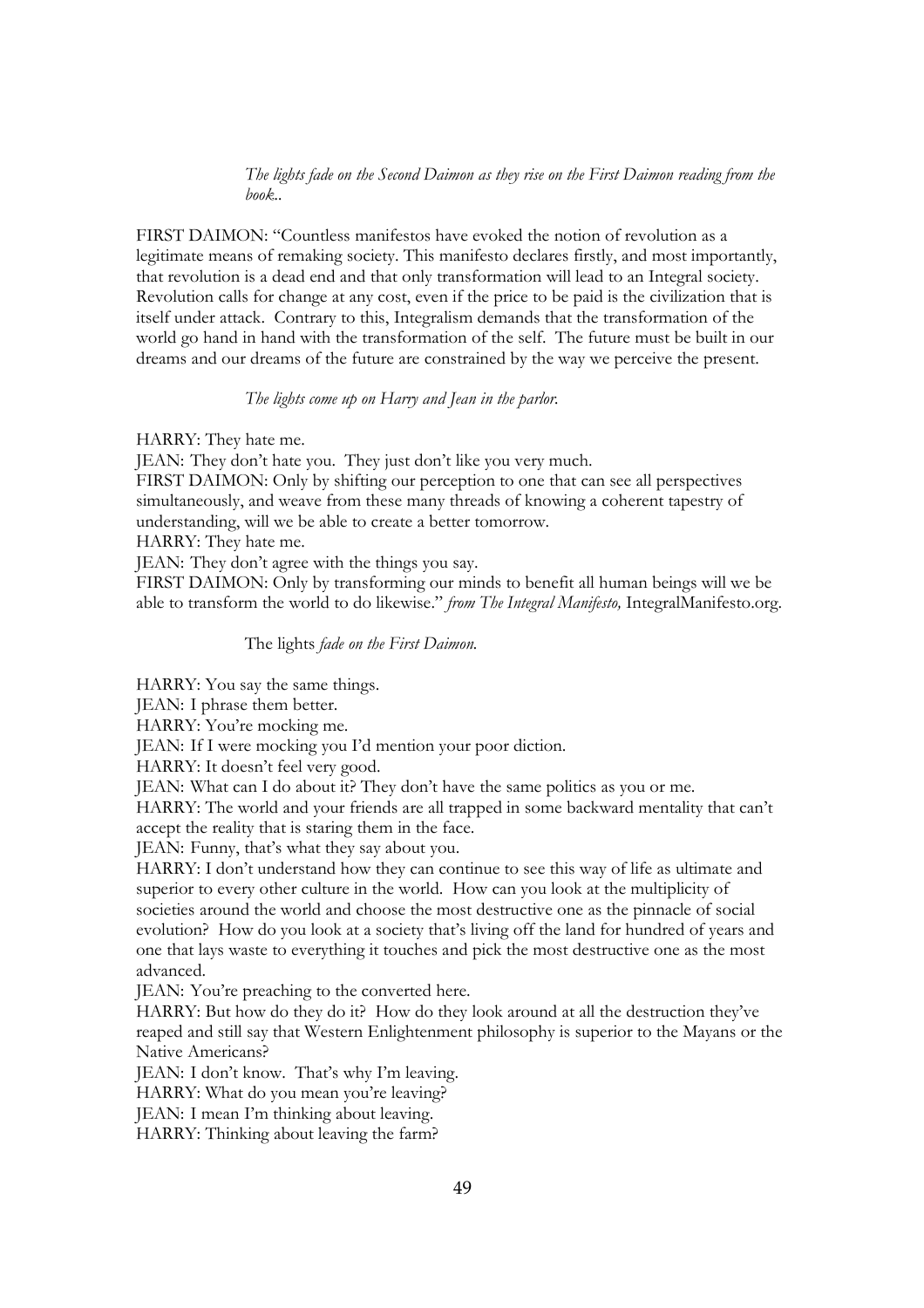JEAN: Yes. HARRY: To go where? JEAN: I don't know. HARRY: What about us? JEAN: I'm thinking about leaving us as well. HARRY: I don't understand. JEAN: I need to leave the life I'm in. And you're part of the life I'm in. HARRY: I thought things were going fine. JEAN: Yes, fine for us. Which means we debate and have sex and wall each other off from our emotions. And while that seemed fine to me yesterday and every other day of my life, it doesn't feel fine today. HARRY: So you're leaving because things are fine? JEAN: Yes. I don't think I want merely "fine" anymore. I need more than that. HARRY: So, I'll give you more than that. JEAN: No you won't. You might try, but you can't open up the way I need. And I can't blame you. I can't open up the way I need either. That's why I have to go. HARRY: So you're decided? JEAN: Just now, yes. HARRY: But I love you. JEAN: And I love you too, Harry. HARRY: Just not enough to stay together? JEAN: No. HARRY: That doesn't make sense to me. JEAN: It doesn't have to make sense. It's just the way it is. HARRY: I don't know what to say. JEAN: You could wish me well.

HARRY: No. No I can't. I love you too much.

#### *The lights fade on Jean and Harry as they rise on the Daimons reading from the book.*

FIRST DAIMON: "Hold these things in mind and as you breathe in, repeat the first line silently to yourself, and then the second line silently as you exhale." SECOND DAIMON: May those who are engulfed by war, FIRST DAIMON: Have love and peace. SECOND DAIMON: May those who are dying in war, FIRST DAIMON: Be without pain and suffering. SECOND DAIMON: May those who are held prisoner in war, FIRST DAIMON: Be without pain and suffering. SECOND DAIMON: May those who have lost loved ones in war, FIRST DAIMON: Have love and peace. SECOND DAIMON: May those who have lost their homes in war, FIRST DAIMON: Have love and peace. SECOND DAIMON: May those who are living as refugees, FIRST DAIMON: Have love and peace. SECOND DAIMON: May those children fighting in wars, FIRST DAIMON: Find freedom and peace. SECOND DAIMON: May those children dying in wars, FIRST DAIMON: Be free from suffering and pain.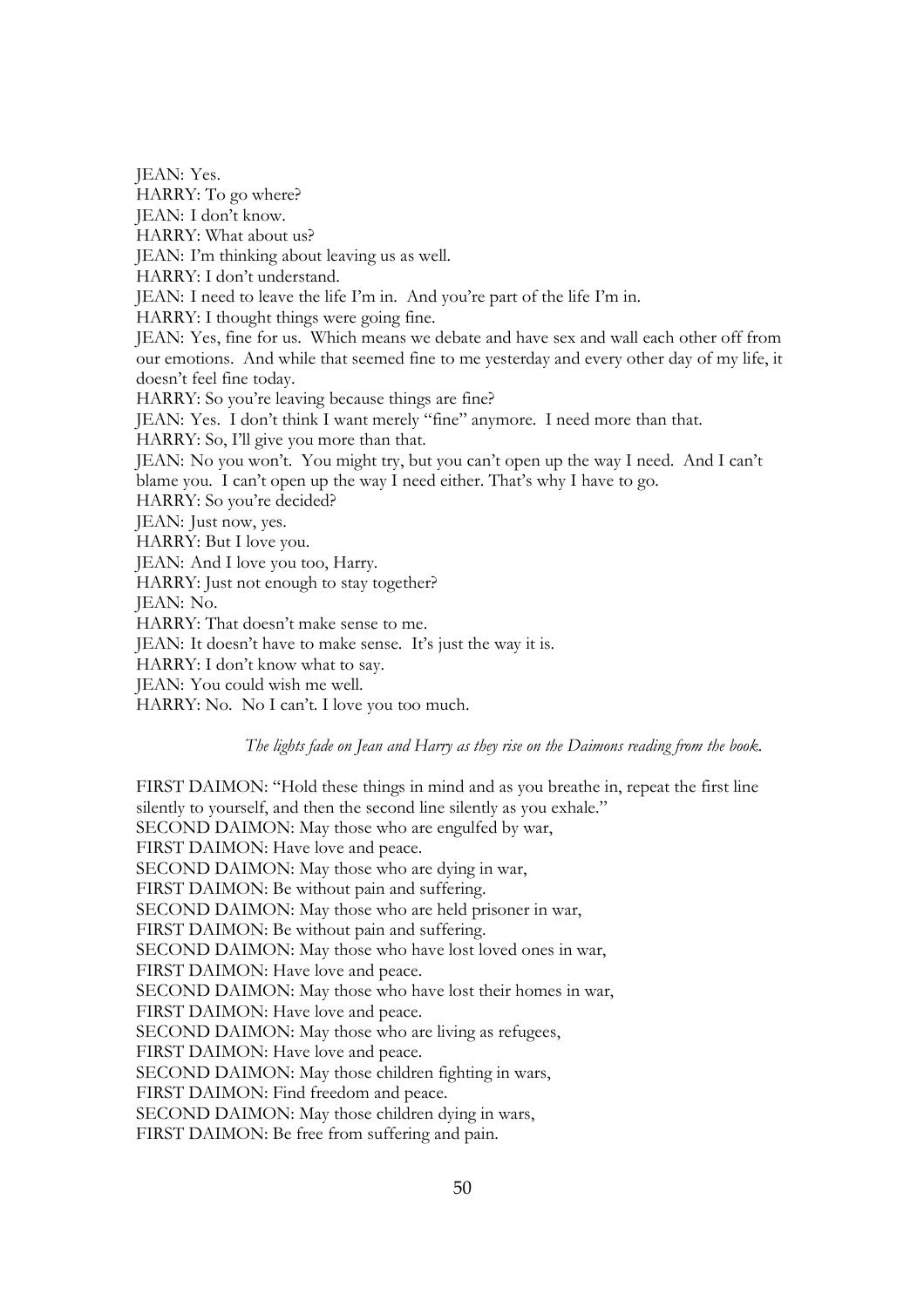SECOND DAIMON: May all those fighting in wars, FIRST DAIMON: Have love and peace. SECOND DAIMON: May the soldiers of war, FIRST DAIMON: Have love and compassion. SECOND DAIMON: May the generals of war, FIRST DAIMON: Have wisdom and compassion. SECOND DAIMON: May the leaders of the world, FIRST DAIMON: Have wisdom and compassion. SECOND DAIMON: May all wars quickly cease. FIRST DAIMON: May all beings find love and peace."

> *The lights fade on the Daimons as they come upon Ben and Harriet who are slowly placing flowers on three grave stones.*

HARRIET: We are all someone's child.

BEN: And we are all children of the world.

HARRIET: It's easy to see our family as confined to the four walls of our home.

BEN: But our brothers and sisters encompass a much wider circle than this.

HARRIET: We strive to see ourselves as separate, our hopes and desires and pains as unique.

BEN: But everyone has the same desires as us. Everyone wants to be happy. No one wants to suffer.

HARRIET: On our better days this can seem reasonable to us. Something we can aspire to believe in.

BEN: But on days when our brothers and sisters cause us pain, when they strike out at us, we find it all too easy to believe that they are unworthy of love.

HARRIET: But a violent child is in need of love as much as any other, maybe even more so. BEN: Not a mindless love. Not a love that indulges the violence and helps to harm the child.

HARRIET: But a love of compassionate wisdom. A love that is willing to act for the benefit of all children.

BEN: And yet, how rare this love is, this love of compassionate wisdom.

HARRIET: Because even when we can muster up the courage within our own hearts to offer unconditional compassion to our brothers and sisters we most often lack the wisdom to know when or how.

BEN: But just as we can cultivate our love and compassion, we can cultivate our wisdom. HARRIET: And if we fail to nurture these twin seeds, we will harvest only the very things we hope to avoid.

BEN: And this harvest will be the only legacy we leave to our children.

*The lights fade on Ben and Harriet as they come up on the First Daimon reading the book.* 

FIRST DAIMON: "The rain is nothing. The rain is water. A gift for a farmer at the end of a dry summer. But with the rain comes something else. It doesn't just soak the land it soaks our souls. It fills them like so many barrels beneath drainpipes. But what it fills them with is what chills me, not the wind that it brings. The rain can cleanse you, wash you free of your sins and transgressions."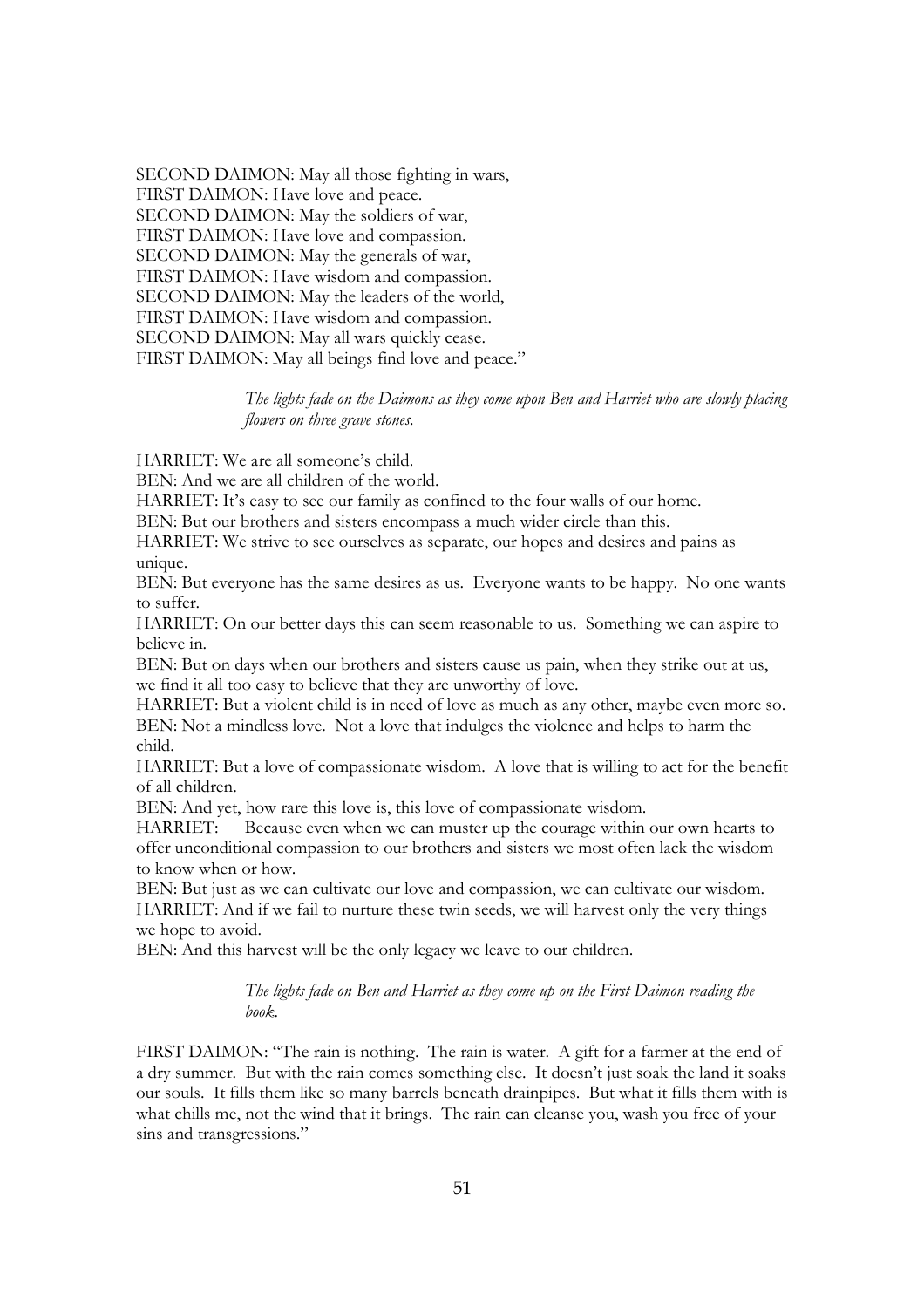*The lights come up on Gabriel on the couch. He joins the First Daimon in finishing the passage.*

FIST DAIMON AND GABRIEL: "But it can also drown you. It can wash you away from your life and set you adrift in a sea of fresh water fears. All of nature is duplicitous, capable of taking as well as giving life and the rain that fell that dark September did not intend to restore faith, or life, or hope."

GABRIEL: "It fell for reasons I could not comprehend. And all I, or anyone else, could do was seek shelter from its fury."

FIRST DAIMON: From the novel, *A Dark September Rain,* by Gabriel Masters.

*The lights fade on the First Daimon as they come up on Gabriel on a couch.* 

GABRIEL: There's nothing like a day filled with death and destruction to make you feel like the world has no meaning. And what's worse is knowing that every day is filled with death and destruction. And now, added to this, is the knowledge that I may die. So, maybe it's not that the world has no meaning, but my life has no meaning. We'd all like to think our lives have meaning, but do they really? When you get right down to it, if you disappeared today, would more than a handful of people notice? Is it only when we die en mass that our lives suddenly take on great meaning? Or maybe it's that our lives take on meaning by the meaning we create for those we know and love.

*Sara enters with a cup of tea and a cold compress that she applies to Gabriel's forehead.* 

SARA: Drink this.

*Gabriel sips the tea.*

GABRIEL: Tastes awful. What is it? SARA: Nick made it. Some healing concoction. Won't get me to drink it. GABRIEL: Then why give to me? SARA: Maybe it works. GABRIEL: Maybe the tea will be what kills me.

SARA: Shut up.

*They are silent for a moment*.

SARA: How are you feeling? GABRIEL: Better. SARA: Dizzy at all? GABRIEL: A little. SARA: Do you want to try and eat something? GABRIEL: I don't think so. SARA: You should get some sleep. GABRIEL: I'm not tired. SARA: I don't care. Get some sleep.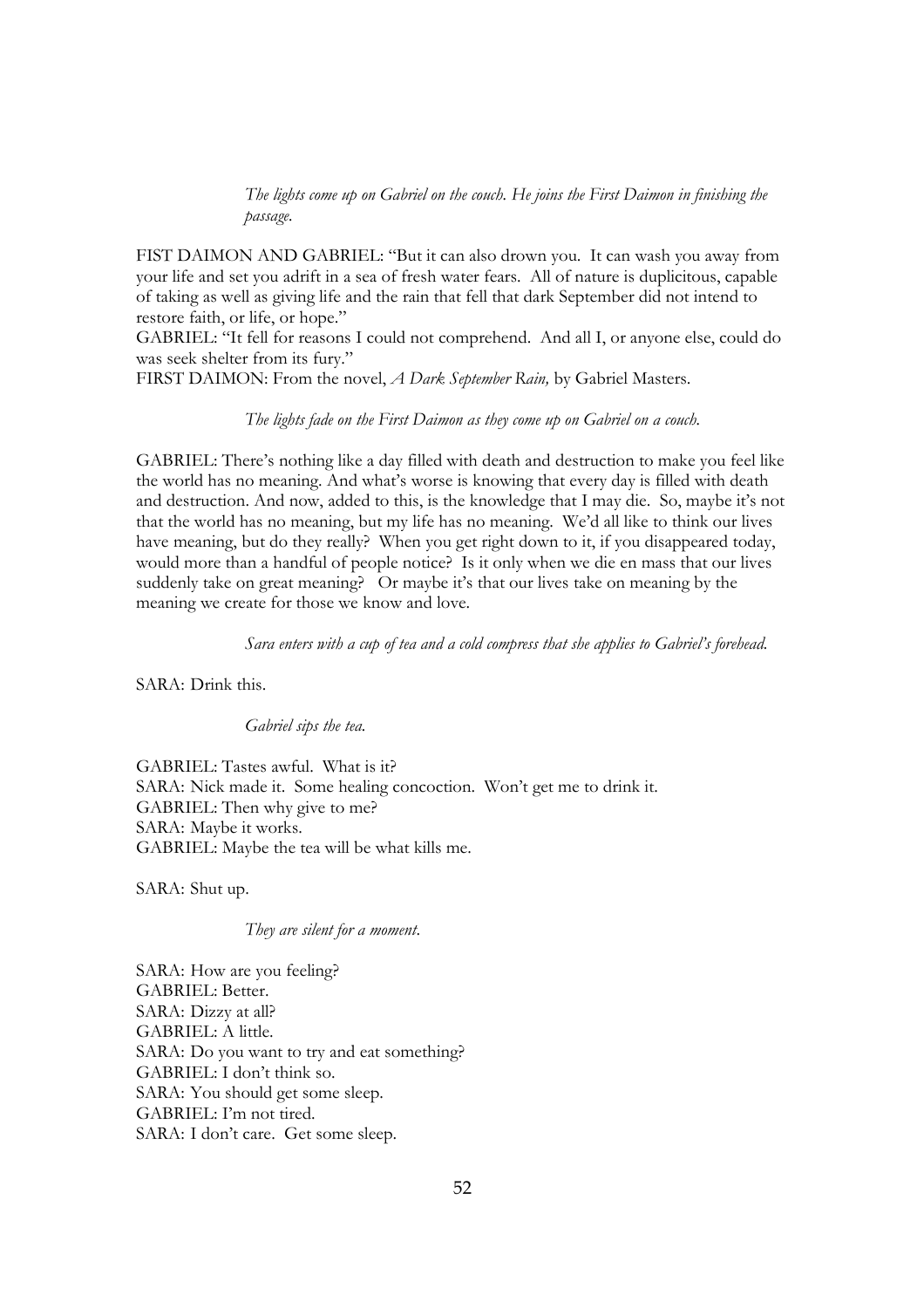*Sara stands to leave and kisses Gabriel.*

GABRIEL: I'll be fine. I promise. SARA: Don't make promises. GABRIEL: I'll be fine.

#### *Sara kisses Gabriel and strokes his hair before she leaves.*

GABRIEL: Maybe Sara is right. Maybe our grand purpose is just to make babies and try to raise them into decent human beings. It's not like that isn't a difficult enough task. Is that what I'm looking for, a difficult task to give my life meaning? The world has become a desert of meaning. How do you find meaning in your life when you live in a world that presents itself as insubstantial and without import, and with values that are all relative? Maybe you have to find it in the real. The touch of a kiss, an embrace, the death of your friends, the slaughter of innocents before your eyes, the violence of the world. Or maybe it's just holding your child for the first time. Or maybe it's looking into a star filled night and seeing yourself reflected there in some way, in that infinite expanse. Do stars ever doubt their importance to the universe? We are the only creatures we know of that know they are aware of the universe.

# *The lights rise on the Second Daimon who reads from the book.*

SECOND DAIMON: "I don't remember anything of the moment it happened. Not really. I was looking up at the sky."

GABRIEL: Isn't it ironic that even one of us would question our meaning and significance?

# *The lights fade on Gabriel.*

SECOND DAIMON: "And then there was just blackness. Nothing but blackness. I think I was unconscious, but I have no idea for how long. There was the pain in my leg, the stinging in my lungs, but in my head, it just didn't seem real. I started walking and finally, through the tears in my eyes, I could see the sky. Azure blue. That was the color of the sky. When I saw that sky I knew I would live. Eventually I painted the ceiling of my bedroom the blue above the clouds." Hamadi Panhir, from *Tragedy Terminus: Words of Survivors*, The New Egyptian Press*.* 

*The lights fade on the Second Daimon as they come up on Gabriel and Jean on the couch.* 

#### GABRIEL: Where will you go?

JEAN: I don't know. I was thinking of maybe following Margaret when she leaves again. GABRIEL: I don't know if she will be leaving.

JEAN: Really?

GABRIEL: Apparently the thought has crossed her mind that she might have seen enough of the world. Seems she wants to grow or something.

JEAN: Isn't that ironic.

GABRIEL: The world is one big irony machine. Just put your quarter in and turn the knob. JEAN: You know, I never really thanked you for inviting me to join you here on the farm.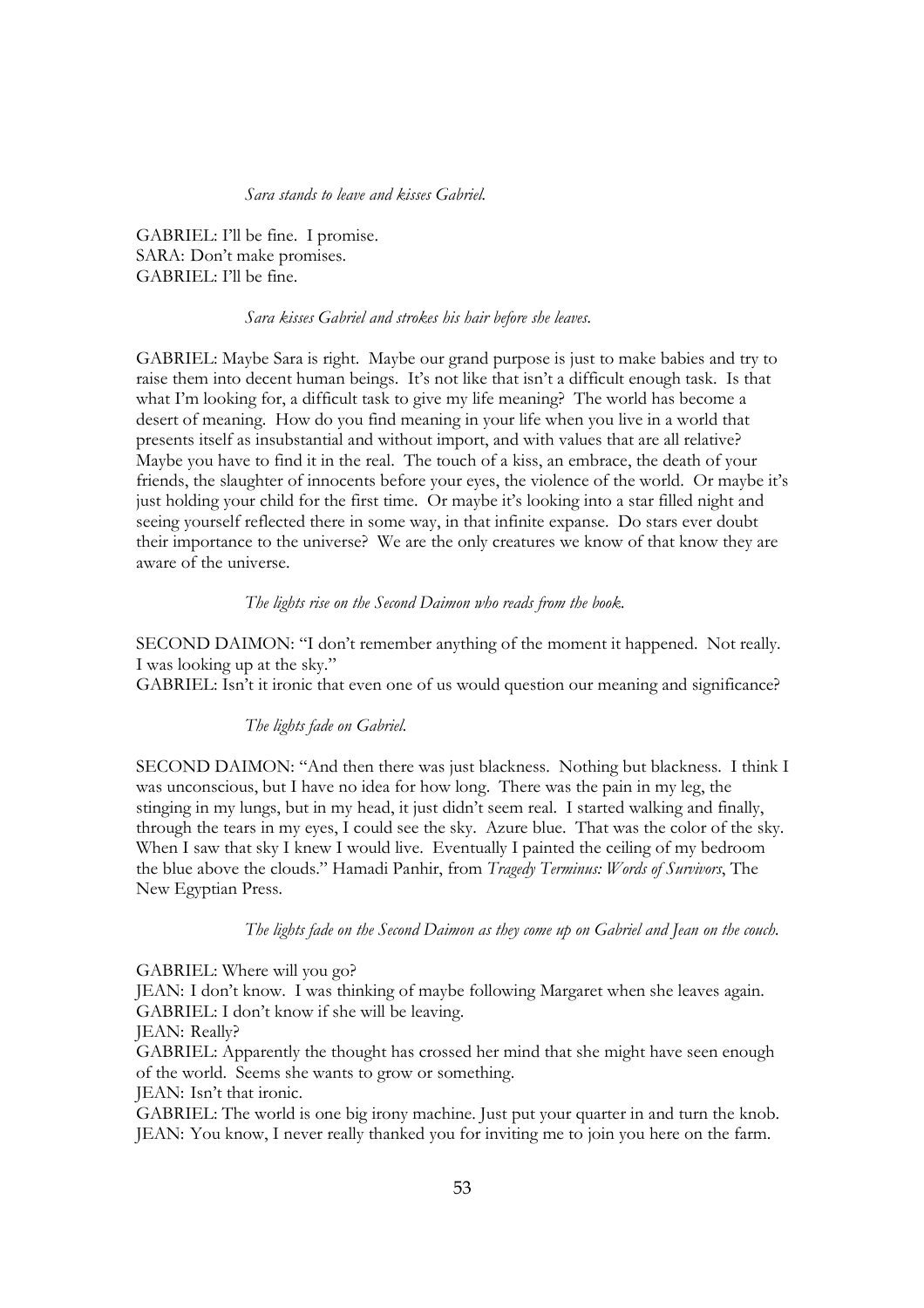GABRIEL: You've really never thanked me for anything.

JEAN: Be that as it may, I wanted to thank you now. I know sometimes I'm a pain in the ass, and I know that lately we haven't been seeing things quite the same way, but I appreciate your constant friendship through everything.

GABRIEL: You'll always have a room here.

JEAN: Thanks.

GABRIEL: We'll probably pile a lot of shit in it, but it'll be here.

JEAN: You'll probably put a crib in it.

GABRIEL: Let's not think about that just yet.

JEAN: If it's a girl you have to name it after me.

GABRIEL: I refuse to name my child Obstinate.

JEAN: Well, if it's a boy you can name it after yourself and call him Abstruse.

GABRIEL: Better abstruse than obtuse.

JEAN: Do you really think kids are a good idea after the things we've seen today?

GABRIEL: I'm beginning to think maybe they're the best thing. The antidote.

JEAN: I wonder if I'm just too afraid to even contemplate something like that.

GABRIEL: We're all afraid.

JEAN: You know in the wintertime when it will rain just a bit and ice over the snow and you try to see how far you can walk out over the icy skin before you break through? That's what I feel like right now. That's the sense I have. That the world is balanced on brittle ice and it could fall through at any moment. Today was just a minor crack in the surface. GABRIEL: If you're afraid then why leave?

JEAN: You don't conquer your fears by hiding from them.

GABRIEL: What about your fears of death?

*The lights come up on the First Daimon who reads from the book.* 

FIRST DAIMON: "The five stages of grief as defined by Elizabeth Kubler Ross in her book *On Death and Dying* were originally intended to explain the psychological processes that a patient with a terminal illness passes through.

JEAN: You're not going to die.

FIRST DAIMON: *"*These stages have general application to the grief of survivors of those who have died as well, though grief is a complex process and should not be construed to be entirely stage-like."

GABRIEL: We're all going to die someday.

# *Jean takes Gabriel's hand and the lights fade on them.*

FIRST DAIMON: "The first stage of grief is denial, in which one rejects the reality of the loss. The second stage is anger, which can be focused at the loved one who has died, at one's self, or at the world in general. The third stage is bargaining in which the individual tries to rationalize with God, themselves, or the loved one, some exchange of behavior for a reversal of death. The fourth stage is depression, in which the individual retreats from the world psychically and mentally. This can be both an important healing phase, or if prolonged, it can signal significant psychological danger."

*The lights come up on Ben.*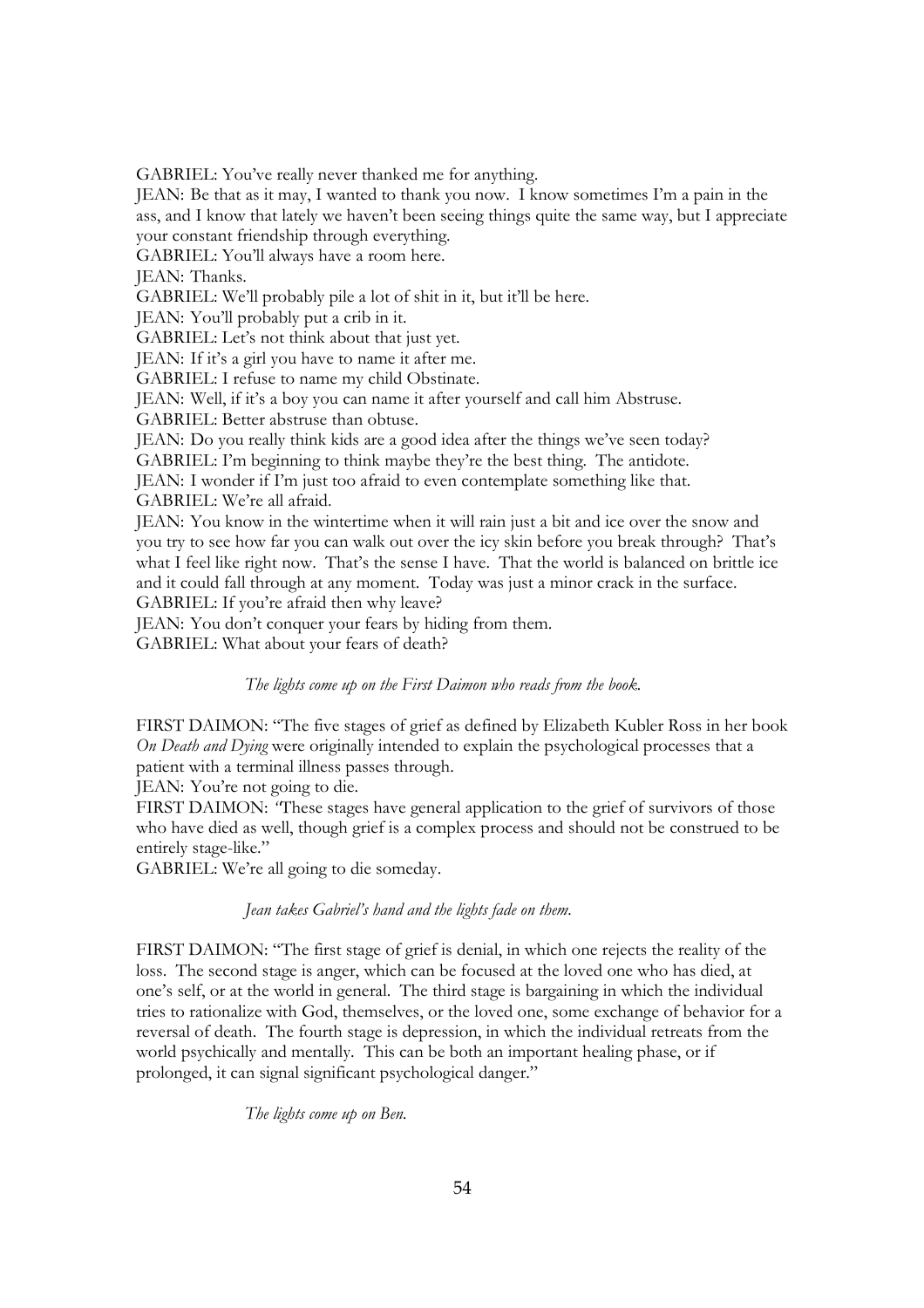BEN: There was a small troupe of actors who would come out from the city every summer and set up a makeshift stage at the corner of town near the edge of old man Colson's field. FIRST DAIMON: "The final stage is acceptance, where the individual has come to terms with the loss and has successfully been able to move on to the next part of their life." BEN: Every summer we would put the kids in the back of the truck and ride into town. We would watch as the actors performed in the light of the setting sun, their faces tinged orange by its dimming glow and the field of ripening wheat behind them seeming like an oxidized ocean.

FIRST DAIMON: "It is not unreasonable to suspect that communities and even entire nations may pass through stages similar to these when faced with catastrophic loss of life." Dr. Manuel Lopez, *The Grief of a Nation*, The New Free World Press.

# *The lights fade on the Daimon.*

BEN: I remember one summer night they set up lights and performed *MacBeth*. I don't remember much of the play, but I do remember the words he spoke when Lady MacBeth died. They were so tender that you couldn't doubt his love for her. Those were the first words to come to my mind when I came in from the barn that morning to find Harriet asleep in her favorite armchair. She never woke up from that midmorning nap. As I knelt beside her and took her hand the words from that play drifted into my mind like the smell of jasmine on a mild spring breeze.

# *The lights come up on Harriet asleep in a chair.*

BEN:

"She should have died hereafter; There would have been a time for such a word. Tomorrow, and tomorrow, and tomorrow Creeps in this petty pace from day to day To the last syllable of recorded time; And all our yesterdays have lighted fools The way to dusty death. Out, out, brief candle! Life's but a walking shadow, a poor player That struts and frets his hour upon the stage And then is heard no more. It is a tale Told by an idiot, full of sound and fury, Signifying nothing."

*The lights fade on Harriet. Ben slowly sits down in her chair.* 

BEN: I buried her that week in a small ceremony out by the hickory tree and the following Monday I sat myself down in her chair and closed my eyes for the last time.

*The lights fade on Ben as they rise on the Second Daimon reading from the book.* 

SECOND DAIMON: "Within each wave of consciousness there are many wavelets, or streams of development. These include but are not limited to the interpersonal, cognitive, moral, emotional, and spiritual. Thus while each person will have a gravitational center, so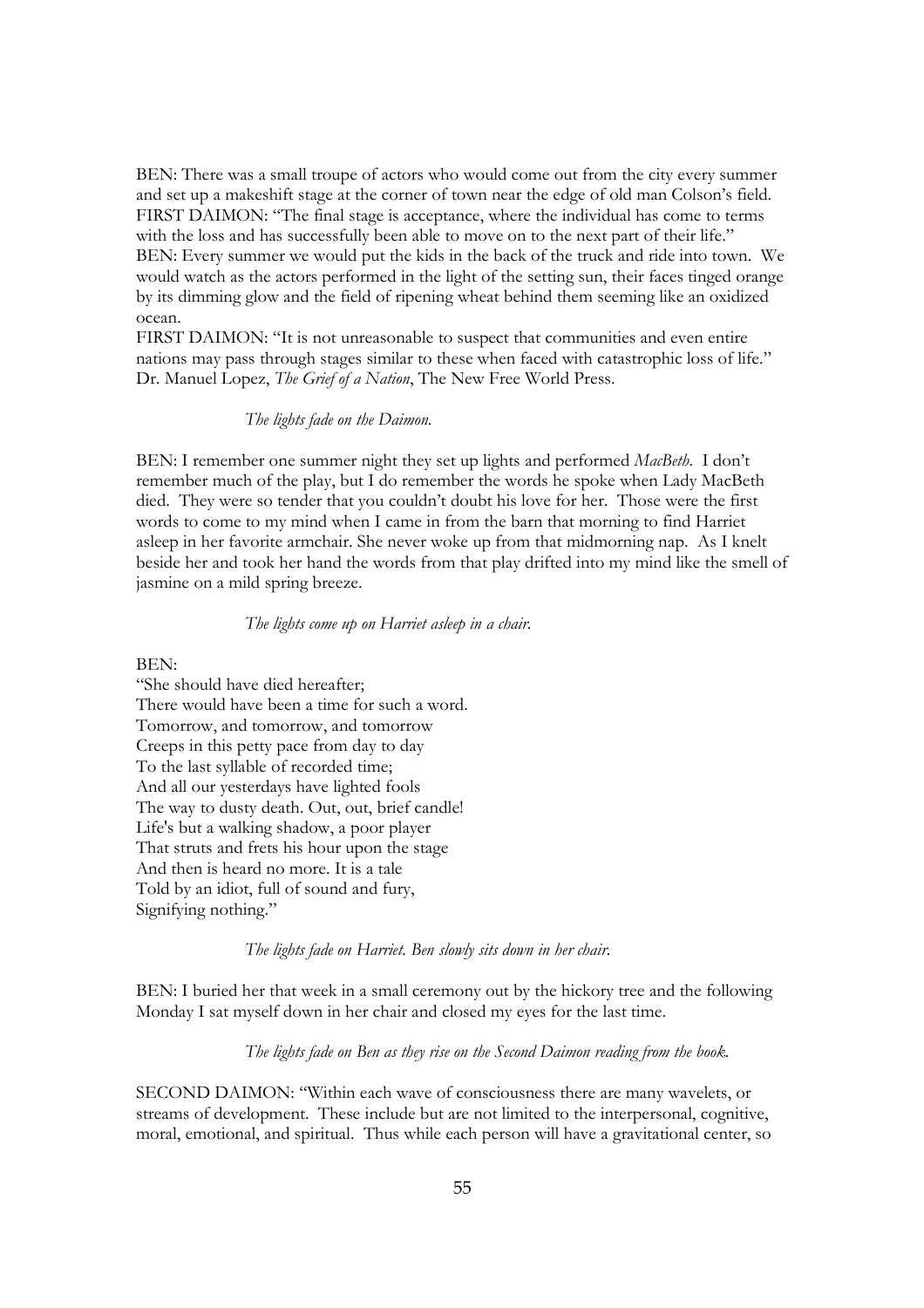to speak, at a particular level of consciousness, their individual streams of development may be beneath or beyond this level. In this way a person may have a very developed cognitive stream, but be lacking in moral or spiritual development. In these days of trial and turmoil we must all attend to our individual spiral of development, as well as that of the whole world." Nancy Gesher, *Editorial from The New Horizon Journal*, Jerusalem Inter-Faith Publications*.*

# *The lights fade on the Second Daimon as they rise on Nick on the porch.*

NICK: The world is impermanent. It is not solid, fixed or stable. There is no true safety in this world. After what's happened to Gabe, this is more apparent to me than ever. My teacher says that we want to believe that happiness and security come from the world, from our friends and family and our homes and jobs and the food we eat and the TV we watch. But there is no security in those things. They can bring us pain and suffering at any moment, because at any moment they can be ripped from us. The only true happiness comes from seeing the world as it truly exists. Happiness is in our mind, not the world outside. But the problem is, to really have that happiness, to have that peace of mind, you need to see the world as it really exists. But I'm not at that point.

## *The lights rise on the First Daimon reading from the book.*

FIRST DAIMON: We have consistent reports of power losses not only within the city, but throughout the surrounding counties and much of the rest of the state as well. Utilities workers are still attempting to determine if the storm will continue to cause widespread power outage, but they hope to have most areas back online by morning. At the moment however, the majority of the citizens are in the dark, both literally, with the absence of power, and figuratively, with the inability, other than battery powered radio, to follow the tragic events of the day. If you are listening, stay turned to Lead Line News.

## *The lights fade on the First Daimon.*

NICK: There is a Buddhist practice called tonglen which is supposed to help you understand the suffering of others, and in turn help you understand your own suffering. You still your mind, and meditate on the person or people who are suffering. And then you imagine that you are breathing in a thick, oily black smoke of suffering from them and drawing it down into you heart center where you instantly transform it into a brilliant light of peace and love. And then you breathe this brilliant light back out into those who are suffering. I've been doing it a lot today, for the people who died and for their families. And now for Gabe. It helps. Helps me accept that he may die. That he will die one day. That we will all die one day. And that day may be today.

## *The lights fade on Nike as they come up on the First Daimon.*

FIRST DAIMON: "From an anonymous posting on the Chinese Internet: Later that day, after I had cried tears that seemed endless and unstoppable, after I had watched it on television over and over, and after I had exhausted my inner resources of shock, despair, and anger, after all that, I sat down with my books. Passing through page after page I slowly unearthed the familiar wisdom I was hoping I might find. I knew I was not the first to feel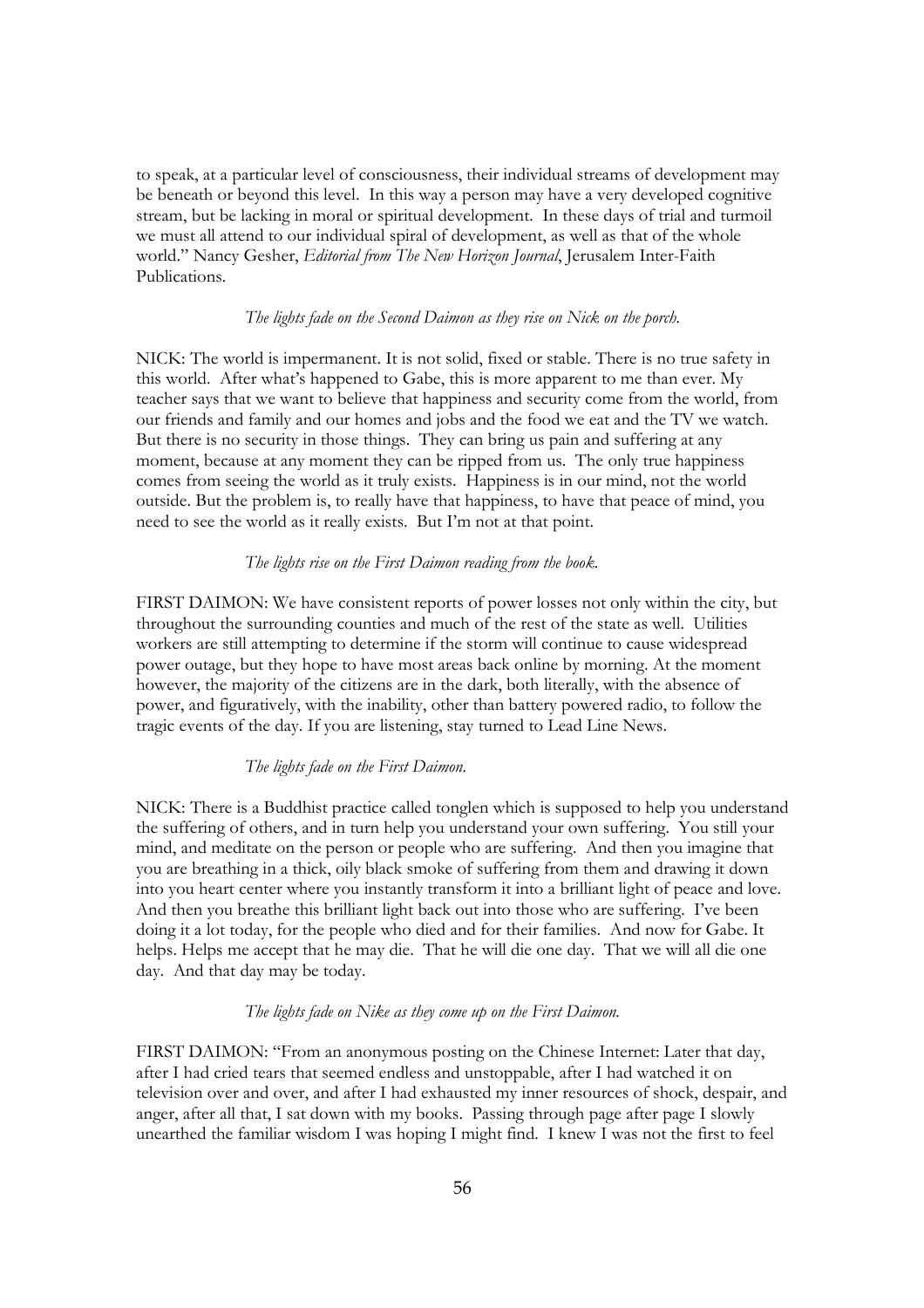what was welling up from within me and I knew someone would have put into words what I seemed unable to articulate. That someone turned out to be a Chinese Court bureaucrat from the forth century AD. His name was P'An Yueh. His poem is titled *In Mourning for My Dead Wife*:

*The lights fade on the First Daimon.* 

SECOND DAIMON: "Winter and Spring are now past. Once more Summer bleeds into Autumn. She has returned To the Sacred Springs. And all the heavens separate us forever. Who will listen to my stories? Who will I live for? I try to do my work at Court, Going through the motions Of duty and honor. But when I return home I can think only of her face. When I step into our room I expect to hear her voice. I glimpse her shadow in the corners Smell her perfume on the pillows. Her robes still hang in the closet. She is nowhere. But in my dreams, She is alive. I awake to her touch, And she vanishes. And I am besieged with sorrow. Two sparrows built a nest And then there was only one. Two salmon separated in the current And lost forever. The morning breeze rustles the The dew soaked leaves. All through the sleepless night I could not forget. I hope the day will come when I am brave enough to beat On a kettle like Chaung Tsu did In mourning for his dead wife"

*The lights fade on the Daimons as they rise on Harriet.*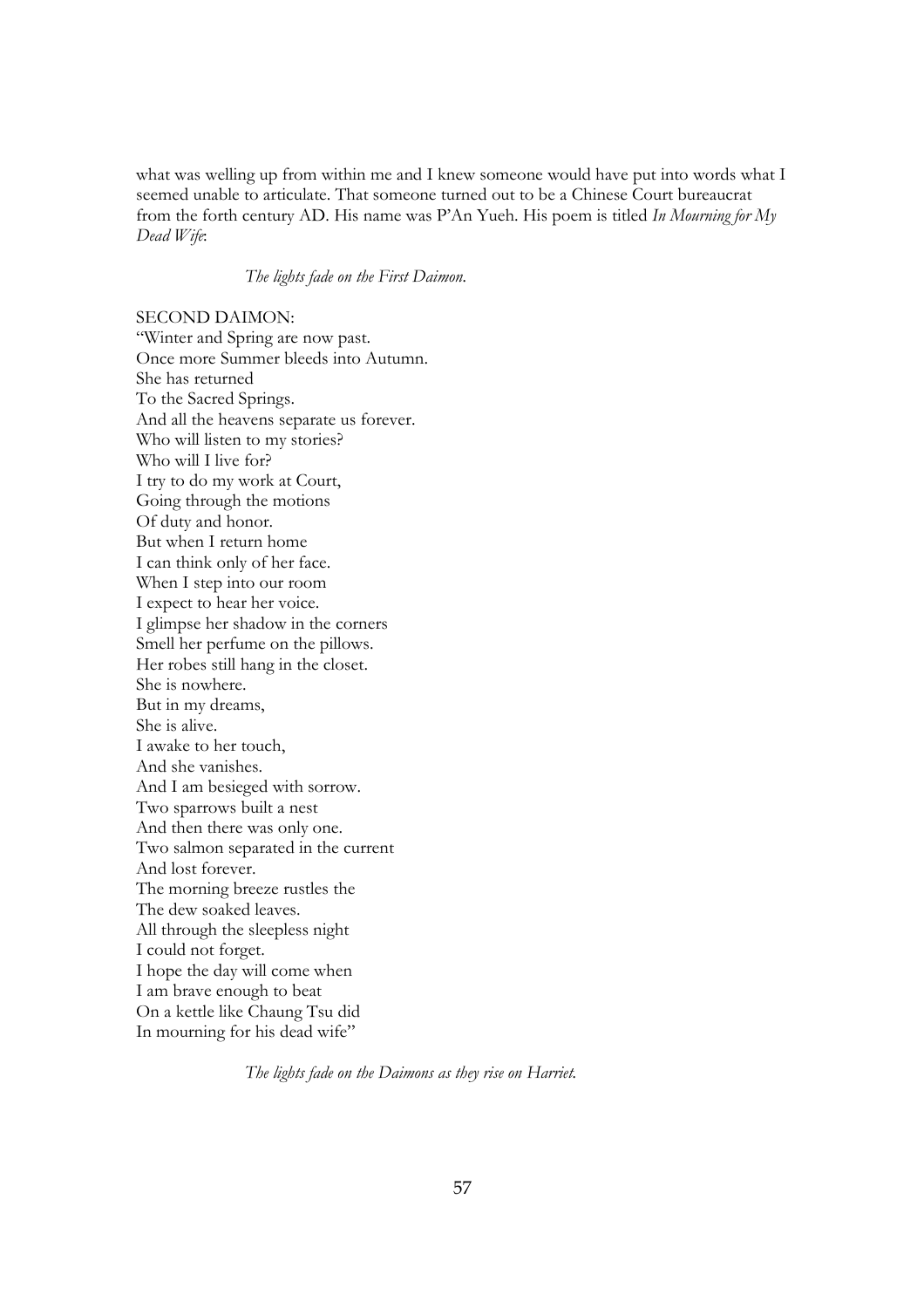HARRIET: The morning I passed away, I was thinking of planting hydrangeas. I thought they'd look. I certainly wasn't thinking about dying. Ben and I had talked about it on occasion, but it wasn't something we wanted to dwell on. While that made it easier to ignore the reality of what was coming, it didn't help to give it meaning. Our lives are precious and they only gain more value as we acknowledge that they will end. If we pretend that things will go on like they have, that we will go on like we have, then it is easy to let slip the moments and the people that we should treasure. It is all too simple to pretend that the ones we love will always be with us, or we with them. Every living thing dies. And there is no knowing when that death will come. It may come in a tragedy large or small, it may come as an accident, or it may come while you are sitting in your favorite chair thinking about flowers. But it comes to everyone. Denying this, we can pretend that there is time for real living at some later date and cut ourselves off from our hearts and our loved ones in an attempt to fulfill some fleeting desires that in the moment of our death will be forgotten. I had no regrets that I had not spent enough time with Ben or with the children before they died, or that I had left things undone, or places unseen when I passed. And that made it easy to go.

# *The lights fade on Harriet as they rise on the Daimons who read from the book.*

SECOND DAIMON: "As we change, the world changes. And as we change the world, it changes us. This is an inescapable cycle that we can either become aware of and use to the advantage of all human beings, or which we can ignore, and in our ignorance, allow the world, as well as our hearts and minds, to be molded in ways we would never consciously desire. We must instead, wake up. We must awaken to the reality of the Divine in all things, and the need to consciously express the Divine in all that we do. By expressing the Divine in each of our actions, we create a world alive to the Divine."

### *The lights rise on Nick and Margaret in the kitchen.*

MARGARET: I'm afraid of losing him.

NICK: We're all afraid. For him and for ourselves.

FIRST DAIMON: "Imagine a world where each person was awake to the Divine and expressed it in every breath, every step, every embrace, every thought, and every creation? Imagine that we could express the Divine with each building we erected, with each plant harvested, and with each action we implemented."

MARGARET: I've already lost one friend today, and the worst part of that is admitting that I lost her years ago through my own neglect.

SECOND DAIMON: "Such a world is possible. It is within our ability to create. But it will never come to pass as anything more than the wishful daydreams of a few visionaries unless we can learn to desire it more than the world of glitz and glitter that we pawn off on one another as the height of civilized humanity."

NICK: He's been my best friend for as long as I can remember. The thought of this world, or this farm, or this life, without him in it… Leaves me cold inside.

MARGARET: It could have been any of us.

NICK: It should have been me. He was doing my chores.

MARGARET: It could still be any of us.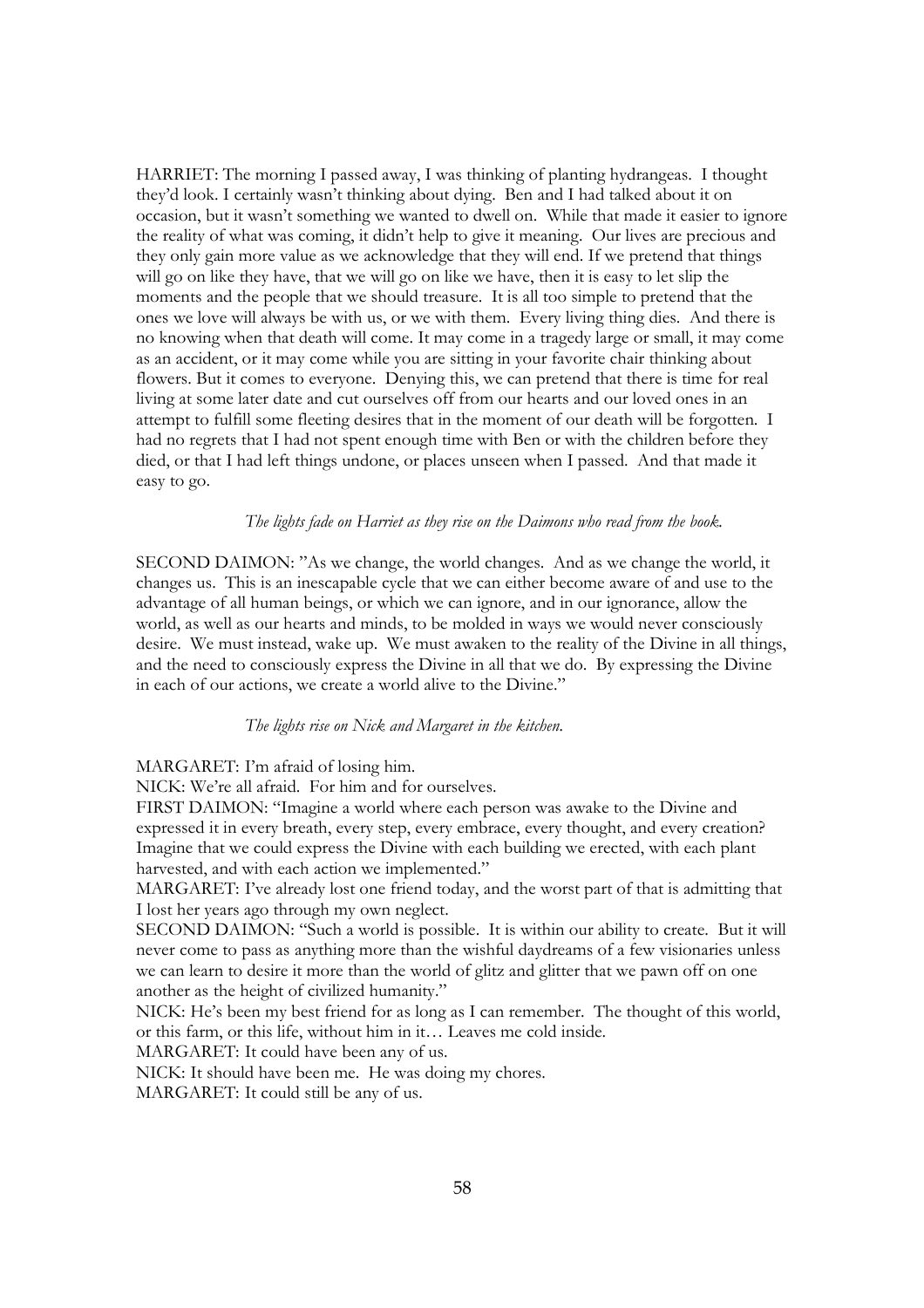FIRST DAIMON: "Unless we collectively cultivate an aspiration for the Divine that exceeds by many times our delusional desires for excessive material luxury and the vacuous virtual reality of homogenized entertainment, we will forever be trapped in a samsaric web of our own making. And we will have created the collective spider of consumption that comes and dines upon our individual souls, leaving them as dried empty husks, rotting in the sun." MARGARET: What will we do? What will Sara do?

NICK: We'll do what so many others are doing today, what so many do everyday. We'll mourn. Until it's our turn.

SECOND DAIMON: "To change this scenario we need only change our minds. It is not something that we can do in one day, or one week, or one year, but hopefully we will begin this task." Godfrey Brendon, *The Chrysalis Age: A Handbook for Spiritual and Global Transformation in the New Millennium. www.thechrysalisage.com*

#### *The lights fade on the Daimons.*

NICK: I think it would be good for you. I never understood how you could keep your balance moving as often as you do.

MARGARET: Sometimes I don't. And on a day like this, I really sense that need to have some roots. Some place to call home so that at least some part of my life is stable, NICK: That's one thing the farm is. Stable. I think you should stay put.

MARGARET: For what it's worth, I think you should as well. I've seen the world, it's

beautiful, it's ugly, and in a lot of ways, it's just like here. And you have something really special here.

NICK: I know, that's what I meant. I think you should stay here. On the farm. MARGARET: That sounds wonderful. How would the others feel?

NICK: I'm sure they'd be all for it.

MARGARET: So, you'd stay if I stayed?

NICK: Well, maybe, I think so, yeah. I think your being here would be a good reason to stay.

MARGARET: So, let me ask you something, Nick, is that a prelude to some future pass? NICK: Honestly, I don't know. Knowing me, probably, yeah. This will sound kind of corny, but I've been thinking a lot about you over the last year. You were the last person I was with.

MARGARET: That's some kind of record for you, isn't it?

NICK: Yeah, some kind. But the thing is, I've been thinking about my relationships and what I wanted out of them and what I ended up getting out of them and I just couldn't imagine starting one again unless it was going to fulfill my real needs. And of all the people I've been with, you're the one who keeps popping into my head as being someone who might see those needs even better than I do.

MARGARET: That's very flattering, Nick, but it was only a few weeks.

NICK: But we've known each other for years. And in those years, you've always been someone I could admire.

MARGARET: This is making me a little uncomfortable.

NICK: Look, I don't want to make you uncomfortable. I do think you should stay on the farm. It would be good for you. Maybe the best thing you could do right now. And if you're uncomfortable, I'll move. It's not like I haven't been contemplating moving for months.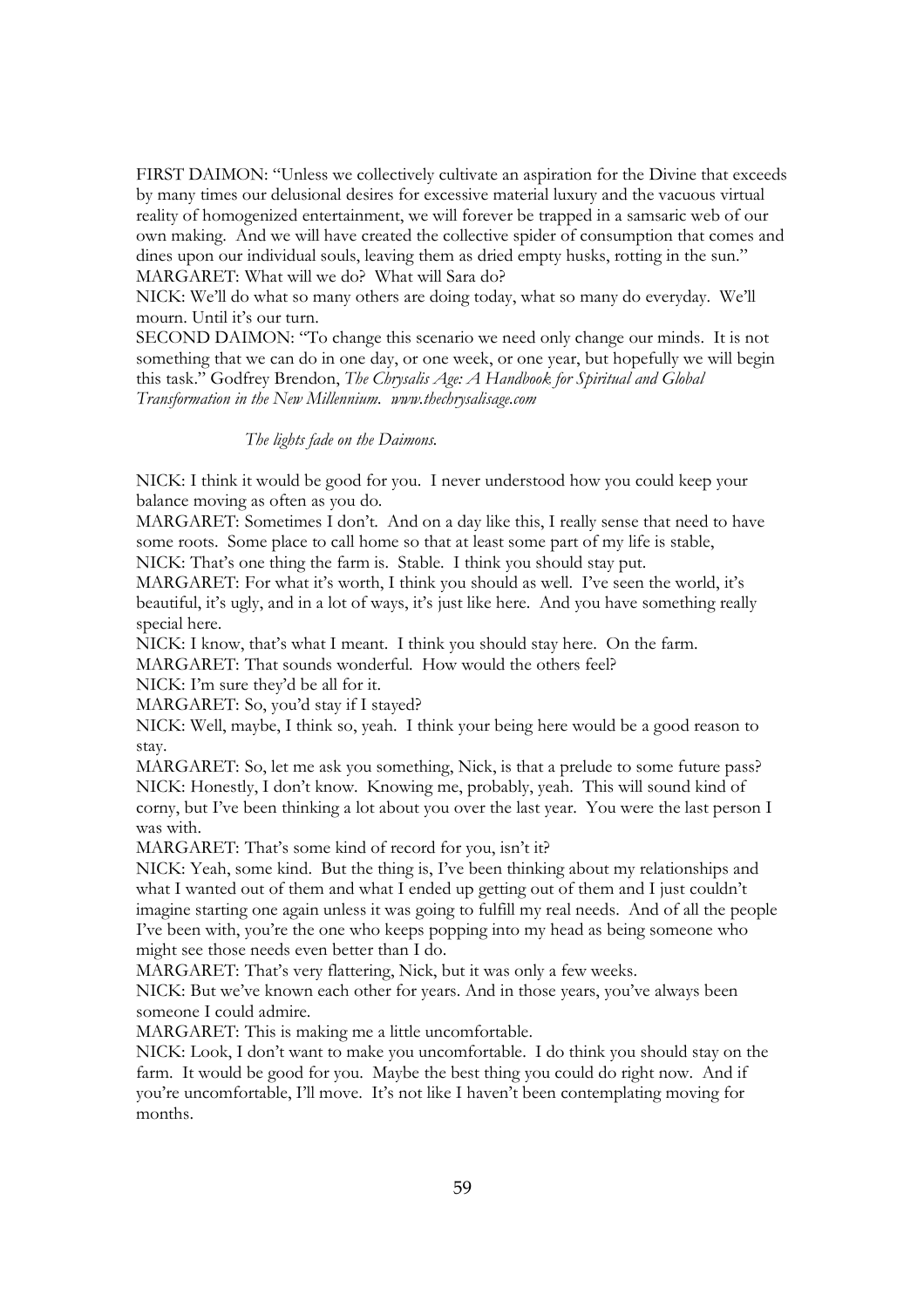MARGARET: No, I'm not uncomfortable because of what you said, I'm uncomfortable because, to be completely honest, I've been thinking about you as well. Especially as I started to consider settling down. I really enjoyed those weeks and I regret in some ways, a lot of ways, that I left when I did. I feel like we didn't get a chance to see what might have happened.

# *The lights rise on Ben and Harriet.*

BEN: You plant seeds in the earth and in the world and you nurture them and cultivate them and you harvest them as best you can.

HARRIET: But there are seasons beyond your fields.

NICK: So, well… That's good then.

MARGARET: Yeah, I think so.

## *Nick and Margaret slowly kiss. The lights fade on Nick and Margaret.*

BEN: Seasons of death and birth and renewal.

HARRIET: And try as hard as you might, it does no good to plant out of season, to try and gather your crops in winter.

BEN: The harvest of the world can be like this.

HARRIET: The seasons are a dance that you cannot learn or step to in part.

BEN: And you ignore a season at your own peril.

HARRIET: The world's seasons are complicated and elusive if you have not studied them. BEN: To the growing plant the soil and the sun are both of value and yet their promise cannot be fulfilled without the rains.

HARRIET: The world's promise, its store of seeds, its peoples and ideals, its bounty and its hazards, cannot be reaped for the benefit of all without careful study of its ways. BEN: You learn how to be a farmer every day you are alive on the land.

HARRIET: And we have to learn how to live in the world every day we are alive, or the world's time for living, like our own, may be shorter than we might ever suspect.

# *The lights fade on Ben and Harriet as they rise on the First Daimon.*

FIRST DAIMON: "It is only when the film brings its questions to a community that has been thinking about the country since long before it was a nation that the necessary perspective for analysis arrives. And with it comes even more insightful questions about the future. As one young Sioux girl expresses it, 'Two hundred years ago the Europeans didn't question the rightness of their actions anymore than modern people question the rightness of theirs, and my people were destroyed by this. If we do not have the courage to question our actions today it may be all peoples who are destroyed in the future.'" Jerry Winnik, *R*eview of the Documentary Film*, Facing the Future in the Face of Catastrophe.*

> *The lights fade on the First Daimon as they rise on Sara and Gabriel in the gathering room. Gabriel is still on the couch.*

SARA: What did you say? GABRIEL: Are you seriously going to make me say it all again? SARA: Well, not all of it, but the last part would be nice.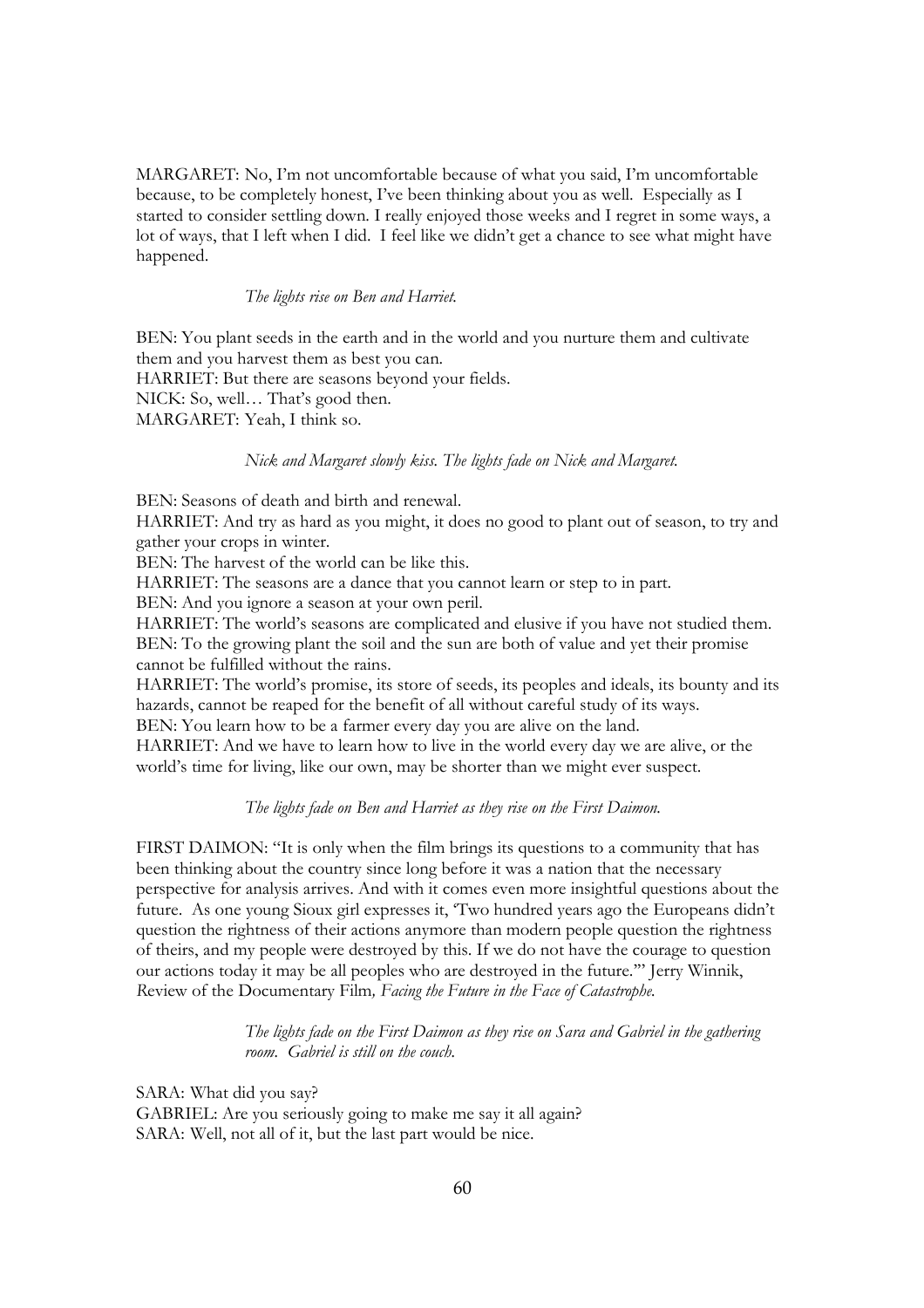GABRIEL: I said, I think it's time we made our commitment to each other real. And will you marry me?

SARA: That's what I thought you said.

*Silence.*

GABRIEL: So… Are you thinking of an answer?

SARA: Yes, Gabriel, of course I'll marry you, I was just...

GABRIEL: Look, I don't want you to think I'm being unromantic or anything. I'll propose all proper with the ring and the flowers and the bended knee, but it didn't seem like the right thing to do now, with everything that's happened, but I still wanted you to know how I was feeling.

SARA: Where did this come from all the sudden?

GABRIEL: A lot of places. A lot of thinking. With everything that is happened… To the world… To me… It started to make sense.

SARA: How?

GABRIEL: What I'm doing with myself. The new novel is sitting there waiting to be started, but I don't feel like I have anything worthwhile to say. And then today happens. How do you write about the same old things again and again in the face of something like this? But then the other question is how do you write about this? How do you create something that has meaning and says something about the world we're living in? SARA: How did it make sense?

GABRIEL: I realized that you have to want to say something and then you have to try. Maybe it works, maybe it doesn't. If it doesn't, start over, try again.

SARA: I don't understand what that has to do with us.

GABRIEL: It's the same with us, with being a family. You just try until you get it right. SARA: So you think our children can set it straight?

GABRIEL: Maybe. Maybe not. Maybe it's their kids, or their kid's kids who will set it straight, but if no one ever tries, if no one ever makes the effort it isn't likely to happen by itself.

SARA: Gabe, is now the best time to think about this? I mean, you…

GABRIEL: I know. I'm feeling worse all the time, but that just makes it all the more important.

SARA: It makes me feel… I don't know.

*Silence.* 

GABRIEL: I've written a will. I left the farm to you. My great grandparents would have wanted…

*Sara places her fingers to Gabriel's lips*

SARA: Don't. This farm has been here for over a hundred years. In all that time they never lost hope.

GABRIEL: You're right. They survived two world wars, a depression, and every other struggle you can imagine, but they didn't let it stop them from living their lives, from trying to be the best people they could be.

BEN: I miss the feel of the soil in my hands, the smell of it in the spring.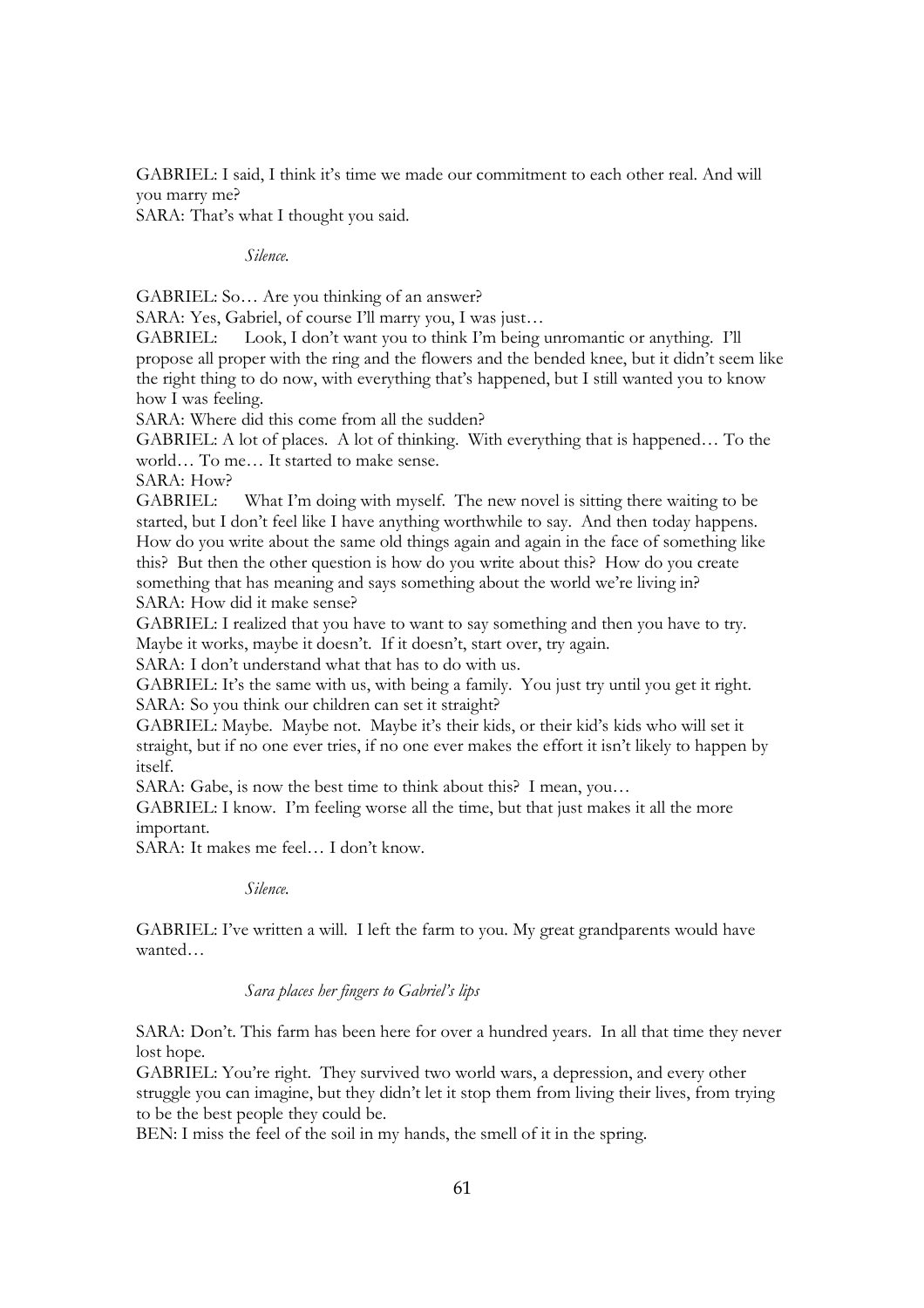HARRIET: I miss the smell of the air right before it would rain, the way the trees would sway in the wind.

GABRIEL: That sense of commitment may be the thing that I really inherited when they left me this farm and it's taken me ten years to realize it.

BEN: I remember him as a small child, sitting on my knee on the porch, staring out over the fields, watching the clouds of a thunderstorm roll in.

GABRIEL: I miss them. I remember planting seeds with him in the fields the same way he said he had with his grandfather years before.

HARRIET: I would hold him up to the sink because he always wanted to wash his own dishes.

GABRIEL: And I would stand on the kitchen stool beside her and help bake the pies and breads for dinner.

HARRIET: His hands covered in flour as we kneaded the dough.

BEN: His hands covered in dirt as we walked through the fields.

GABRIEL: Their hands holding mine when I was a child, wrinkled with the passing of so many years, but still firm and strong even in their last days on this earth.

HARRIET: We gave all we could.

BEN: All we had.

GABRIEL: They gave me a sense of life, of how to live it.

*The lights fade on Ben and Harriet.*

SARA: They didn't only give it to you; they gave it to all of us. And now we can pass it on. Promise me you'll be here with me to pass it on.

GABRIEL: I promise I'll try. And you promise that you'll pass it on even if I'm not here with you.

SARA: I promise.

# *Gabriel gently kisses Sara. The lights fade on Sara and Gabriel as they rise on the First Daimon.*

FIRST DAIMON: In twenty-four years of news casting I have never seen tragedy of this magnitude strike twice within the same day, yet this is what has happened.

*The lights rise on the Second Daimon.*

SECOND DAIMON: "I know that in the wake of the events of the last year I will likely be considered a fool, if not worse, but I have become more convinced than ever over the course of these many months that the only hope for all of us as a nation and a species and as a planet is if we can learn to open our hearts to the love that is our nature." FIRST DAIMON: "Before we have even had the time to dry our tears and collect ourselves from the shock of yesterday's events, we are suddenly thrust back into the unknown." SECOND DAIMON: "I'm not saying we shouldn't take actions that are intended to defend ourselves or others, only that we act out of love and not out of fear."

FIRST DAIMON: "Details at this time are few. We do know that there are at least as many dead in these early morning hours as were lost not even some twenty-odd hours ago. And we do know that the death toll is very likely to rise in the coming hours."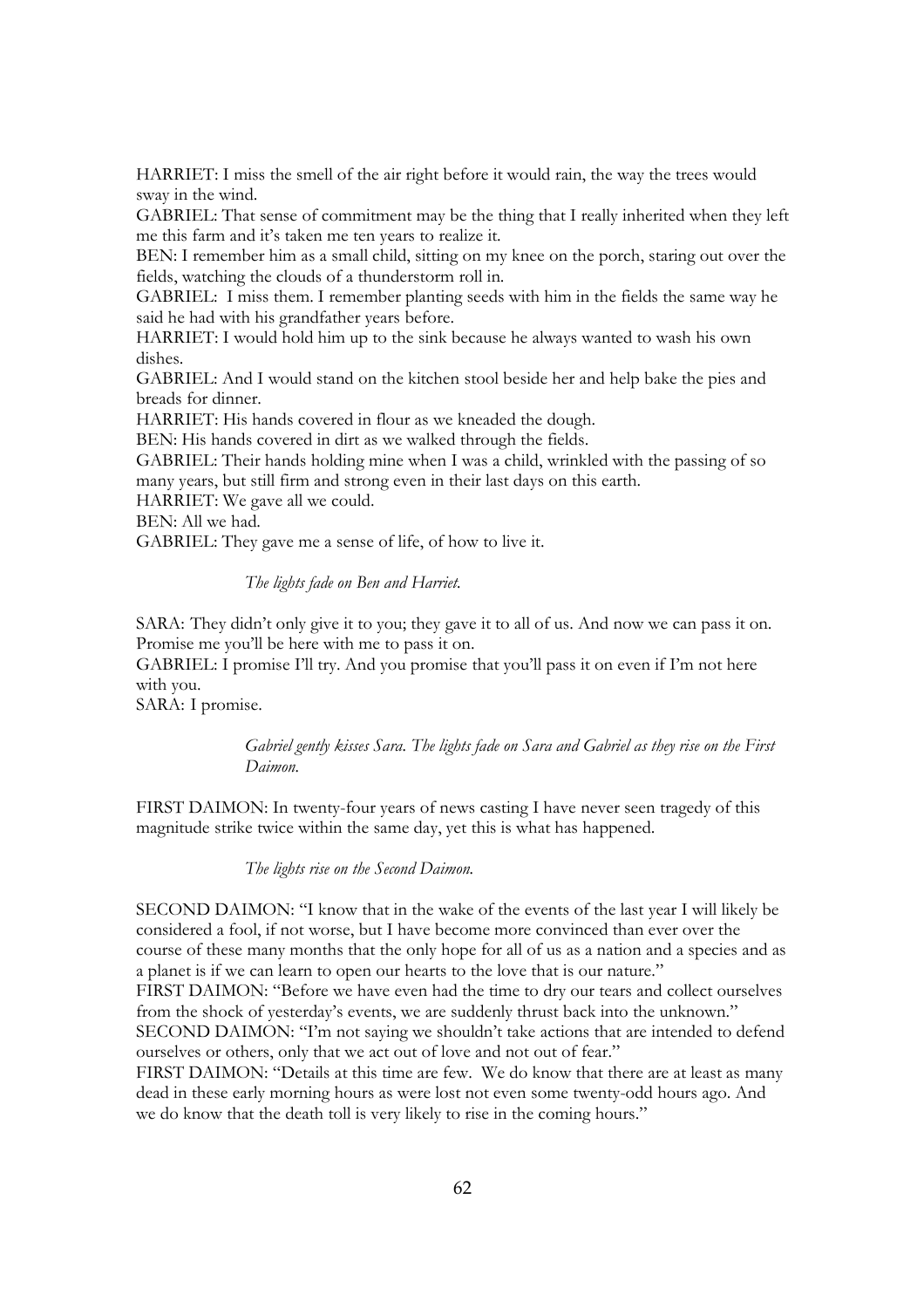SECOND DAIMON: "It is only from love that we can hope to rebuild our lives and construct our future."

FIRST DAIMON: "We can only hope with the sunrise some sort of sanity is restored to the world. As usual, we here at Lead Line News will be with you bringing you the latest developments."

SECOND DAIMON: "To act out of fear, or anger, or hatred, will only leave us with a future of the same. We must instead act from a place of love. A place of hope" Letter to the Editor from *The Istanbul Times.*

> *The lights fade on the Second Daimon as they slowly rise on Nick, Gabriel, Sara, Jean, Margaret, and Harry as each one speaks. This is not a conversation. Their lines are not delivered to each other.*

GABRIEL: My mother died during an operation when I was ten, my great grand parents died in their sleep when I was twenty-five and my sister was killed by a car thief when I was twenty-seven.

SARA: My uncle passed away from cancer three years ago and my grandmother died of a stroke a year later.

NICK: My best friend committed suicide when I was fifteen.

JEAN: My aunt died in a fire that was started by a shorted out lamp she inherited from my grandmother who died the year before from lung cancer.

HARRY: My girlfriend was killed in a mugging the year I left college.

MARGARET: My closest cousin died in a car accident when I was seventeen and a friend I used to have dinner with every week died today. I hadn't spoken to her in three years. GABRIEL: I do think our dreams of the future can be shattered. And we can become paralyzed by their absence. We're a hopeful species. We can't help ourselves. We're always dreaming of a better tomorrow. But when we lose that dream, that constant companion of hope, I think that's when the world can be the most dangerous. Because we might actually start to believe that it will all come to an end. And then it's that much easier for this nightmare to become reality.

HARRY: I have nightmares all the time. I wake up from a dead sleep and find myself sitting up in bed, sweating. And I have no idea why. I have no memory of the dream that caused me to wake. Just a vague sense of dread and fear. That's what this day has felt like. As though I have just woken from one of those dreams and I can't quite tell if it's reality or not. JEAN: I do feel like this makes me question my reality. Yesterday I couldn't have

envisioned this and tomorrow I'll see it as a constant possibility. My reality has been totally altered. Set adrift. And what frightens me is that tomorrow my reality may be shifted again. And the day after that and the day after that until I won't know what to believe even when I see it with my own eyes.

NICK: Maybe these moments are important for another reason. Maybe they help us to recognize that we don't normally see reality as it exists. We project upon the world all kinds of things that are simply in our minds. We do the same thing with everyone we know. We create people in our heads and then clash with the reality of the person in front of us. Today was real. Tomorrow will be real. But how many of us will be able to peel back the thick veil of our minds and see it as it truly is?

MARGARET: Mind or heart, which to choose? Do we have to choose? Can't we choose both? Can't we finally see the world through heart, mind, and soul? What does it take to see the world that way, to see the events of today like that, to see every event every day like that?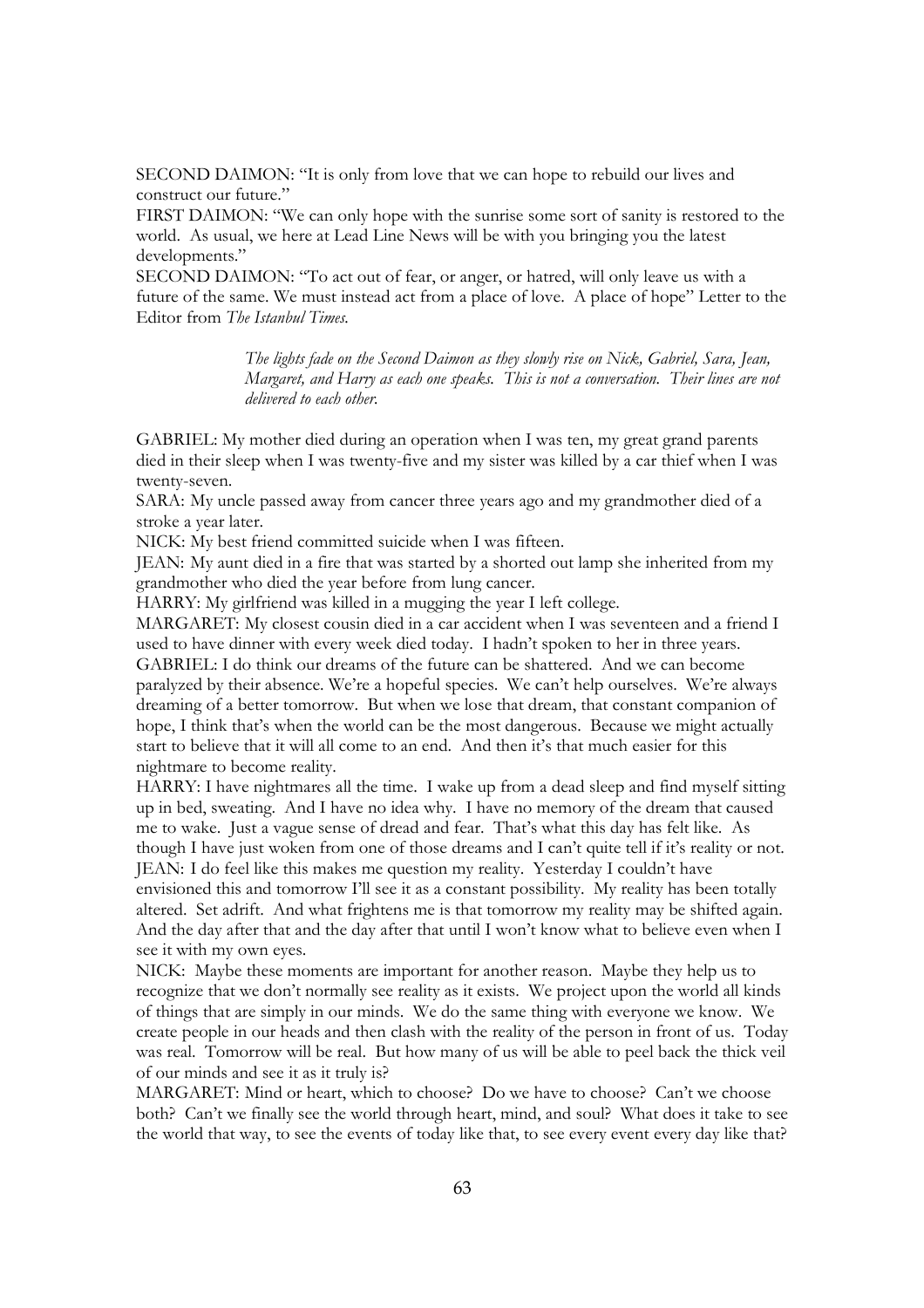Most of us struggle with heart and mind so much, how will we learn to unite them and embrace our souls?

SARA: In my soul I know that God is watching, but what I fear in my soul is that God is also acting. It's easy to believe that God is aloof and above participation in the world beyond a few miracles, but to suspect that God is in every action, in every cause; I find that frightens me. Because then I have to reconsider my notion of God. And I don't know if my notion of God is strong enough to be shaken like that.

JEAN: I can't believe in a God that allows people to suffer like this. Is God an absence that is present, or a presence that is absent? Does God choose who will suffer and who will live or was that all put in motion at the beginning and now we're just playing our parts like dominoes falling one against the other? Or is there no God at all and we've tormented ourselves with hope of rescue from a disaster of our own making?

MARGARET: The notion of some all mighty all-powerful being watching over me is not comforting. You can see today what persons of limited power are capable of. Imagine the consequence of unlimited power. If we were to look behind the curtain, why would we expect to find some version of our own nature writ large over the universe? NICK: I do believe that the ultimate reality reveals God as All. Not that God is outside us,

but that we are inseparable from God. That nothing is separable from God because it is all God. Not the God of stories and myths, but the ground of all being. The ground of all being is One Without a Second, is God, and the ground of God is beyond conception. Beyond difference, or separation or duality. Radiant Emptiness, beyond word, thought or expression.

## *Harriet and Ben enter the stage.*

GABRIEL: In the early autumn, before the leaves have begun to change, but after the heat of the summer day is still rising off the lake, I like to sit with Sara by the water and watch the stars. On a really still night, on a clear night when there is barely any breeze and no clouds in the sky, I can look out into the lake and see the Milky Way and the whole of the universe reflected in it. And if I look at Sara just right, I can see the whole cosmos in her eyes. And I find that fills me with a pure, calming joy.

HARRIET: When I held my son for the very first time I felt as though I was holding the whole of the world in my arms. And many years later, when I learned of his death, it seemed as though the whole of the world had died with him. But his death was like all others, like mine, like everyone's. Important, special, countless, endless, and unavoidable.

HARRY: I do fear death. I don't fear it in the usual way. I don't fear the end, or a ceasing of being, or even the thought of it being painful. I fear that I will have wasted it before I even know it's gone. Like some prized possession that you never look at and only really notice when it is lost and unrecoverable. Once you've crossed over, beyond the reach of life, all your dreams come to an end.

SARA: When I think about dying, suddenly, or unexpectedly, like the people who died today, I do find myself hoping for something more, something beyond this life. If I envision myself passing when I'm old, slipping away in my sleep, I don't so much mind the idea that there might not be more. I want to believe in a heaven, but I only feel the desire for it when I think about my life being cut short. About anyone's life being cut short.

BEN: Heaven, hell, purgatory, reincarnations, the bardo, endless finality of the ending, only those of us who have passed beyond life can speak of it and the journeys to be found. But no matter the belief in what happens afterward, we all take to our death a belief in life, and a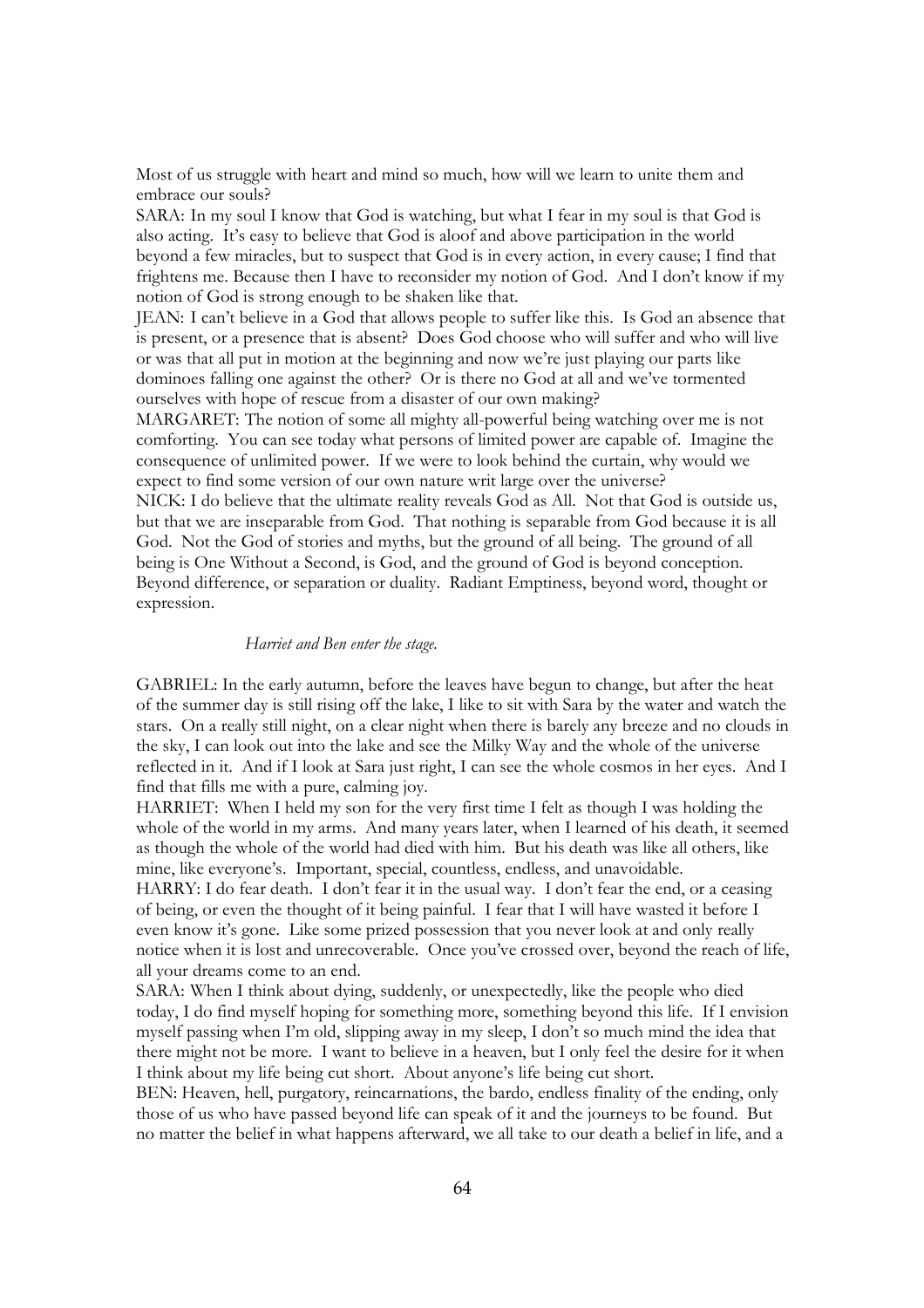desire to cling to it as long as possible. The wonder is that afterward we have an equal desire to cling to our deaths.

NICK: The doctrine of reincarnation teaches that only our mental continuum survives the death of our body. Only our very subtle mind, the mind that is stripped of memories and ideas and thoughts and everything we normally associate with who we are. This is what passes from life to life with its reincarnation determined by the seeds of karma that have been sown. When I was a boy my family would go to the beach on hot summer days and I would sit by the water's edge and wonder what it would be like to be a wave riding on the surface of the ocean, crashing into the shore. How would I know that I wasn't the same wave that crashed there earlier that day? How would I know if I was wave or ocean?

GABRIEL: I am a farmer who writes novels in his spare time and worries about his friends. And I may die today.

SARA: I am a farmer who dreams of raising children and one day sitting around the dinner table with her many grandchildren. And I may die today.

JEAN: I was a farmer and now I'm a wanderer, trying to see what the world has in store for me. For us all. And I may die today.

MARGARET: I was a traveler looking for something I couldn't find in the world and now I am a woman living on a farm. And I may die today.

NICK: I am a farmer and a seeker, and I doubt that I will ever be anything else. And I may die today.

HARRY: I am a reporter and a skeptic and a loner and I can only hope that some of that changes. And I may die today.

GABRIEL: I am a fireman and today, for the last time, I went back into a building that was burning. I died today.

JEAN: I am an office manager and I died today before I even knew I was in danger. NICK: I am a soldier and I died today in a country that most people have never heard of. BEN: I am a child, dying slowly from a disease that claimed my parent's lives while I watched.

SARA: I am a woman starving in the streets of a city that has too many poor and not enough food.

HARRY: I am a child trapped in slavery, separated from my parents and forced to work instead of going to school.

HARRIET: I am a prostitute held in slave-like bondage in a country that will not even recognize my existence.

MARGARET: I am a mother struggling to pull her children out of the crime and drugs and poverty that surround them.

GABRIEL: I am a child forced to carry a rifle and fight in a war I cannot understand. BEN: I am a prisoner, tortured and beaten for my beliefs, forgotten by the world.

NICK: I am a child dying of a curable disease in the wealthiest country that ever existed. SARA: I am a child dying of an incurable disease in a country that knows nothing but death and poverty.

HARRIET: I am the air that floats through your lungs and passes into the lungs of every other human being on this lonely planet.

JEAN: I am the seas and oceans out of which all life arose.

HARRY: I am the Earth, a lone sentinel of life in a vast and endless universe.

MARGARET: I am the cosmos, the whole of existence, timeless and without boundary.